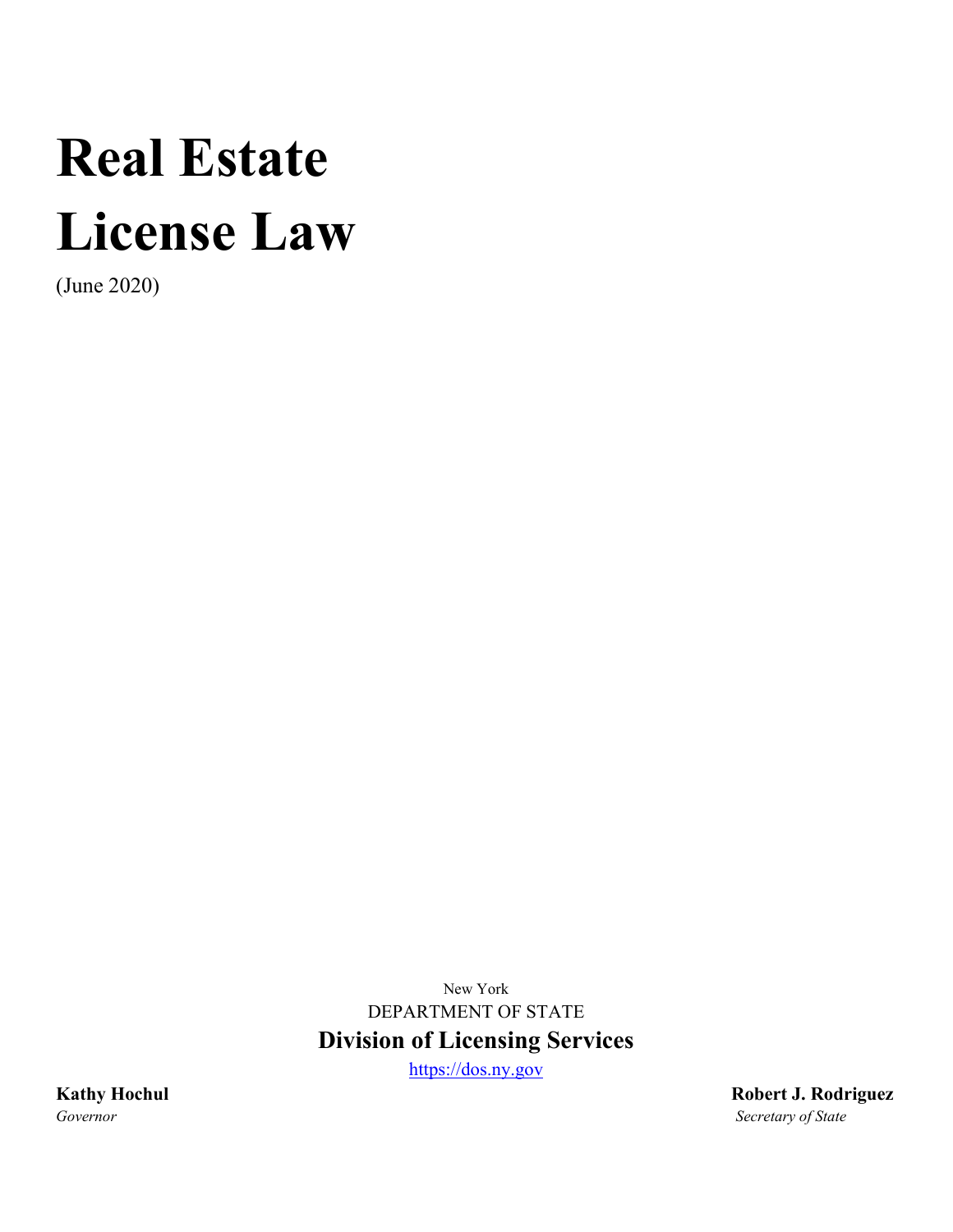## **Licensing of Real Estate Brokers and Real Estate Salespersons**

### **Article 12-A Real Property Law**

| Section |                                                                                   |
|---------|-----------------------------------------------------------------------------------|
| 440     | Definitions                                                                       |
| 440-a   | License required for real estate brokers and salespersons                         |
| 440-b   | Licenses in Putnam County                                                         |
| 441     | Application for license                                                           |
| 441-a   | License and pocket card                                                           |
| 441-b   | License fees                                                                      |
| 441-c   | Revocation and suspension of licenses                                             |
| 441-d   | Salesperson's license suspended by revocation or suspension of employer's license |
| 441-е   | Denial of license; complaints; notice of hearing                                  |
| 441-f   | Judicial review                                                                   |
| 442     | Splitting commissions                                                             |
| 442-а   | Compensation of salespersons; restrictions                                        |
| 442-b   | Discontinuance or change of salesperson's association; report                     |
| 442-с   | Violations by salespersons; broker's responsibility                               |
| 442-d   | Actions for commissions; license prerequisite                                     |
| 442-е   | Violations                                                                        |
| 442-f   | Saving clause                                                                     |
| 442-g   | Nonresident licensees                                                             |
| 442-h   | Rules of the Secretary of State                                                   |
| 442-i   | State real estate board                                                           |
| 442-i   | Effect of invalid provision                                                       |
| 442-k   | Powers and duties of the state real estate board                                  |
| 442-1   | After-the-fact referral fees                                                      |
| 443     | Disclosure regarding real estate agency relationship; form                        |
|         |                                                                                   |

443-a Disclosure obligations

### **Related Statutes and Laws**

### **Real Property Law**

### **Article 8 Conveyances & Mortgages**

*Section*

242 Disclosure prior to the sale of real property

### **Article 9 Recording Instruments Affecting Real Property**

*Section*

291-i Validity of electronic recording

333-c Lands in agricultural districts; disclosure

### **Article 14 Property Condition Disclosure In The Sale Of Residential Real Property**

| <b>Section</b> |                                         |
|----------------|-----------------------------------------|
| 460            | Short title                             |
| 461            | Definitions                             |
| 462            | Property condition disclosure statement |
| 463            | Exemptions                              |
| 464            | Revision                                |
| 465            | Remedy                                  |
| 466            | Duty of an agent                        |
| 467            | Liability                               |
|                |                                         |

### **Executive Law**

### **Article 15 Human Rights Law**

*Section*

296(5) Unlawful discriminatory practices

### **United States Code**

42 USCA 3604 It shall be unlawful . . .

### **Rules and Regulations Title 19 NYCRR**

### **Subchapter D Real Estate Brokers and Salespersons**

- *Part* 175 Regulations Affecting Brokers and Salesperson
- 176 Approval of Real Estate Courses
- 177 Continuing Education
- 178 Nonsolicitation Orders
- 179 Determination of Real Estate Experience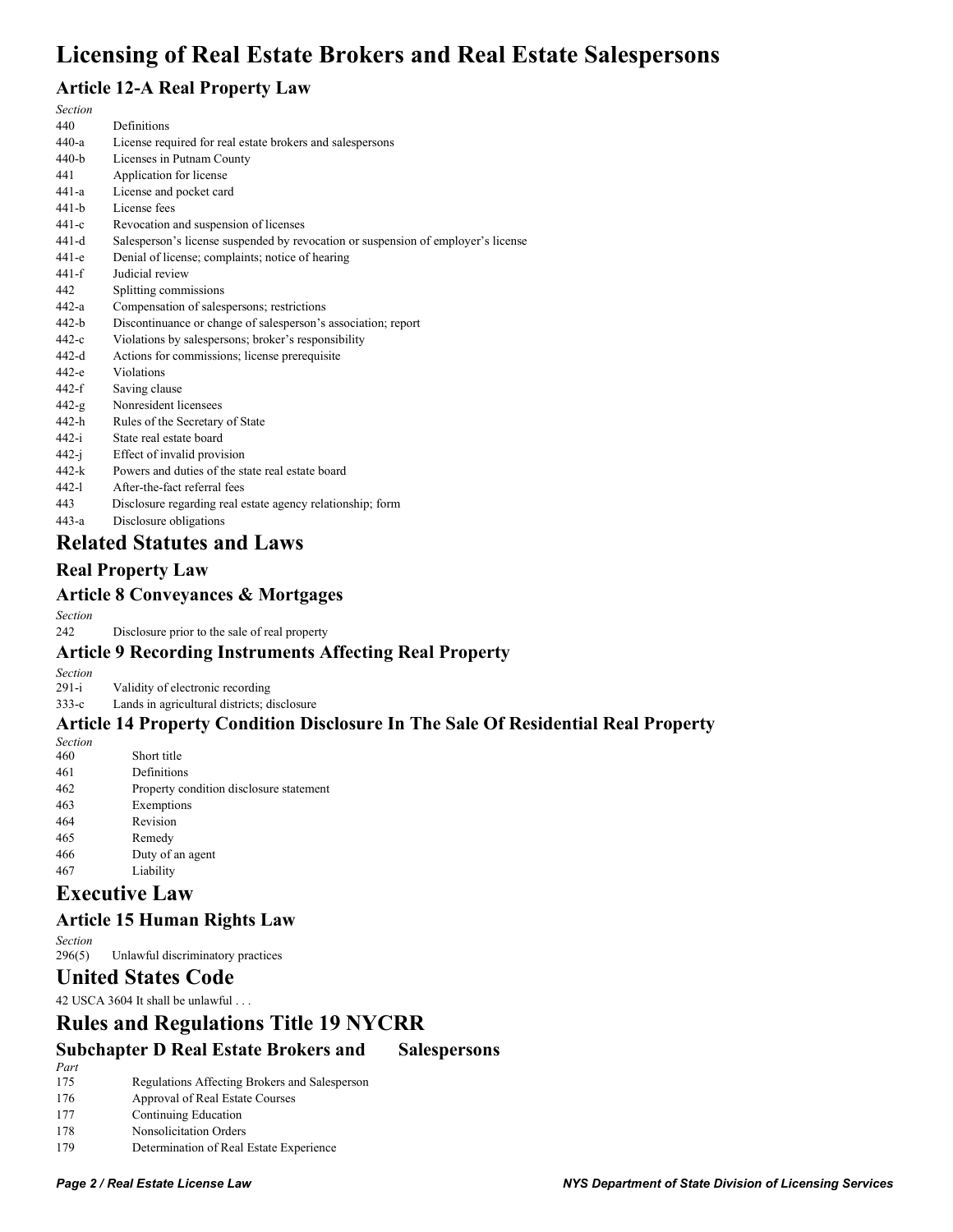### **ARTICLE 12-A REAL PROPERTY LAW**

#### **§440. Definitions**

1. Whenever used in this article "real estate broker" means any person, firm, limited liability company or corporation, who, for another and for a fee, commission or other valuable consideration, lists for sale, sells, at auction or otherwise, exchanges, buys or rents, or offers or attempts to negotiate a sale, at auction or otherwise, exchange, purchase or rental of an estate or interest in real estate, or collects or offers or attempts to collect rent for the use of real estate, or negotiates or offers or attempts to negotiate, a loan secured or to be secured by a mortgage, other than a residential mortgage loan, as defined in §590 of the Banking Law, or other incumbrance upon or transfer of real estate, or is engaged in the business of a tenant relocator, or who, notwithstanding any other provision of law, performs any of the above stated functions with respect to the resale of condominium property originally sold pursuant to the provisions of the General Business Law governing real estate syndication offerings. In the sale of lots pursuant to the provisions of article 9-A of this chapter, the term "real estate broker" shall also include any person, partnership, association or corporation employed by or on behalf of the owner or owners of lots or other parcels of real estate, at a stated salary, or upon a commission, or upon a salary and commission, or otherwise, to sell such real estate, or any parts thereof, in lots or other parcels, and who shall sell or exchange, or offer or attempt or agree to negotiate the sale or exchange, of any such lot or parcel of real estate. For purposes of this subdivision the term, "interest in real estate" shall include the sale of a business wherein the value of the real estate transferred as part of the business is not merely incidental to the transaction, and shall not include the assignment of a lease, and further, the transaction itself is not otherwise subject to regulation under state or federal laws governing the sale of securities. In connection with the sale of a business the term "real estate broker" shall not include a person, firm or corporation registered pursuant to the provisions of article 23-A of the General Business Law or federal securities laws.

2. "Associate real estate broker" means a licensed real estate broker who shall by choice elect to work under the name and supervision of another individual broker or another broker who is licensed under a partnership, trade name, limited liability company or corporation. Such individual shall retain his or her license as a real estate broker as provided for in this article; provided, however, that the practice of real estate sales and brokerage by such individual as an associate broker shall be governed exclusively by the provisions of this article as they pertain to real estate salespersons. Nothing contained herein shall preclude an individual who elects to be licensed as an associate broker from also retaining a separate real estate broker's license under an individual, partnership, trade name, limited liability company or corporation.

3. "Real estate salesperson" means a person associated with a licensed real estate broker to list for sale, sell or offer for sale, at auction or otherwise, to buy or offer to buy or to negotiate the purchase or sale or exchange of real estate, or to negotiate a loan on real estate other than a mortgage loan as defined in §590 of the Banking Law, or to lease or rent or offer to lease, rent or place for rent any real estate, or collects or offers or attempts to collect rent for the use of real estate for or in behalf of such real estate broker, or

who, notwithstanding any other provision of law, performs any of the above stated functions with respect to the resale of a condominium property originally sold pursuant to the provisions of the General Business Law governing real estate syndication offerings.

4. "Tenant relocator" means any person, firm, corporation, partnership, limited liability company or any legal entity whatsoever, which, for another and for a fee, commission or other valuable consideration, supervises, organizes, arranges, coordinates, handles or is otherwise in charge of or responsible for the relocation of commercial or residential tenants from buildings or structures that are to be demolished, rehabilitated, remodeled, or otherwise structurally altered.

5. "Association, associated; or associated with" whenever used in this article shall be deemed to make reference to a salesperson's relationship with his or her broker. Nothing in this article shall be deemed or construed to be indicative or determinative of the legal relationship of a salesperson to a broker nor shall any provision of this article be deemed or construed to alter or otherwise affect the legal responsibility of a real estate broker to third parties for the acts of anyone associated with such broker pursuant to this article.

6. "Office manager" means a licensed associate real estate broker who shall by choice elect to work as an office manager under the name and supervision of another individual broker or another broker who is licensed under a partnership, trade name, limited liability company or corporation. Such individual shall retain his or her license as a real estate broker as provided for in this article; provided, however, that the practice of real estate sales and brokerage by such individual as an associate broker shall be governed exclusively by the provisions of this article as they pertain to real estate salesmen. Nothing contained in this subdivision shall preclude an individual who is licensed as an associate broker who elects to work as an office manager from also retaining a separate real estate broker's license under an individual, partnership, trade name, limited liability company or corporation.

### **§440-a. License required for real estate brokers and salespersons**

No person, co-partnership, limited liability company or corporation shall engage in or follow the business or occupation of, or hold himself or itself out or act temporarily or otherwise as a real estate broker or real estate salesperson in this State without first procuring a license therefor as provided in this article. No person shall be entitled to a license as a real estate broker under this article, either as an individual or as a member of a co-partnership, or as a member or manager of a limited liability company, or as an officer of a corporation, unless he or she is 20 years of age or over. No person shall be entitled to a license as a real estate salesperson under this article unless he or she is over the age of 18 years. No person shall be entitled to a license as a real estate broker or real estate salesperson under this article who has been convicted in this state or elsewhere of a crime, unless the secretary makes a finding in conformance with all applicable statutory requirements, including those contained in article twenty-three-A of the correction law, that such convictions do not constitute a bar to licensure. No person shall be entitled to a license as a real estate broker or real estate salesperson under this article who does not meet the requirements of section 3-503 of the General Obligations Law.

*NYS Department of State Division of Licensing Services Real Estate License Law / Page 3* Notwithstanding anything to the contrary in this section, tenant associations, and not-for-profit corporations authorized in writing by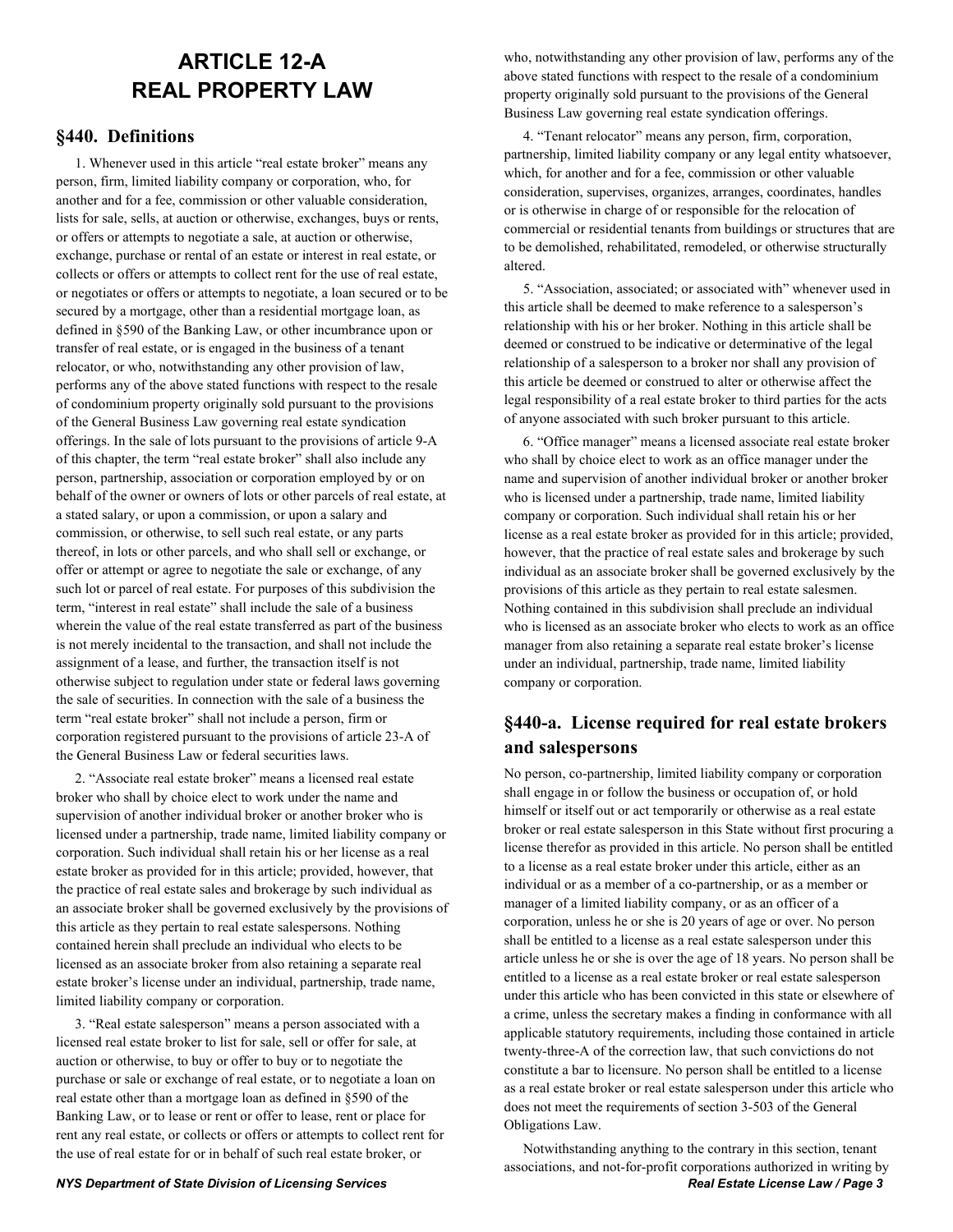the commissioner of the department of the City of New York charged with enforcement of the housing maintenance code of such city to manage residential property owned by such city or appointed by a court of competent jurisdiction to manage residential property owned by such city shall be exempt from the licensing provisions of this section with respect to the properties so managed.

### **§440-b. Licenses in Putnam County**

On and after the first day of July, 1934, no person, co-partnership or corporation shall engage in or follow the business or occupation of, or hold himself or itself out temporarily or otherwise as a real estate broker or real estate salesperson in the County of Putnam, without first procuring a license therefor as provided in this article, except that such license in such county shall be granted and issued, without the written examination provided in this article, to a person, copartnership or corporation who was engaged in business as a real estate broker or real estate salesperson in such county prior to the first day of January, 1934.

### **§441. Application for license**

1. Form.

(a) Any person, co-partnership, limited liability company or corporation desiring to act as a real estate broker or any person desiring to act as a real estate salesperson on or after the first day of October, 1922, shall file with the Department of State at its office in Albany an application for the kind of license desired, in such form and detail as such department shall prescribe and conforming to the requirements of §3-503 of the General Obligations Law, setting forth the following, if the application be for a broker's license:

> (i) The name and residence address of the applicant, and if an individual the name under which he intends to conduct business.

(ii) If the applicant be a co-partnership the name and residence address of each member thereof and the name under which the business is to be conducted; or, if the applicant be a limited liability company, the name of the company, and the name and residence of each of its members; or, if the applicant be a corporation, the name of the corporation and the name and residence address of each of its officers.

(iii) The place or places, including the city, town or village, with the street and number, where the business is to be conducted.

(iv) The business or occupation theretofore engaged in by the applicant, or, if a co-partnership, by each member thereof, or, if a limited liability company, by each member thereof, or, if a corporation, by each officer thereof, for a period of two years, immediately preceding the date of such application, setting forth the place or places where such business or occupation was engaged in and the name or names of employers, if any.

(v) The form, information and statement required by §3- 503 of the General Obligations Law.

(b) Such further information as the department may reasonably require shall be furnished by the applicant including sufficient proof of having taken and passed a written

examination and answered such questions as may be prepared by the department to enable it to determine the trustworthiness of the applicant if an individual, or of each member of a co-partnership or each member of a limited liability company or each officer of a corporation for whom a license as a broker is asked, and his or their competency to transact the business of real estate broker in such a manner as to safeguard the interests of the public. In determining competency, the department shall require proof that the person being tested to qualify to apply for a broker's license has a fair knowledge of the English language, a fair understanding of the general purposes and general legal effect of deeds, mortgages, land contracts of sale, and leases, a general and fair understanding of the obligations between principal and agent, as well as of the provisions of this section. The applicant must also furnish proof that he has attended for at least 120 hours and has successfully completed a real estate course or courses approved by the Secretary of State as to method and content and supervision which approval may be withdrawn if in the opinion of the Secretary of State said course or courses are not being conducted properly as to method, content and supervision, and that either the applicant has actively participated in the general real estate brokerage business as a licensed real estate salesperson under the supervision of a licensed real estate broker for a period of not less than two years or has had the equivalent experience in general real estate business for a period of at least three years, the nature of which experience shall be established by affidavit duly sworn to under oath and/or other and further proof required by the Department of State. Computer-based and distance-learning courses may be approved by the department so long as providers demonstrate the ability to monitor and verify participation by the applicant for the specified time period. Notwithstanding the foregoing authority to approve computer-based and distance-learning courses, the department may prescribe that specified subjects or hours must be presented in a classroom setting.

- (c) In the event the applicant shall be a licensed salesperson under this article and shall have submitted acceptable proof pursuant to the provisions of either paragraph (d) of subdivision 1-A of this section or paragraph (a) of subdivision 3 of this section of having attended and successfully completed 75 hours of an approved real estate course or courses within eight years of the date of the application, the department may accept and credit same against the 120 hours required hereunder.
- 1-A. (a) Every application for a real estate salesperson's license shall set forth:

(i) The name and residence address of the applicant. (ii) The name and principal business address of the broker with whom he is to be associated.

(iii) The business or occupation engaged in for the two years immediately preceding the date of the application, setting forth the place or places where such business or occupation was engaged in, and the name or names of employers if any.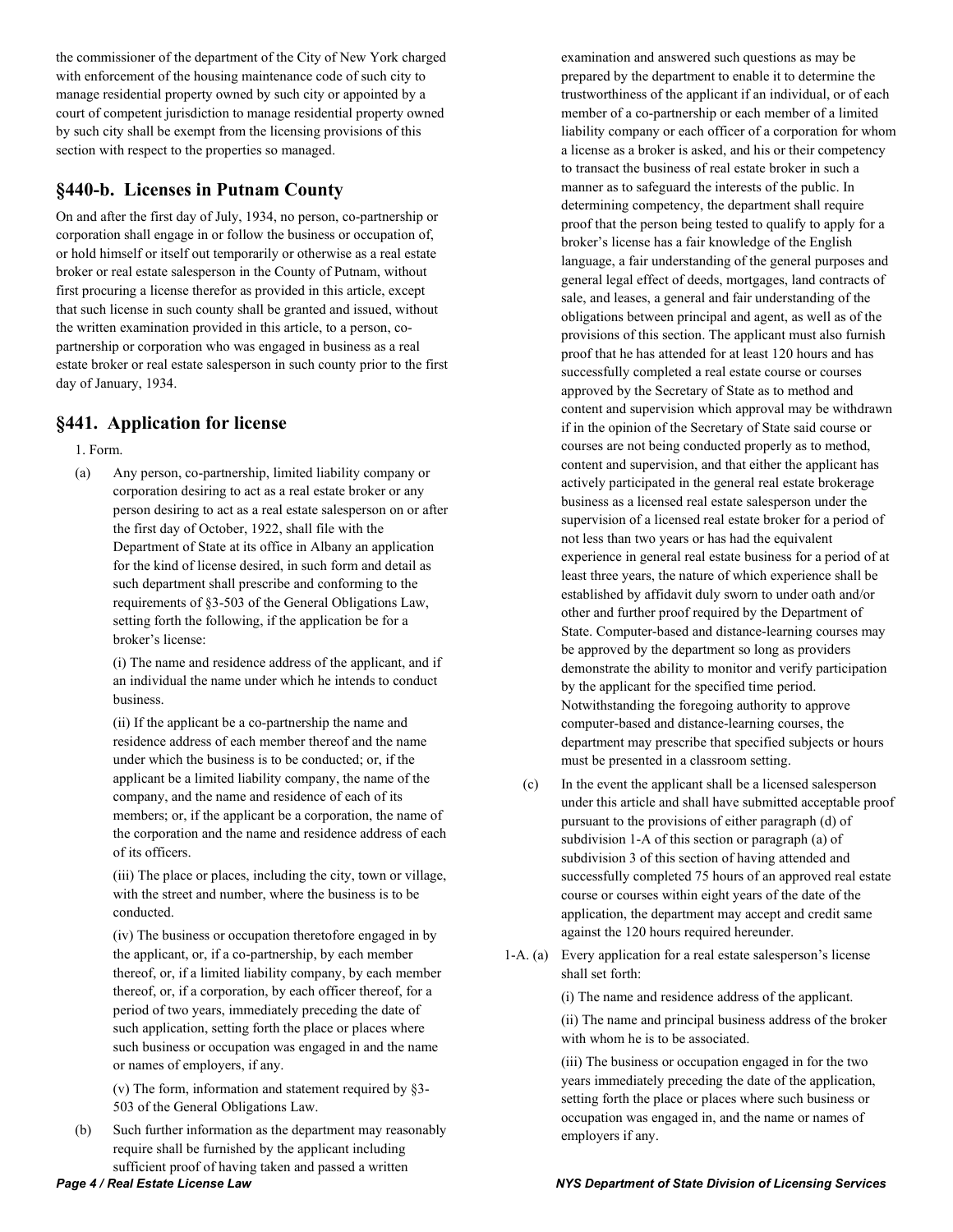(iv) The length of time he has been engaged in the real estate business.

(v) The form, information and statement required by §3- 503 of the General Obligations Law.

- (b) Each applicant for a salesperson's license shall provide such further information as the department may reasonably require, appearing at such time and place as may be designated by the department, to take a written examination and answer such questions as may be prepared by the department to enable it to determine the trustworthiness of the applicant and the applicant's competence to transact the business of real estate salesperson in such a manner as to safeguard the interests of the public, including the applicant's working knowledge of the basic concepts of law pertaining to contracts, real property, agency and this article which govern conduct of such business, mastery of basic skills needed to perform the applicant's duties, working knowledge of the ethical obligations of a real estate salesperson, and knowledge of the provisions of the General Obligations Law pertaining to performance of the applicant's duties.
- (c) Each application for either a broker's or salesperson's license under this article shall be subscribed by the applicant; or if made by a co-partnership it shall be subscribed by a member thereof, or if made by a corporation it shall be subscribed by an officer thereof, and shall conform to the requirements of §3-503 of the General Obligations Law. Each application shall contain an affirmation by the person so subscribing that the statements therein are true under the penalties of perjury. An application for a license shall be accompanied by the appropriate license fee, as hereinafter prescribed in this article.
- (d) Anything to the contrary herein notwithstanding, on and after the effective date of this paragraph, no salesperson's license or conditional license shall be issued by the department unless the application therefor has been accompanied by proof that prior to such application the applicant has attended at least 75 hours and successfully completed a real estate course or courses approved by the Secretary of State as to method and content and supervision, which approval may be withdrawn if in the opinion of the Secretary of State said course or courses are not properly conducted as to method, content and supervision. Computer-based and distance-learning courses may be approved by the department so long as providers demonstrate the ability to monitor and verify participation by the applicant for the specified time period. Notwithstanding the foregoing authority to approve computer-based and distance-learning courses, the department may prescribe that specified subjects or hours must be presented in a classroom setting

2. Renewals. Any license granted under the provision hereof may be renewed by the department upon application therefor by the holder thereof, in such form as the department may prescribe and conforming to the requirements of §3-503 of the General Obligations Law, and payment of the fee for such license. In case of application for renewal of license, the department may dispense with the requirement of such statements as it deems unnecessary in view of

those contained in the original application for license but may not dispense with the requirements of §3-503 of the General Obligations Law. A renewal period within the meaning of this act is considered as being a period of two years from the date of expiration of a previously issued license. The department shall require any applicant, who does not apply for renewal of license within such period, to qualify by passing the written examination as provided herein, and may require any licensee who has not yet passed the written examination, and who cannot reasonably prove to the satisfaction of the department, that he can meet the competency requirements, to pass the written examination before a renewal of license shall be granted; provided, however, that a person who failed or was unable to renew his license by reason of his induction or enlistment in the armed forces of the United States shall not be required to take or pass such examination.

- 3. (a) No renewal license shall be issued any licensee under this article for any license period commencing November 1, 1995 unless such licensee shall have within the two year period immediately preceding such renewal attended at least 22½ hours which shall include at least three hours of instruction pertaining to fair housing and/or discrimination in the sale or rental of real property or an interest in real property, at least one hour of instruction pertaining to the law of agency except in the case of the initial two-year licensing term for real estate salespersons; two hours of agency related instruction must be completed, and successfully completed a continuing education real estate course or courses approved by the Secretary of State as to method, content and supervision, which approval may be withdrawn if in the opinion of the Secretary of State such course or courses are not being conducted properly as to method, content and supervision. For those individuals licensed pursuant to subdivision six of section four hundred forty-two-g of this article, in the individual's initial license term, at least eleven hours of the required twenty-two and one-half hours of continuing education shall be completed during the first year of the term. Of those eleven hours, three hours shall pertain to applicable New York State statutes and regulations governing the practice of real estate brokers and salespersons. To establish compliance with the continuing education requirements imposed by this section, licensees shall provide an affidavit, in a form acceptable to the Department of State, establishing the nature of the continuing education acquired and shall provide such further proof as required by the Department of State. The provisions of this paragraph shall not apply to any licensed real estate broker who is engaged full time in the real estate business and who has been licensed under this article prior to July 1, 2008 for at least 15 consecutive years immediately preceding such renewal.
- (b) Notwithstanding the provisions of section 401 of the State Administrative Procedure Act, except as provided in this paragraph, no license issued under this article shall continue in effect beyond the period for which it is issued if the proof of attendance required hereunder is not submitted and accepted prior to such expiration date. The department in its discretion may however issue a temporary renewal license for such period of time it deems appropriate to permit the submission of the required proof of attendance

#### *NYS Department of State Division of Licensing Services* **Real Estate License Law / Page 5 Real Estate License Law / Page 5**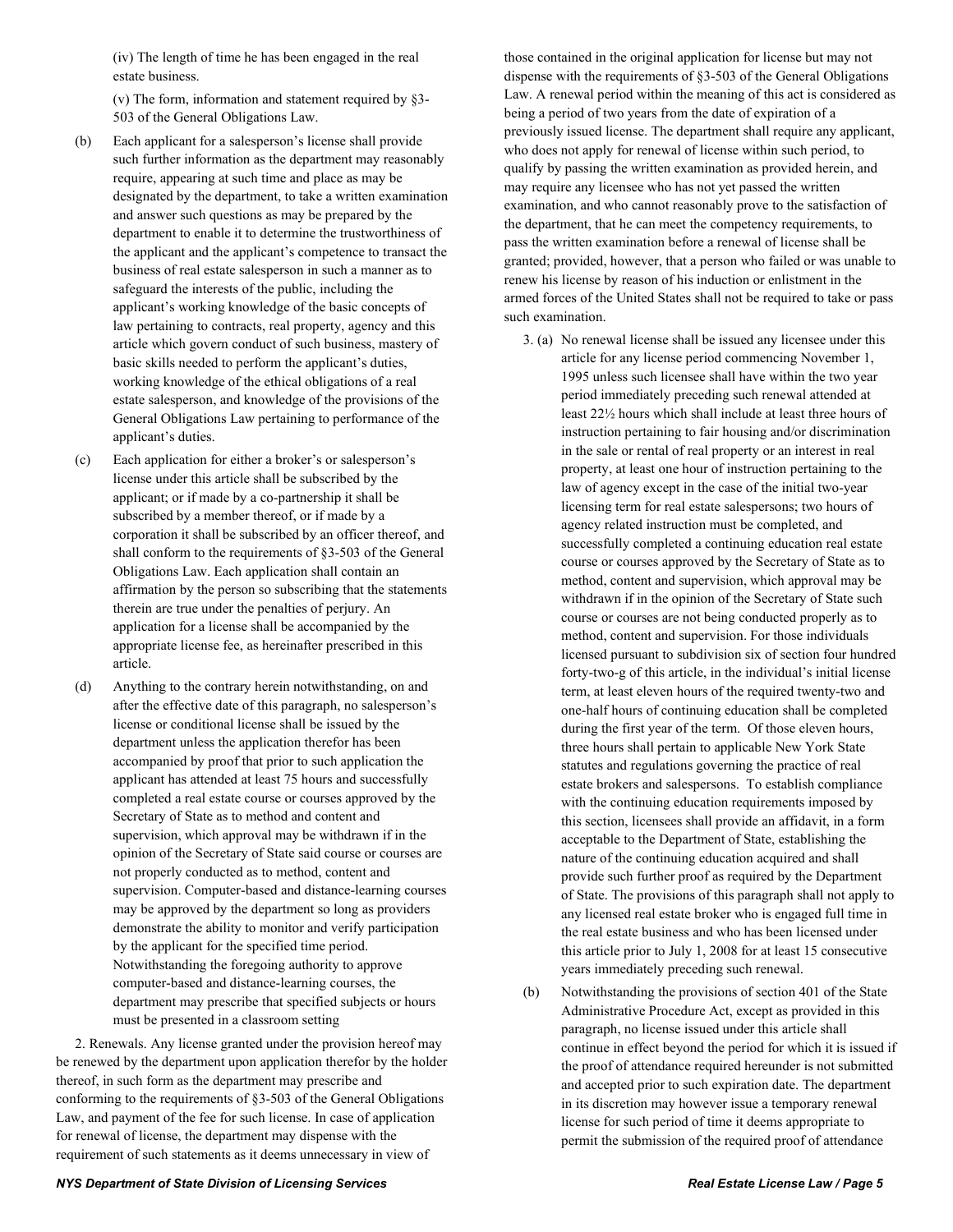when the failure to submit such proof is not due to the fault of the licensee.

- (c) The Secretary of State shall promulgate rules establishing the method, content, setting and supervision requirements of the continuing education real estate course or courses provided for in this section. In establishing the requirements for the continuing education course or courses, the Secretary of State shall permit alternatives with respect to content and method of presentation in consideration of the type of brokerage practiced and the availability of the sources of such course or courses in different areas of the state. Each course shall have an established curriculum composed primarily of real estate practice and professional responsibility and ethics and properly prepared written materials of the subject matter which shall be distributed as part of the course. It shall be taught by a qualified faculty with attorneys presenting legal subjects. Credit shall be awarded on the basis of one hour for each 60 minutes of actual attendance and records shall be maintained of attendance at each session which shall be transmitted to the department at the conclusion of the course. Computer-based and distance learning courses may be approved by the department so long as providers demonstrate the ability to monitor and verify participation by the licensee for the specified time period.
- (d) The State real estate board, created pursuant to §442-i of this article, shall not have the power to promulgate any rule, regulation or guidance requiring continuing education for real estate brokers or salespeople except those requirements set forth in subdivisions two and three of §442-k of this article.
- 4. The fees provided for by this section shall not be refundable.

#### **§441-a. License and pocket card**

1. The Department of State, if satisfied of the competency and trustworthiness of the applicant, shall issue and deliver to him a license in such form and manner as the department shall prescribe, but which must set forth the name and principal business address of the licensee, and, in the case of a real estate salesperson, the name and business address of the broker with whom the salesperson is associated.

2. Terms. A license issued or reissued under the provisions of this article shall entitle the person, co- partnership, limited liability company or corporation to act as a real estate broker, or, if the application is for a real estate salesperson's license, to act as a real estate salesperson in this State up to and including the date of the year in which the license by its terms expires.

*Page 6 / Real Estate License Law NYS Department of State Division of Licensing Services* 3. Place of business; business sign required. Except as otherwise provided in this article, each licensed real estate broker shall have and maintain a definite place of business within this State, and shall conspicuously post on the outside of the building in which said office is conducted a sign of a sufficient size to be readable from the sidewalk indicating the name and the business of the applicant as a licensed real estate broker, unless said office shall be located in an office, apartment or hotel building, in which event the name and the words "licensed real estate broker" shall be posted in the space provided for posting of names of occupants of the building, other than the mail box. Where the applicant for a real estate broker's license maintains more than one place of business, the broker shall

apply for and the department shall issue a supplemental license for each branch office so maintained upon payment to the Department of State for each supplemental license so issued the same fee prescribed in this article for a license to act as a real estate broker. Each such branch office shall be under the direct supervision of the broker to whom the license is issued, or a representative broker of a corporation or partnership or manager of a limited liability company holding such license, or a duly appointed office manager. Such fee shall accompany such application and shall be non-refundable. For purposes of this subdivision, the principal residence of a real estate broker or salesperson shall not be deemed a place of business solely because such broker or salesperson shall have included the residence telephone number in his business cards.

4. Display of license. The license of a real estate broker shall be conspicuously displayed in his principal place of business at all times. Licenses issued for branch offices shall be conspicuously displayed therein. The display of a real estate broker's license, the term whereof has expired, by any person, partnership, limited liability company or corporation not duly licensed as a real estate broker for the current license term is prohibited.

5. Change of address. Notice in writing in the manner and form prescribed by the department shall be given the department at its offices in Albany by a licensed real estate broker on his own behalf and on behalf of each salesperson associated with him of any change in his or its principal business address. The filing fee of \$10 for each licensee named therein shall accompany such notice. Such change by a licensee without such notification shall operate to suspend his license until such suspension shall be vacated by the department.

6. Pocket card. The department shall prepare, issue and deliver, with the assistance of the Department of Motor Vehicles, to each licensee a pocket card in such form and manner as the department shall prescribe, but which shall contain the photo, name and business address of the licensee, and, in the case of a real estate salesperson, the name and business address of the broker with whom he or she is associated and shall certify that the person whose name appears thereon is a licensed real estate broker or salesperson, as may be. Such cards must be shown on demand. In the case of loss, destruction or damage, the Secretary of State may, upon submission of satisfactory proof, issue a duplicate pocket card upon payment of a fee of \$10.

7. License term. From and after the date when this subdivision shall take effect, the term for which a license shall be issued or reissued under this article shall be a period of two years.

8. Death of broker. A license issued to a real estate broker who was, at the time of his death, the sole proprietor of a brokerage office may be used after the death of such licensee by his duly appointed administrator or executor in the name of the estate pursuant to authorization granted by the surrogate under the provisions of the Surrogate's Court Procedure Act for a period of not more than 120 days from the date of death of such licensee in order to complete any unfinished realty transactions in the process of negotiation by the broker or his salespersons existing prior to his decease. There shall be endorsed upon the face of the license, after the name of the decedent, the words "deceased", the date of death and the name of the administrator or executor under whose authority the license is being used. The period of 120 days may be extended upon application to the Secretary of State, for good cause shown, for an additional period not to exceed 120 days. A license expiring during such period or extension shall be automatically renewed and continued in effect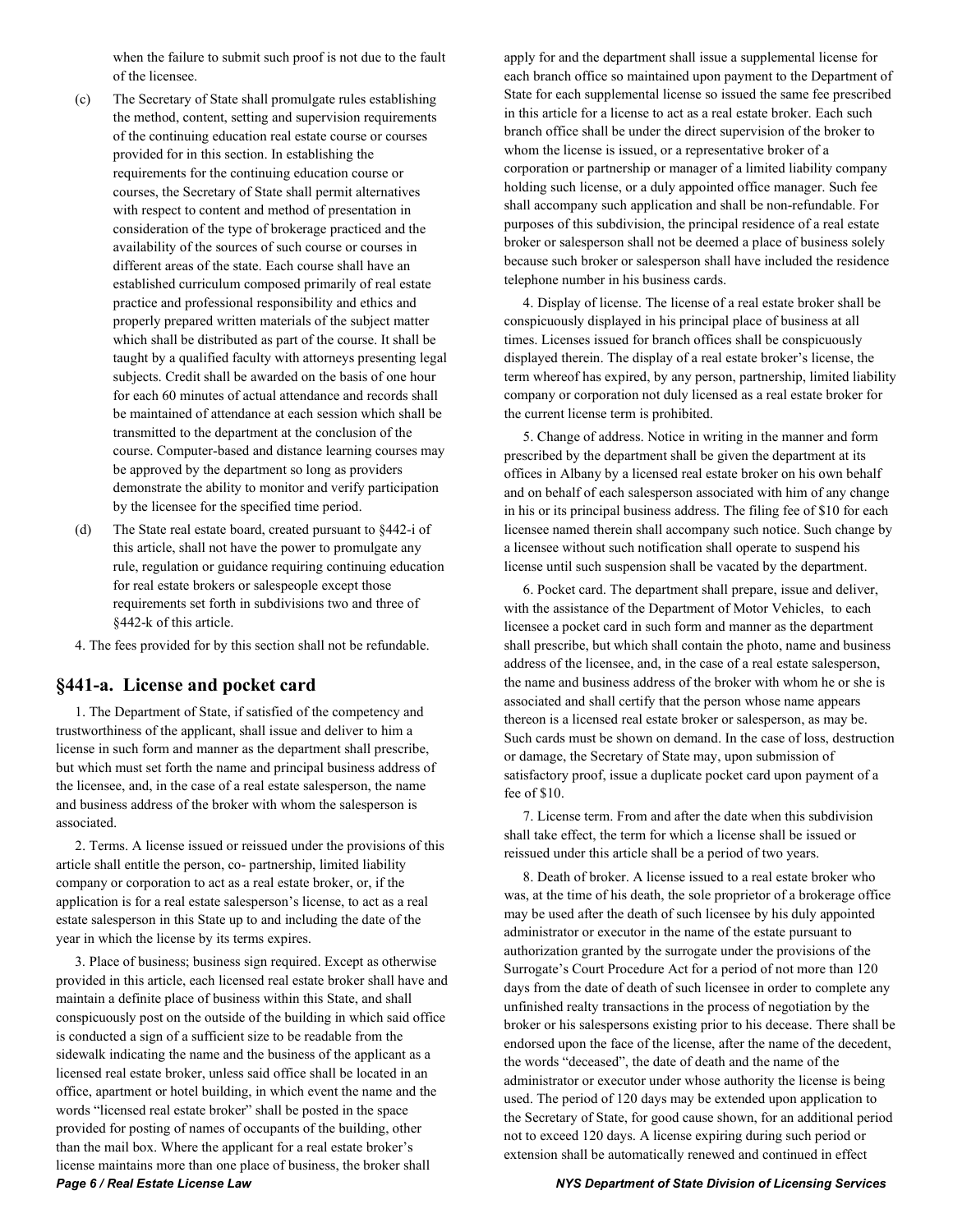during such period or extension. No fee shall be charged for any such license or renewal thereof.

9. Except for changes made on a renewal application, the fee for changing an address on a license shall be \$10.

10. Except for changes made on a renewal application, the fee for changing a name or for changing the status of a real estate broker's license shall be \$155. The fee for changing a salesperson's name shall be \$55.

11. If a real estate salesperson shall leave the service of a real estate broker, the real estate broker shall file a termination of association notice on such form as secretary may designate. The salesperson's license may be endorsed to a new sponsoring broker upon the establishment of a new record of association filed with the Department of State. The fee for filing a record of association shall be \$20.

12. Whenever any person licensed as a real estate broker or real estate salesman is convicted in this State or elsewhere of a felony, of a sex offense, as defined in subdivision two of §168-A of the Correction Law or any offense committed outside of this State which would constitute a sex offense, or a sexually violent offense, as defined in subdivision three of §168-A of the Correction Law or any offense committed outside this State which would constitute a sexually violent offense, such real estate broker or real estate salesman shall within five days of the imposition of sentence, transmit a certified copy of the judgment of conviction to the Department of State.

#### **§441-b. License fees**

1. The fee for a license issued or reissued under the provisions of this article entitling a person, co-partnership, limited liability company or corporation to act as a real estate broker shall be \$155. The fee for a license issued or reissued under the provisions of this article entitling a person to act as a real estate salesperson shall be \$55. Notwithstanding the provisions of subdivision 7 of §441-a of this article, after January 1, 1986, the Secretary of State shall assign staggered expiration dates for outstanding licenses that have been previously renewed on October 31st of each year from the assigned date unless renewed. If the assigned date results in a term that exceeds 24 months, the applicant shall pay an additional prorated adjustment together with the regular renewal fee. The Secretary of State shall assign dates to existing licenses in a manner which shall result in a term of not less than two years.

1-A. The fee for a person to take an examination offered by the Secretary of State pursuant to this article shall be \$15. Fees collected for written examinations shall be paid into the licensing examinations services account pursuant to §97-aa of the State Finance Law.

2. Corporations and co-partnerships. If the licensee be a corporation, the license issued to it shall entitle the president thereof or such other officer as shall be designated by such corporation, to act as a real estate broker. For each other officer who shall desire to act as a real estate broker in behalf of such corporation an additional license expiring on the same date as the license of the corporation shall be applied for and issued, as hereinbefore provided, the fee for which shall be the same as the fee required by this section for the license to the corporation. No license as a real estate salesperson shall be issued to any officer of a corporation nor to any manager or member of a limited liability company nor to a member of a copartnership licensed as a real estate broker. If the licensee be a copartnership the license issued to it shall entitle one member thereof to act as a real estate broker, and for each other member of the firm who desires to act as a real estate broker an additional license expiring on the same date as the license of the co-partnership shall be applied for and issued, as hereinbefore provided, the fee for which shall be the same as the fee required by this section for the license to the copartnership. If the licensee be a limited liability company, the license issued to it shall entitle one member thereof or one manager thereof to act as a real estate broker, and for each other member or manager of the firm who desires to act as a real estate broker an additional license expiring on the same date as the license of the limited liability company shall be applied for and issued, as hereinbefore provided, the fee for which shall be the same as the fee required by this section for the license to the limited liability company. In case a person licensed individually as a real estate broker thereafter becomes an officer of a corporation or a member or manager of a limited liability company or a member of a co-partnership an application shall be made in behalf of such corporation, limited liability company or copartnership for a broker's license for him as its representative for the remainder of the then current license term, provided that the license and pocket card previously issued to the licensee in his individual capacity shall have been returned to the department whereupon the department shall cause a properly signed endorsement to be made without charge on the face of such license and pocket card as to such change of license status and return the license and pocket card to the licensee.

3. Disposition of fees. The Department of State shall on the first day of each month make a verified return to the Department of Taxation and Finance of all fees received by it under this article during the preceding calendar month, stating from what city or county received and by whom and when paid. The department shall on or before the 10th day of each month pay into the State Treasury all monies to its credit on account of fees under this article, at the close of business on the last day of the preceding month.

#### **§441-c. Revocation and suspension of licenses**

1. Powers of department.

- (a) The Department of State may revoke the license of a real estate broker or salesperson or suspend the same, for such period as the department may deem proper, or in lieu thereof may impose a fine not exceeding \$1,000 payable to the Department of State, or a reprimand upon conviction of the licensee of a violation of any provision of this article, or for a material misstatement in the application for such license, or if such licensee has been guilty of fraud or fraudulent practices, or for dishonest or misleading advertising, or has demonstrated untrustworthiness or incompetency to act as a real estate broker or salesperson, as the case may be. In the case of a real estate broker engaged in the business of a tenant relocator, untrustworthiness or incompetency shall include engaging in any course of conduct including, but not limited to, the interruption or discontinuance of essential building service, that interferes with or disturbs the peace, comfort, repose and quiet enjoyment of a tenant.
- (b)(i) The provisions of this paragraph shall apply in all cases of licensed broker or licensed sales- person who have failed, after receiving appropriate notice to comply with a summons, subpoena or warrant relating to a paternity or

#### *NYS Department of State Division of Licensing Services Real Estate License Law / Page 7*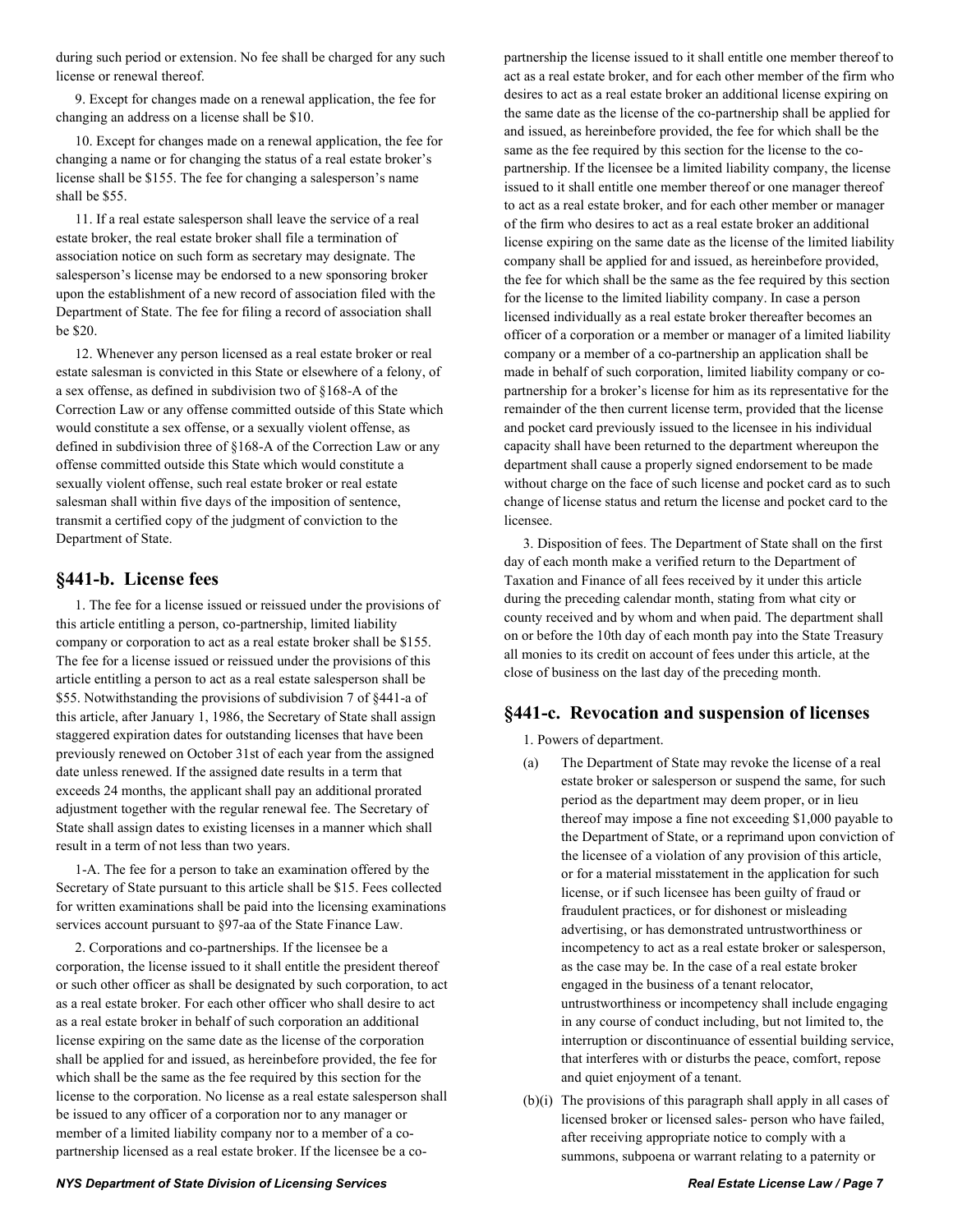child support proceeding or is in arrears in payment of child support or combined child and spousal support referred to the department by a court pursuant to the requirements of §244-c of the Domestic Relations Law or pursuant to §458-b or 548-b of the Family Court Act.

(ii) Upon receipt of an order from the court pursuant to one of the foregoing provisions of law, based on arrears in payment of child support or combined child and spousal support, the department, if it finds such person to be so licensed, shall within 30 days of receipt of such order from the court, provide notice to the licensee of, and initiate, a hearing which shall be held by it at least 20 days and no more than 30 days after the sending of such notice to the licensee. The hearing shall be held solely for the purpose of determining whether there exists as of the date of the hearing proof that full payment of all arrears of support established by the order of the court to be due from the licensee have been paid. Proof of such payment shall be a certified check showing full payment of established arrears or a notice issued by the court, or the support collection unit where the order is payable to the support collection unit designated by the appropriate social services district. Such notice shall state that full payment of all arrears of support established by the order of the court to be due have been paid. The licensee shall be given full opportunity to present such proof of payment from the court or support collection unit at the hearing in person or by counsel. The only issue to be determined by the department as a result of the hearing is whether the arrears have been paid. No evidence with respect to the appropriateness of the court order or ability of the respondent party in arrears to comply with such order shall be received or considered by the department.

(iii) Upon receipt of an order from the court based on failure to comply with a summons, subpoena, or warrant relating to a paternity or child support proceeding, the department, if it finds such person to be so licensed, shall within 30 days of receipt of such order from the court, provide notice to the licensee that his or her license shall be suspended within 60 days unless the conditions in subparagraph (v) of this section are met.

(iv) Notwithstanding any inconsistent provision of this article or of any other provision of law to the contrary, the license of a real estate broker or salesperson shall be suspended if at the hearing, provided for by subparagraph 2 of this paragraph, the licensee fails to present proof of payment as required by such subdivision. Such suspension shall not be lifted unless the court or the support collection unit, where the court order is payable to the support collection unit designated by the appropriate social services district, issues notice to the department that full payment of all arrears of support established by the order of the court to be due have been paid.

(v) Notwithstanding any inconsistent provision of this article or of any other provision of law to the contrary, the license of a real estate broker or a salesperson shall be suspended in accordance with the provisions of subparagraph (iii) of this paragraph unless the court terminates its order to commence suspension proceedings. Such suspension shall not be lifted unless the court issues an order to the department terminating its order to commence suspension proceedings.

(vi) The department shall inform the court of all actions taken hereunder as required by law.

(vii) This paragraph applies to paternity and child support proceedings commenced under, and support obligations paid pursuant to any order of child support or child and spousal support issued under provisions of §236 or 240 of the Domestic Relations Law, or article 4, 5, 5-A or 5-B of the Family Court Act.

(viii) Notwithstanding any inconsistent provision of this article or of any other provision of law to the contrary, the provisions of this paragraph shall apply to the exclusion of any other requirements of this article and to the exclusion of any other requirement of law to the contrary.

2. Determination of department. In the event that the department shall revoke or suspend any such license, or impose any fine or reprimand on the holder thereof, its determination shall be in writing and officially signed. The original of such determination, when so signed, shall be filed in the office of the department and copies thereof shall be served personally or by registered mail upon the broker or salesperson and addressed to the principal place of business of such broker or salesperson, and to the complainant. All brokers' and salesperson's licenses and pocket cards shall be returned to the Department of State within five days after the receipt of notice of a revocation or suspension, or in lieu thereof, the broker or salesperson whose license has been revoked or suspended shall make and file an affidavit in form prescribed by the Department of State, showing that the failure to return such license and pocket card is due either to loss or destruction thereof.

3. The display of a real estate broker's license after the revocation or suspension thereof is prohibited.

4. Whenever the license of a real estate broker or real estate salesperson is revoked by the department, such real estate broker or real estate salesperson shall be ineligible to be relicensed either as a real estate broker or real estate salesperson until after the expiration of a period of one year from the date of such revocation.

### **§441-d. Salesperson's license suspended by revocation or suspension of employer's license**

The revocation or suspension of a broker's license shall operate to suspend the license of each real estate salesperson associated with such broker, pending a change of association of the salesperson or the expiration of the period of suspension of the broker's license. Such suspension of the salesperson's license shall be deemed to be a discontinuance of association with the broker being suspended.

### **§441-e. Denial of license; complaints; notice of hearing**

1. Denial of license. The Department of State shall, before making a final determination to deny an application for a license, notify the applicant in writing of the reasons for such proposed denial and shall afford the applicant an opportunity to be heard in person or by counsel prior to denial of the application. Such notification shall be served personally or by certified mail or in any manner authorized by the Civil Practice Law and Rules. If the applicant is a salesperson or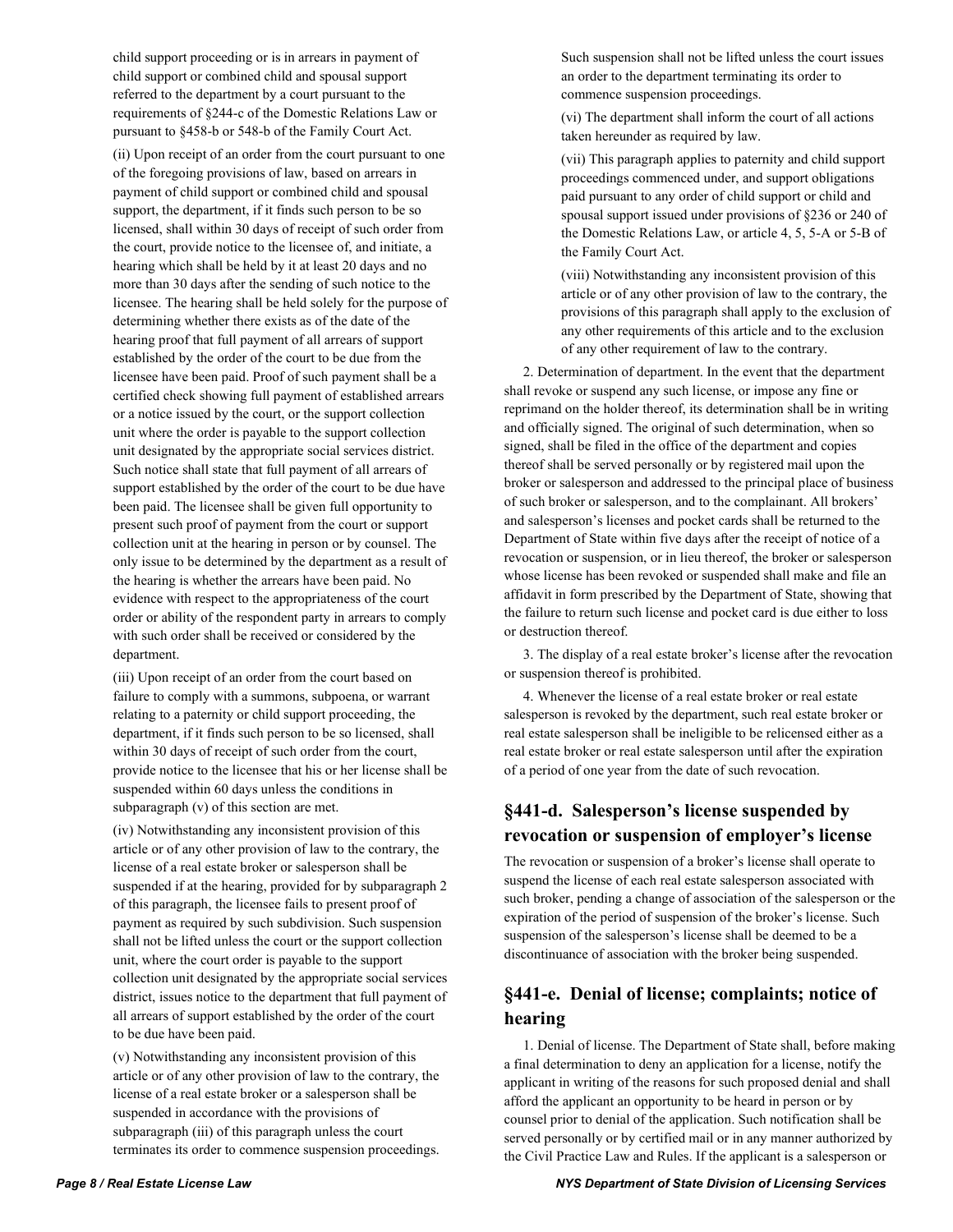has applied to become a salesperson, the department shall also notify the broker with whom such salesperson is associated, or with whom such salesperson or applicant is about to become associated, of such proposed denial. If a hearing is requested, such hearing shall be held at such time and place as the department shall prescribe. If the applicant fails to make a written request for a hearing within 30 days after receipt of such notification, then the notification of denial shall become the final determination of the department. The department, acting by such officer or person in the department as the Secretary of State may designate, shall have the power to subpoena and bring before the officer or person so designated any person in this state, and administer an oath to and take testimony of any person or cause his deposition to be taken. A subpoena issued under this section shall be regulated by the Civil Practice Law and Rules. If, after such hearing, the application is denied, written notice of such denial shall be served upon the applicant personally or by certified mail or in any manner authorized by the Civil Practice Law and Rules, and if the applicant is a salesperson, or has applied to become a salesperson, the department shall notify the broker with whom such applicant is associated.

2. Revocation, suspension, reprimands, fines. The Department of State shall, before revoking or suspending any license or imposing any fine or reprimand on the holder thereof or before imposing any fine upon any person not licensed pursuant to this article who is deemed to be in violation of §442-h of this article, and at least 10 days prior to the date set for the hearing, notify in writing the holder of such license or such unlicensed person of any charges made and shall afford such licensee or unlicensed person an opportunity to be heard in person or by counsel in reference thereto. Such written notice may be served by delivery of same personally to the licensee, or by mailing same by certified mail to the last known business address of such licensee or unlicensed person, or by any method authorized by the Civil Practice Law and Rules. If said licensee be a salesperson, the department shall also notify the broker with whom he is associated of the charges by mailing notice by certified mail to the broker's last known business address. The hearing on such charges shall be at such time and place as the department shall prescribe.

3. Power to suspend a license. The department, acting by such officer or person in the department as the Secretary of State may designate, shall have the power to suspend a license pending a hearing and to subpoena and bring before the officer or person so designated any person in this state, and administer an oath to and take testimony of any person or cause his deposition to be taken. A subpoena issued under this section shall be regulated by the Civil Practice Law and Rules.

### **§441-f. Judicial review**

The action of the Department of State in granting or refusing to grant or to renew a license under this article or in revoking or suspending such a license or imposing any fine or reprimand on the holder thereof or refusing to revoke or suspend such a license or impose any fine or reprimand shall be subject to review by a proceeding brought under and pursuant to article 78 of the Civil Practice Law and Rules at the instance of the applicant for such license, the holder of a license so revoked, suspended, fined or reprimanded or the person aggrieved.

#### **§442. Splitting commissions**

1. No real estate broker shall pay any part of a fee, commission or other compensation received by the broker to any person for any service, help or aid rendered in any place in which this article is applicable, by such person to the broker in buying, selling, exchanging, leasing, renting or negotiating a loan upon any real estate including the resale of a condominium or cooperative apartment unless such a person be a duly licensed real estate salesperson regularly associated with such broker or a duly licensed real estate broker or a person regularly engaged in the real estate brokerage business in a state outside of New York; provided, however, that notwithstanding any other provision of this section, it shall be permissible for a real estate broker to pay any part of a fee, commission, or other compensation received to an unlicensed corporation or an unlicensed limited liability company if each of its shareholders or members, respectively, is associated as an individual with the broker as a duly licensed associate broker or salesman.

2. Furthermore, notwithstanding any other provision of law, it shall be permissible for a broker properly registered pursuant to the provisions of article 23-A of the General Business Law who earns a commission on the original sale of a cooperative or homeowners association interest in real estate, including condominium units to pay any part of a fee, commission or other compensation received for bringing about such sale to a person whose principal business is not the sale or offering of cooperatives or homeowners association interests in real property, including condominium units in this state but who is either: (i) a real estate salesperson duly licensed under this article who is regularly associated with such broker; (ii) a broker duly licensed under this article; or a person regularly engaged in the real estate brokerage business in a state outside of New York.

Except when permitted pursuant to the foregoing provisions of this section no real estate broker shall pay or agree to pay any part of a fee, commission, or other compensation received by the broker, or due, or to become due to the broker to any person, firm or corporation who or which is or is to be a party to the transaction in which such fee, commission or other compensation shall be or become due to the broker; provided, however, that nothing in this section shall prohibit a real estate broker from offering any part of a fee, commission, or other compensation received by the broker to the seller, buyer, landlord or tenant who is buying, selling, exchanging, leasing, renting or negotiating a loan upon any real estate including the resale of a condominium or cooperative apartment. Such fee, commission, or other compensation must not be made to the seller, buyer, landlord or tenant for performing any activity requiring a license under this article.

### **§442-a. Compensation of salespersons; restrictions**

No real estate salesperson in any place in which this article is applicable shall receive or demand compensation of any kind from any person, other than a duly licensed real estate broker with whom he associated, for any service rendered or work done by such salesperson in the appraising, buying, selling, exchanging, leasing, renting or negotiating of a loan upon any real estate.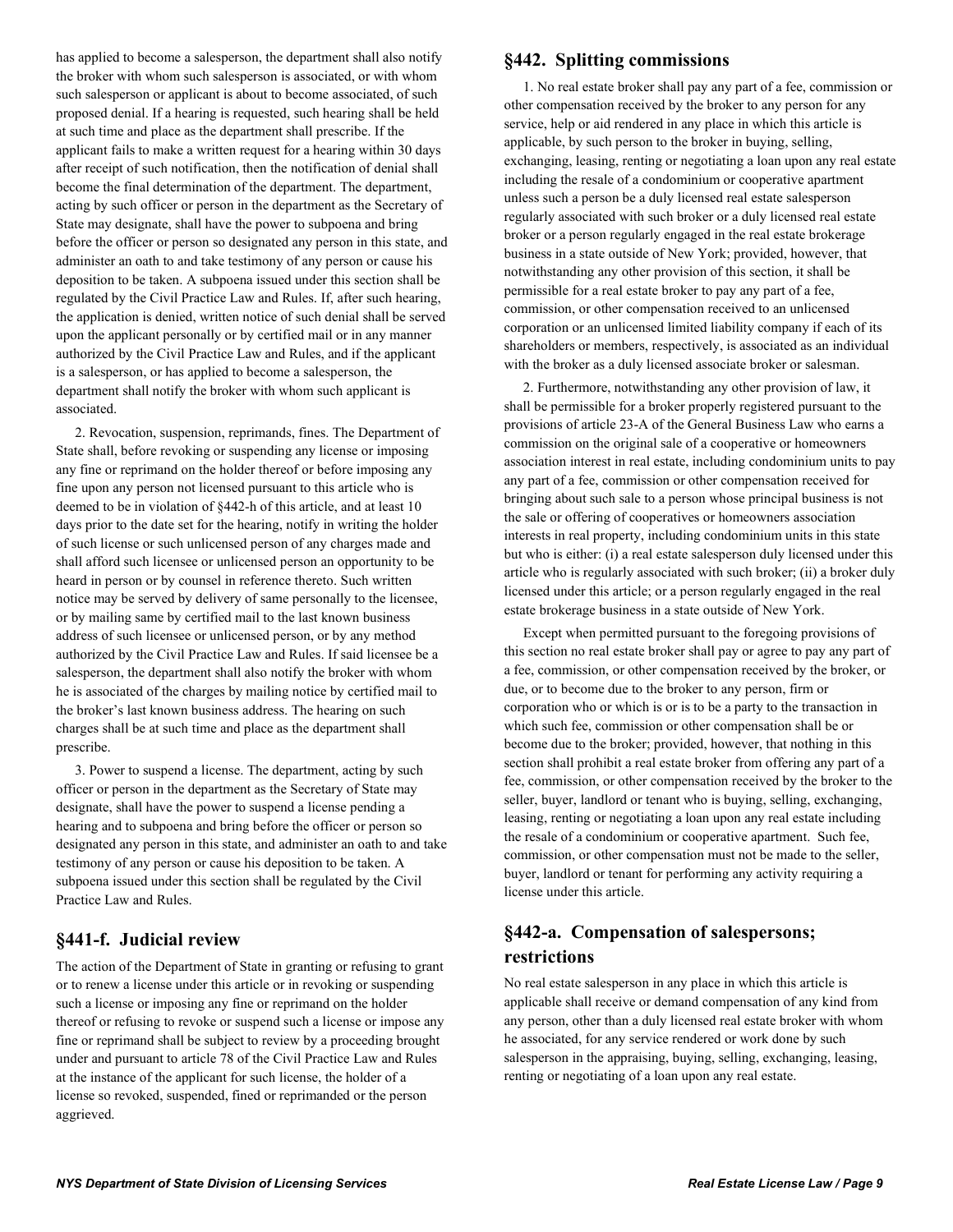### **§442-b. Discontinuance or change of salesperson's association; report**

When the association of any real estate salesperson shall have been terminated for any reason whatsoever, his broker shall forthwith notify the Department of State thereof in such manner as the department shall prescribe. Where change of such salesperson's association is the basis for such termination, the salesperson's successor broker shall forthwith notify the department of such change in such manner as the department shall prescribe, such notice to be accompanied by a fee of one dollar. No real estate salesperson shall perform any act within any of the prohibitions of this article from and after the termination for any cause of his association until he thereafter shall have become associated with a licensed real estate broker.

### **§442-c. Violations by salespersons; broker's responsibility**

No violation of a provision of this article by a real estate salesperson or employee of a real estate broker shall be deemed to be cause for the revocation or suspension of the license of the broker, unless it shall appear that the broker had actual knowledge of such violation or retains the benefits, profits or proceeds of a transaction wrongfully negotiated by his salesperson or employee after notice of the salesperson's or employee's misconduct. A broker shall be guilty of a misdemeanor for having any salesperson associated with his firm who has not secured the required license authorizing such employment.

### **§442-d. Actions for commissions; license prerequisite**

No person, co-partnership, limited liability company or corporation shall bring or maintain an action in any court of this State for the recovery of compensation for services rendered, in any place in which this article is applicable, in the buying, selling, exchanging, leasing, renting or negotiating a loan upon any real estate without alleging and proving that such person was a duly licensed real estate broker or real estate salesperson on the date when the alleged cause of action arose.

### **§442-e. Violations**

1. Misdemeanors; triable in court of special sessions. Any person who violates any provision of this article shall be guilty of a misdemeanor. The commission of a single act prohibited by this article shall constitute a violation hereof. All courts of special sessions, within their respective territorial jurisdictions, are hereby empowered to hear, try and determine such crimes, without indictment, and to impose the punishments prescribed by law therefor.

2. Attorney General to prosecute. Criminal actions for violations of this article shall be prosecuted by the Attorney General, or his deputy, in the name of the people of the State, and in any such prosecution the Attorney General, or his deputy, shall exercise all the powers and perform all the duties which the district attorney would otherwise be authorized to exercise or to perform therein. The Attorney General shall, upon a conviction for a violation of any provision of this article, and within 10 days thereafter, make and file with the Department of State a detailed report showing the date of

such conviction, the name of the person convicted and the exact nature of the charge.

3. Penalty recoverable by person aggrieved. In case the offender shall have received any sum of money as commission, compensation or profit by or in consequence of his violation of any provision of this article, he shall also be liable to a penalty of not less than the amount of the sum of money received by him as such commission, compensation or profit and not more than four times the sum so received by him, as may be determined by the court, which penalty may be sued for and recovered by any person aggrieved and for his use and benefit, in any court of competent jurisdiction.

4. In any prosecution under this article, any person, firm or corporation who, for another, performs or offers to perform or attempts or offers to attempt, the performance of any one of the acts set forth in section 440 of this article, shall be presumed to do so for a fee, commission or other valuable consideration, but such presumption shall not arise out of a single transaction, except upon proof of repeated and successive acts, offers or attempts of a like nature.

5. The Secretary of State shall have the power to enforce the provisions of this article and upon complaint of any person, or on his own initiative, to investigate any violation thereof or to investigate the business, business practices and business methods of any person, firm or corporation applying for or holding a license as a real estate broker or salesperson, if in the opinion of the Secretary of State such investigation is warranted. Each such applicant or licensee shall be obliged, on request of the Secretary of State, to supply such information as may be required concerning his or its business, business practices or business methods, or proposed business practices or methods.

6. For the purpose of enforcing the provisions of this article and in making investigations relating to any violation thereof, and for the purpose of investigating the character, competency and integrity of the applicants or licensees hereunder, and for the purpose of investigating the business, business practices and business methods of any applicant or licensee, or of the officers or agents thereof, the Department of State, acting by such officer or person in the department as the Secretary of State may designate, shall have the power to subpoena and bring before the officer or person so designated any person in this State and require the production of any books or papers which he deems relevant to the inquiry and administer an oath to and take testimony of any person or cause his deposition to be taken with the same fees and mileage and in the same manner as prescribed by law for civil cases in a court of record, except that any applicant or licensee or officer or agent thereof shall not be entitled to such fees and/or mileage. Any person, duly subpoenaed, who fails to obey such subpoena without reasonable cause or without such cause refuses to be examined or to answer any legal or pertinent question as to the character or qualification of such applicant or licensee or such applicant's or licensee's business, business practices and methods or such violations, shall be guilty of a misdemeanor.

7. In any criminal proceeding before any court or grand jury, or upon any investigation before the Department of State for a violation of any of the provisions of this section, the court or grand jury, or the Secretary of State, his deputy or other officer conducting the investigation, may confer immunity, in accordance with the provisions of §50.20 or 190.40 of the Criminal Procedure Law.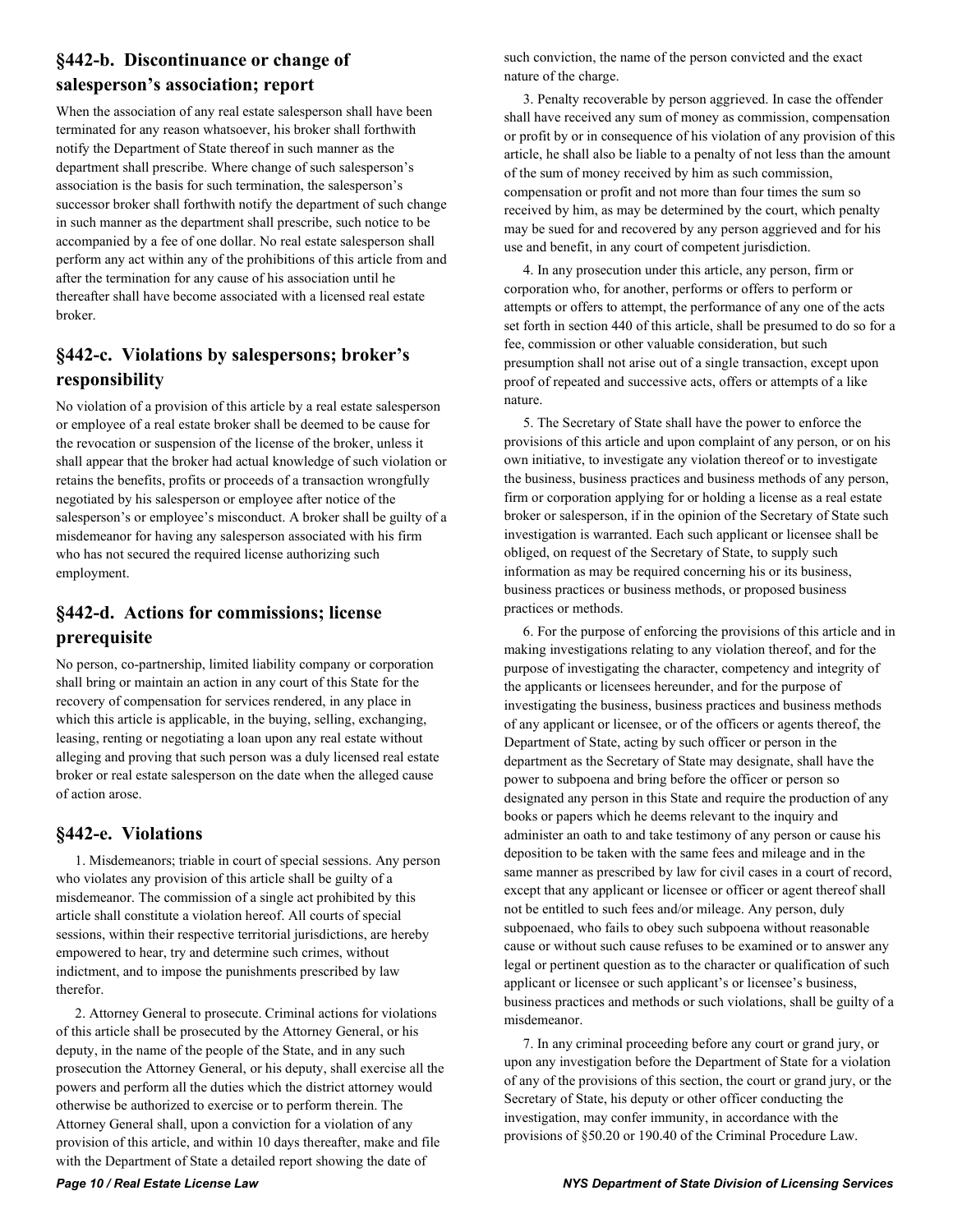8. Notwithstanding any inconsistent provision of law, with respect to violations of §442-h of this article, the Secretary of State is authorized, upon the complaint of any person or on his or her own initiative, to investigate and prosecute violations of the provisions of such section by persons not licensed pursuant to this article and may impose a fine not exceeding \$150 for the first violation, not exceeding \$500 for a second violation, and not exceeding \$1,000 for a third and each subsequent violation. The Attorney General, acting on behalf of the Secretary of State, may commence an action or proceeding in a court of competent jurisdiction to obtain a judgment against such unlicensed person in an amount equal to that imposed as a fine.

#### **§442-f. Saving clause**

The provisions of this article shall not apply to receivers, referees, administrators, executors, guardians or other persons appointed by or acting under the judgment or order of any court; or public officers while performing their official duties, or attorneys at law.

#### **§442-g. Nonresident licensees**

1. A nonresident of this State may become a real estate broker or a real estate salesperson by conforming to all of the provisions of this article, except that a nonresident broker regularly engaged in the real estate business as a vocation who is licensed and maintains a definite place of business in another state, which offers the same privileges to the licensed brokers of this State, shall not be required to maintain a place of business within this State. Anything to the contrary herein notwithstanding, if any state prohibits or restricts the right of a resident of this State to become a licensed nonresident real estate broker or salesperson, then the issuance of such a license to an applicant resident in such state shall be similarly restricted. The Department of State shall recognize the license issued to a real estate broker or salesperson by another state as satisfactorily qualifying him for license as broker or salesperson, as the case may be, under this section; provided that the laws of the state of which he is a resident require that applicants for licenses as real estate brokers and salespersons shall establish their competency by written examinations but permit licenses to be issued to residents of the State of New York duly licensed under this article, without examination. If the applicant is a resident of a state which has not such requirement then the applicant must meet the examination requirement as provided herein and the Department of State shall issue a license to such nonresident broker or salesperson upon payment of the license fee and the filing by the applicant with the department of a certified copy of the applicant's license issued by such other state.

2. Every nonresident applicant shall file with his application or renewal application an irrevocable consent on a form prescribed by the Department of State submitting himself to the jurisdiction of the courts of this State and designating the Secretary of State of the State of New York as his agent upon whom may be served any summons, subpoena or other process against him in any action or special proceeding. Such process may issue in any court in this State having jurisdiction of the subject matter, and the process shall set forth that the action or special proceeding is within the jurisdiction of the court.

3. Service of such process upon the Secretary of State shall be made by personally delivering to and leaving with him or his deputy or with any person authorized by the Secretary of State to receive such service, at the office of the Department of State in the City of Albany, duplicate copies of such process together with a fee of \$5 if

the action is solely for the recovery of a sum of money not in excess of \$200 and the process is so endorsed, and a fee of \$10 in any other action or proceeding, which fee shall be a taxable disbursement. If such process is served upon behalf of a county, city, town or village, or other political subdivision of the State, the fee to be paid to the Secretary of State shall be \$5, irrespective of the amount involved or the nature of the action on account of which such service of process is made. If the cost of registered mail for transmitting a copy of the process shall exceed \$2, an additional fee equal to such excess shall be paid at the time of service of such process. Proof of service shall be by affidavit of compliance with this subdivision filed by or on behalf of the plaintiff together with the process, within 10 days after such service, with the clerk of the court in which the action or special proceeding is pending. Service made as provided in this section shall be complete 10 days after such papers are filed with the clerk of the court and shall have the same force and validity as if served on him personally within the state and within the territorial jurisdiction of the court from which the process issues.

4. The Secretary of State shall promptly send one of such copies by registered mail, return receipt requested, to the nonresident broker or nonresident salesperson at the post office address of his main office as set forth in the last application filed by him.

5. Nothing in this section shall effect the right to serve process in any other manner permitted by law.

6. Notwithstanding any other provisions of this article, the Department of State shall grant a real estate broker or a real estate salesman license to an applicant who is a member of the household of a member of the armed forces of the United States, National Guard or Reserves and was a member of such household before such member of the armed forces relocated to the state who submits satisfactory evidence of licensure, certification or registration to practice an equivalent occupation issued by a state, territory, protectorate or dependency of the United States, provided that such license, certification or certificate of registration was current and effective within one year of the date of the individual's application for licensure in New York, was granted in compliance with standards that are, in the judgment of the secretary, no less rigorous than those required for licensure in New York. If such standards for licensure, certification or registration are deemed by the secretary to be less rigorous than those required for licensure in New York, the secretary shall permit an applicant to submit evidence in a form acceptable to the Department of State to demonstrate the applicant's competency and trushworthiness. If such evidence is sufficient in the judgment of the secretary, the secretary shall grant a real estate broker or real estate salesperson license.

#### **§442-h. Rules of the Secretary of State**

1. The Secretary of State, and not the State real estate board established under §442-i of this article, shall adopt such rules and regulations as the Secretary of State may determine are necessary for the administration and enforcement of this section.

2. (a) If, after a public hearing and a reasonable investigation, the Secretary of State determines that the owners of residential real property within a defined geographic area are subject to intense and repeated solicitations by real estate brokers and salespersons or others to place their property for sale with such real estate brokers or salespersons, or otherwise to sell their property, and that such solicitations have caused owners to reasonably believe that property values

*NYS Department of State Division of Licensing Services Real Estate License Law / Page 11*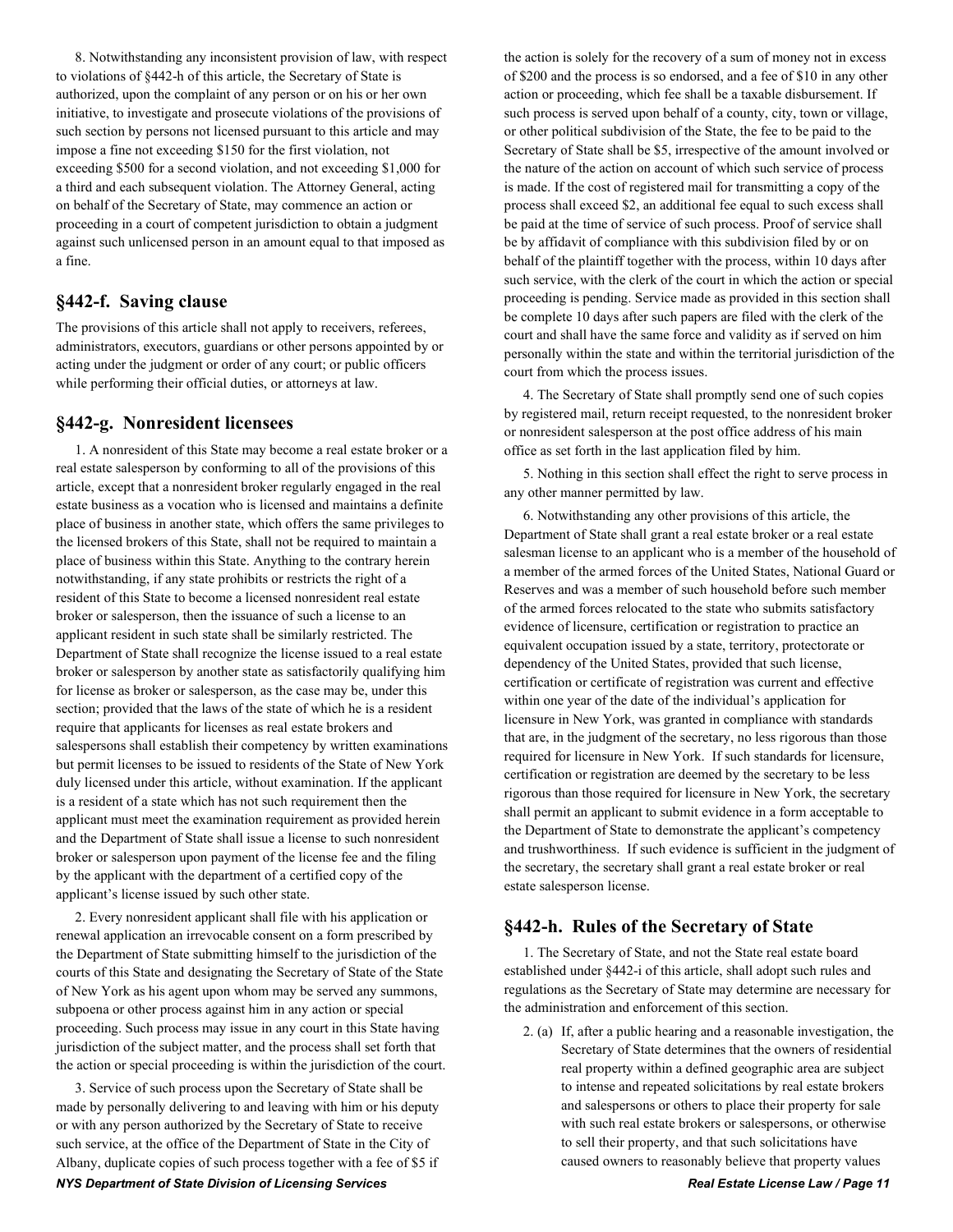may decrease because persons of different race, ethnic, social, or religious backgrounds are moving or are about to move into the neighborhood or geographic area, the Secretary of State may adopt a rule, to be known as a nonsolicitation order, directing all real estate brokers, salespersons and other persons regularly engaged in the trade or business of buying and selling real estate to refrain from soliciting residential real estate listings or otherwise soliciting the sale of residential real estate within the subject area. Each area subject to such an order shall be bounded or otherwise specifically defined in the order. The nonsolicitation order shall be subject to such terms and conditions as the Secretary of State may determine are, on balance, in the best interest of the public, including but not limited to the affected owners and licensees. A nonsolicitation order may prohibit any or all types of solicitation directed towards particular home-owners, including but not limited to letters, postcards, telephone calls, door-to-door calls and handbills. Every nonsolicitation order shall contain a provision setting forth the day, month and year that the order shall become effective, as well as the day, month and year that the order shall expire. A nonsolicitation order shall not be effective for more than five years. However, a nonsolicitation order and the boundaries of the area where it applies may be readopted or amended from time to time in accordance with the procedures set forth herein.

- (b) No real estate broker shall establish a new principal office or branch office within any geographic area which is the subject of a nonsolicitation order without prior approval from the Secretary of State. The Secretary of State may deny any application for the establishment or relocation of a principal office or branch office if approval of the application would cause the total number of principal and branch offices within the subject area to exceed the total number of principal and branch offices that were licensed within the area on the date the nonsolicitation order became effective.
- 3. (a) If the Secretary of State determines that some owners of residential real property within a defined geographic area are subject to intense and repeated solicitation by real estate brokers and salespersons to place their property for sale with such real estate brokers or salespersons, or are subject to intense and repeated solicitation by other persons regularly engaged in the trade or business of buying and selling real estate to sell their real estate, the Secretary of State may adopt a rule establishing a cease and desist zone, which zone shall be bounded or otherwise specifically defined in the rule. After the Secretary of State has established a cease and desist zone, the owners of residential real property located within the zone may file an owner's statement with the Secretary of State expressing their wish not to be solicited by real estate brokers, salespersons or other persons regularly engaged in the trade or business of buying and selling real estate. The form and content of the statement shall be prescribed by the Secretary of State. After a cease and desist zone has been established by the Secretary of State, no real estate broker, salesperson or other person regularly engaged in the trade or business of buying and selling real estate shall solicit a

listing from any owner who has filed a statement with the Secretary of State if such owner's name appears on the current cease and desist list prepared by the Secretary of State.

- (b) The prohibition on solicitation shall apply to direct forms of solicitation such as the use of the telephone, the mail, personal contact and other forms of direct solicitation as may be specified by the Secretary of State. Secretary of State shall compile a cease and desist list for each zone established pursuant to paragraph (a) of this subdivision. In addition to such other information as the Secretary of State may deem appropriate, each cease and desist list shall contain the name of each owner who has filed an owner's statement with the Secretary, as well as the address of the property within the zone to which the owner's statement applies. The Secretary of State shall send to each owner who has filed an owner's statement a written acknowledgement of the Secretary of State's receipt thereof and a pamphlet explaining to the owner his or her rights in connection therewith and the procedures and time limits applicable to the filing of complaints for violations. The Secretary of State shall allow an owner who files, or on behalf of whom is filed, a complaint or other report of a violation of a cease and desist rule 90 days in which to perfect a complaint by submitting such other or further information or documents as the Secretary of State may require. The Secretary of State shall print a list for each zone. Each list shall be revised and reprinted at least annually on or before December 31st and shall be made available to the public and to real estate brokers at a reasonable price to be set by the Secretary of State and approved by the Director of the Division of the Budget. Additions or deletions shall be made to each list only at the time the list is reprinted, and the Secretary of State shall not issue amendments or addenda to any printed list.
- (c) No rule establishing a cease and desist zone shall be effective for longer than five years. However, the Secretary of State may re-adopt the rule to continue the cease and desist zone for additional periods not to exceed five years each. Whenever a rule establishing a cease and desist zone shall have expired or shall have been repealed, all owner's statements filed with the Secretary of State pursuant to that rule shall also expire. However, an owner may file a new statement with the Secretary of State if a new rule is adopted establishing a cease and desist zone containing the owner's property. Once the boundaries of a cease and desist zone have been established by rule of the Secretary of State, the boundaries may not be changed except by repeal of the existing rule and adoption of a new rule establishing the new boundaries.

#### **§442-i. State real estate board**

1. There is hereby established within the Department of State a State real estate board which shall consist of the Secretary of State, Superintendent of Financial Services, and 13 additional members. At least five of these members shall be "real estate brokers," each of whom, at the time of appointment, shall be licensed and qualified as a real estate broker under the laws of New York State and shall have been engaged in the real estate business in this State for a period of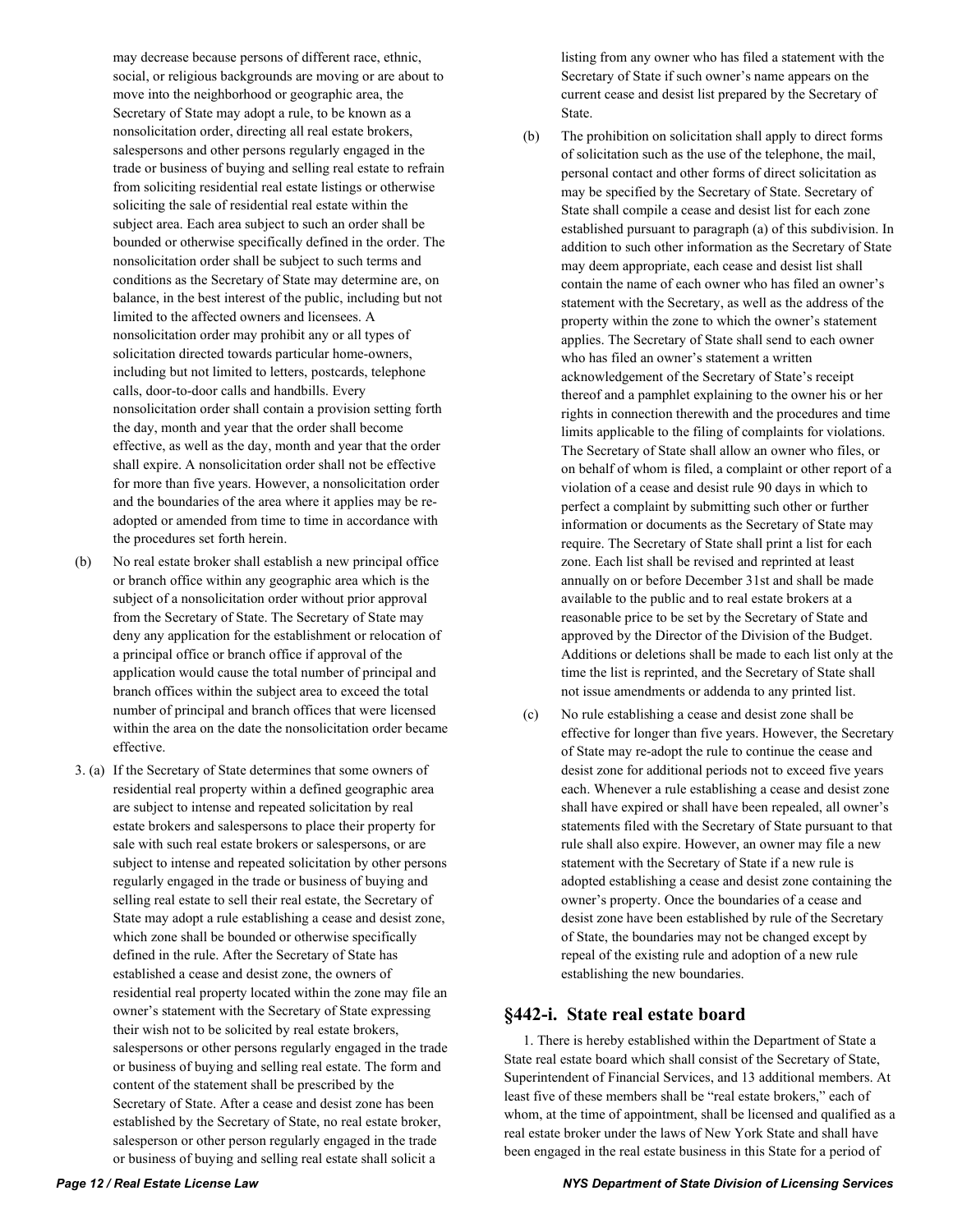not less than 10 years prior to appointment. The remaining members shall be "public members" who shall not be real estate licensees.

2. The 13 members shall be appointed as follows: seven members shall be appointed by the Governor, three of whom shall be real estate brokers and four of whom shall be public members; two members shall be appointed by the temporary President of the Senate, one of whom shall be a real estate broker and one of whom shall be a public member; two members shall be appointed by the Speaker of the Assembly, one of whom shall be a real estate broker and one of whom shall be a public member; one member shall be appointed by the Minority Leader of the Senate, who shall be either a real estate broker or a public member; and one member shall be appointed by the Minority Leader of the Assembly, who shall be either a real estate broker or a public member.

3. Each appointed member shall serve for a term of two years; at any point during such term the appointed member may be removed by the person who appointed such member. In the event that any of said members shall die or resign during the term of office, the successor shall be appointed in the same way and with the same qualifications as set forth above. A member may be reappointed for successive terms but no member shall serve more than 10 years in his or her lifetime.

4. A majority of members currently serving on the board shall be required in order to pass any resolution or to approve any matter before the board. The Secretary of State shall be chairperson of the board. The vice-chairperson and a secretary shall be elected from among the members. A board member who fails to attend three consecutive meetings shall forfeit the seat unless the Secretary of State, upon written request from the member, finds that the member should have been excused from a meeting because of illness or death of a family member.

5. Each member of the board shall receive no compensation other than reimbursement for actual and necessary expenses.

6. The board shall meet no fewer than three times per year and at the call of the Secretary of State or a majority of the board. In addition to regularly scheduled meetings of the board, there shall be at least one public hearing each year in New York City, one public hearing each year in Buffalo, and one public hearing each year in Albany. At least 15 days prior to the holding of any of these public hearings pursuant to this subdivision, the board shall give public notice of the hearing in a newspaper of general circulation in each area where the public meeting is to be held. The purpose of these hearings shall be to solicit from members of the public, suggestions, comments, and observations about real estate practice in New York State.

#### **§442-j. Effect of invalid provision**

Should the courts of this State declare any provision of this article unconstitutional, or unauthorized, or in conflict with any other section or provision of this article, then such decision shall affect only the section or provision so declared to be unconstitutional or unauthorized and shall not affect any other section or part of this article.

### **§442-k. Powers and duties of the State real estate board**

*NYS Department of State Division of Licensing Services Real Estate License Law / Page 13* 1. The State real estate board shall have the power to promulgate rules or regulations affecting brokers and salespersons in order to

administer and effectuate the purposes of this article, except that matters pertaining to commingling money of a principal, rendering accounts for a client, managing property for a client, broker's purchase of property listed with him or her, inducing breach of contract of sale or lease, and records of transactions to be maintained are reserved for the exclusive regulatory authority of the Secretary of State. The Secretary of State, and not the State real estate board, shall promulgate rules and regulations to administer or implement the provisions of §§441 and 442-h of this article. In addition, the Secretary of State shall have exclusive regulatory authority to promulgate rules regarding the duties and responsibilities of real estate brokers and salespersons with regard to the changing of clients' funds.

2. Authority to examine applicants. The board is empowered to prescribe the content for the courses of study for the examination and education of persons licensed under this article. The board shall advise the Secretary of State on policies governing the administration of the examinations.

3. Approval of schools. The board shall establish the rules and regulations governing the approval by the Secretary of State of schools to offer or conduct courses required either for licensure under this article or for the satisfaction of the continuing education requirements contained in paragraph (a) of subdivision three of §441 of this article.

4. Study of laws and regulations. The board shall study the operation of laws and regulations with respect to the rights, responsibilities and liabilities of real estate licensees arising out of the transfer of interests in real property and shall make recommendation on pending or proposed legislation affecting the same, with the exception of legislation affecting §442-h of this article.

5. Enforcement programs and activities. The board shall advise and assist the Secretary of State in carrying out the provisions and purposes of this article and make recommendations concerning the programs and activities of the department in connection with the enforcement of this article.

6. Administration and enforcement. The Department of State shall have the power and its duty shall be to administer and enforce the laws and regulations of the State relating to those activities involving real estate for which licensing is required under this article and to instruct and require its agents to bring prosecutions for unauthorized and unlawful practice.

7. Reports to legislative committees. The board shall submit annually a report to the judiciary committee of the State Assembly and the judiciary committee of the State Senate, containing a description of the types of complaints received, status of cases, and the length of time from the initial complaint to any final disposition.

#### **§442-l. After-the-fact referral fees**

1. No real estate broker or salesperson, in any place in which this article is applicable, shall demand or receive a referral fee or compensation of any kind for (i) a referral from any person or other entity relative to finding a seller after a bona fide listing agreement has been signed, (ii) a referral from any person or other entity relative to finding a buyer after a bona fide offer to purchase is accepted, or (iii) a referral from any person or other entity relative to finding a property after a bona fide buyer's agency agreement has been signed, unless reasonable cause for payment of such compensation exists.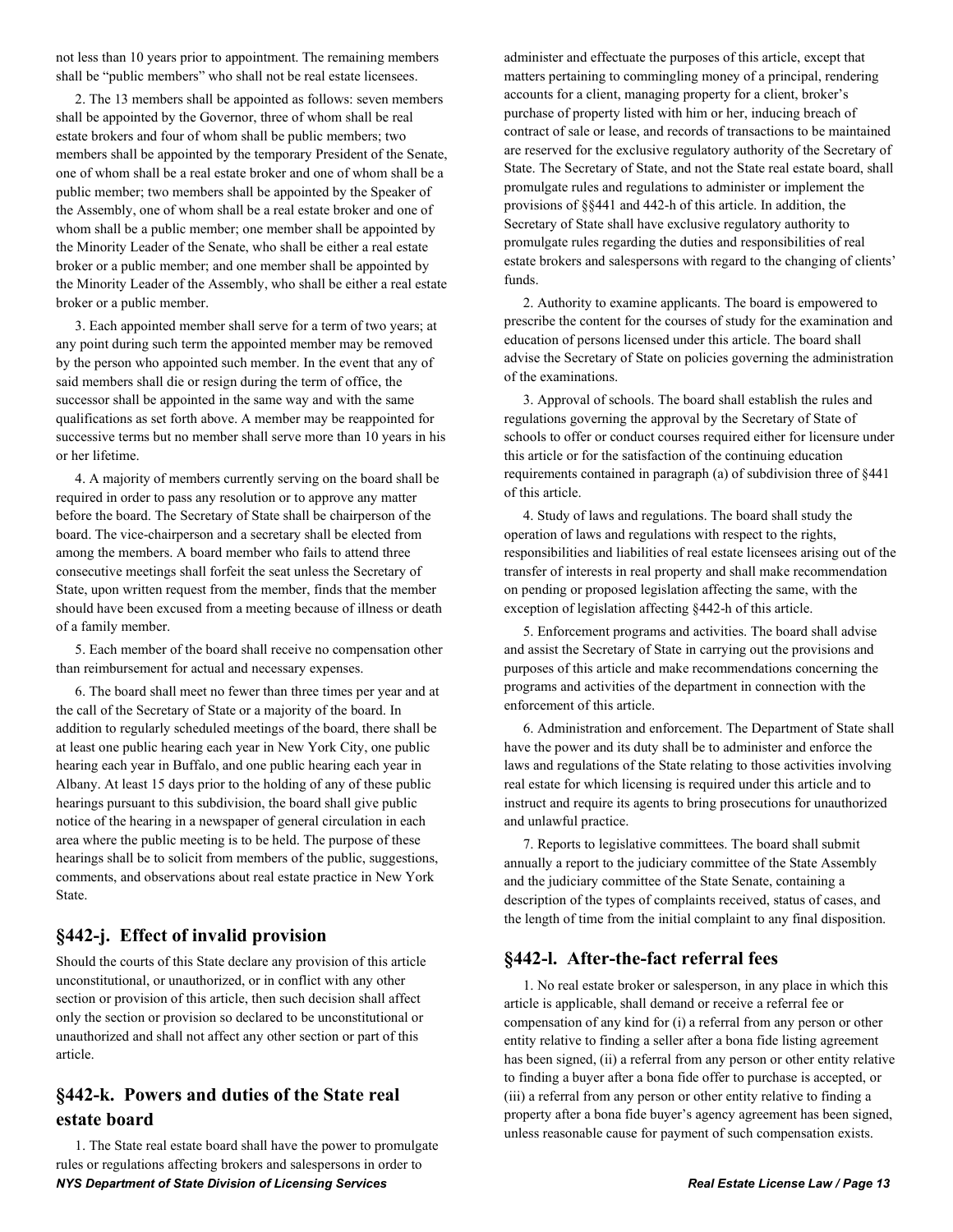2. A violation of this section shall be a violation of this article and shall constitute a deceptive act or practice within the meaning of section three hundred forty-nine of the general business law.

### **§443. Disclosure regarding real estate agency relationship; form**

1. Definitions. As used in this section, the following terms shall have the following meanings:

- a. "Agent" means a person who is licensed as a real estate broker, associate real estate broker or real estate salesperson under section four hundred forty-A of this article and is acting in a fiduciary capacity.
- b. "Buyer" means a transferee in a residential real property transaction and includes a person who executes an offer to purchase residential real property from a seller through an agent, or who has engaged the services of an agent with the object of entering into a residential real property transaction as a transferee.
- c. "Buyer's agent" means an agent who contracts to locate residential real property for a buyer or who finds a buyer for a property and presents an offer to purchase to the seller or seller's agent and negotiates on behalf of the buyer.
- d. "Listing agent" means a person who has entered into a listing agreement to act as an agent of the seller or landlord for compensation.
- e. "Listing agreement" means a contract between an owner or owners of residential real property and an agent, by which the agent has been authorized to sell or lease the residential real property or to find or obtain a buyer or lessee therefor.
- f. "Residential real property" means real property used or occupied, or intended to be used or occupied, wholly or partly, as the home or residence of one or more persons improved by (i) a one-to-four family dwelling or (ii) condominium or cooperative apartments but shall not refer to unimproved real property upon which such dwellings are to be constructed.
- g. "Seller" means the transferor in a residential real property transaction, and includes an owner who lists residential real property for sale with an agent, whether or not a transfer results, or who receives an offer to purchase residential real property.
- h. "Seller's agent" means a listing agent who acts alone, or an agent who acts in cooperation with a listing agent, acts as a seller's subagent or acts as a broker's agent to find or obtain a buyer for residential real property.
- i. "Dual agent" means an agent who is acting as a buyer's agent and a seller's agent or a tenant's agent and a landlord's agent in the same transaction.
- j. "Designated sales agent" means a licensed real estate salesman or associate broker, working under the supervision of a real estate broker, who has been assigned to represent a client when a different client is also represented by such real estate broker in the same transaction.
- k. "Broker's agent" means an agent that cooperates or is engaged by a listing agent, buyer's agent or tenant's agent

(but does not work for the same firm as the listing agent, buyer's agent or tenant's agent) to assist the listing agent, buyer's agent or tenant's agent in locating a property to sell, buy or lease respectively, for the listing agent's seller or landlord, the buyer agent's buyer or the tenant's agent tenant. The broker's agent does not have a direct relationship with the seller, buyer, landlord or tenant and the seller, buyer, landlord or tenant can not provide instructions or direction directly to the broker's agent. Therefore, the seller, buyer, landlord or tenant do not have vicarious liability for the acts of the broker's agent. The listing agent, buyer's agent or tenant's agent do provide direction and instruction to the broker's agent and therefore the listing agent, buyer's agent or tenant's agent will have liability for the broker's agent.

- l. "Tenant" means a lessee in a residential real property transaction and includes a person who executes an offer to lease residential real property from a landlord through an agent, or who has engaged the services of an agent with the object of entering into a residential real property transaction as a lessee.
- m. "Landlord" means the lessor in a residential real property transaction, and includes an owner who lists residential real property for lease with an agent, whether or not a lease results, or who receives an offer to lease residential real property.
- n. "Tenant's agent" means an agent who contracts to locate residential real property for a tenant or who finds a tenant for a property and presents an offer to lease to the landlord or landlord's agent and negotiates on behalf of the tenant.
- o. "Landlord's agent" means a listing agent who acts alone, or an agent who acts in cooperation with a listing agent, acts as a landlord's subagent or acts as a broker's agent to find or obtain a tenant for residential real property.
- p. "Advance consent to dual agency" means written informed consent signed by the seller/landlord or buyer/tenant that the listing agent and/or buyer's agent may act as a dual agent for that seller/landlord and a buyer/tenant for residential real property which is the subject of a listing agreement.
- q. "Advance consent to dual agency with designated sales agents" means written informed consent signed by the seller/landlord or buyer/tenant that indicates the name of the agent appointed to represent the seller/landlord or buyer/tenant as a designated sales agent for residential real property which is the subject of a listing agreement.
- 2. This section shall apply only to transactions involving residential real property.
- 3. a. A listing agent shall provide the disclosure form set forth in subdivision four of this section to a seller or landlord prior to entering into a listing agreement with the seller or landlord and shall obtain a signed acknowledgment from the seller or landlord, except as provided in paragraph e of this subdivision.
- b. A seller's agent or landlord's agent shall provide the disclosure form set forth in subdivision four of this section to a buyer, buyer's agent, tenant or tenant's agent at the time of the first substantive contact with the buyer or tenant

#### *Page 14 / Real Estate License Law NYS Department of State Division of Licensing Services*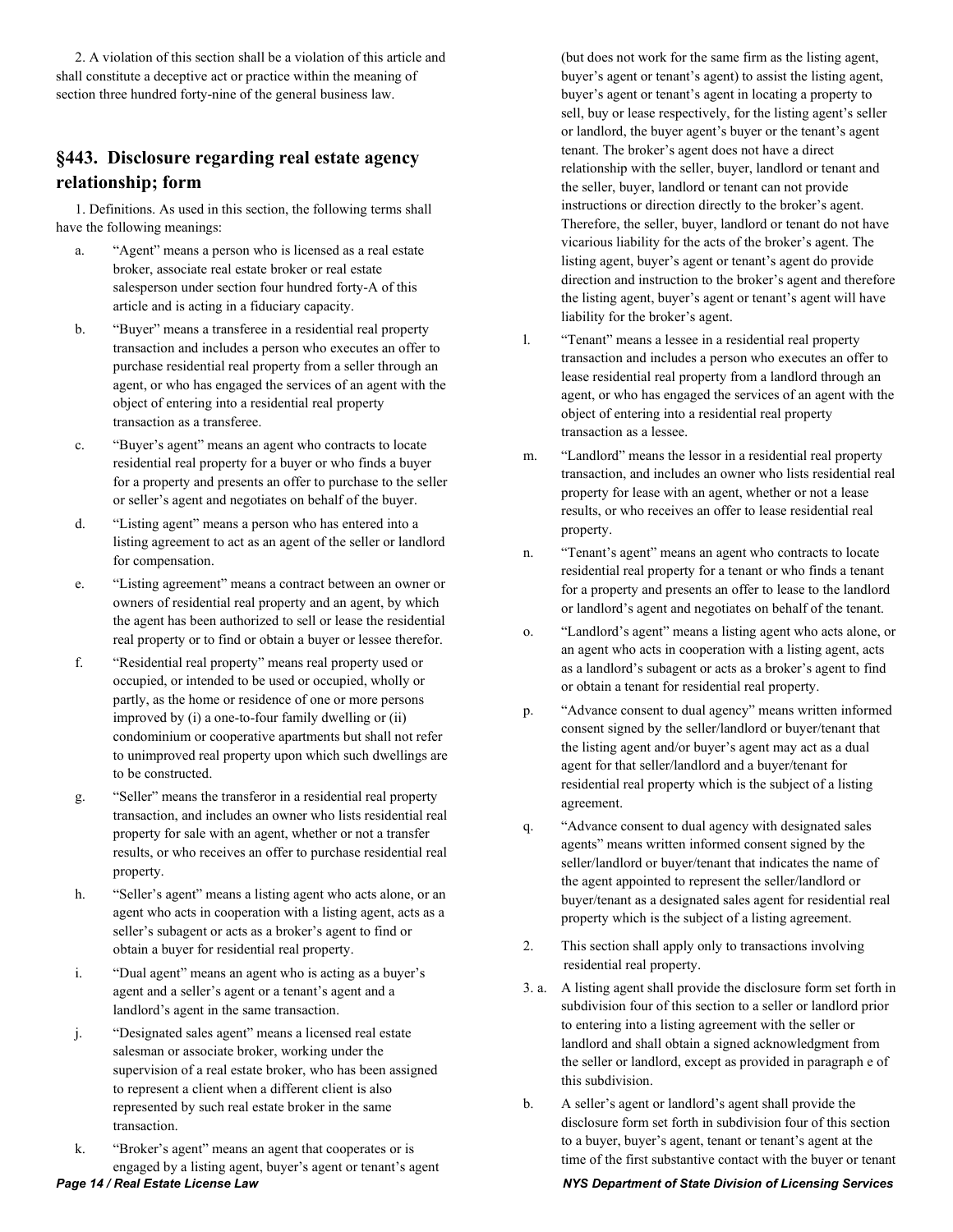and shall obtain a signed acknowledgment from the buyer or tenant, except as provided in paragraph e of this subdivision.

- c. A buyer's agent or tenant's agent shall provide the disclosure form to the buyer or tenant prior to entering into an agreement to act as the buyer's agent or tenant's agent and shall obtain a signed acknowledgment from the buyer or tenant, except as provided in paragraph e of this subdivision. A buyer's agent or tenant's agent shall provide the form to the seller, seller's agent, landlord or landlord's agent at the time of the first substantive contact with the seller or landlord and shall obtain a signed acknowledgment from the seller, landlord or the listing agent, except as provided in paragraph e of this subdivision.
- d. The agent shall provide to the buyer, seller, tenant or landlord a copy of the signed acknowledgment and shall maintain a copy of the signed acknowledgment for not less than three years.
- e. If the seller, buyer, landlord or tenant refuses to sign an acknowledgment of receipt pursuant to this subdivision, the agent shall set forth under oath or affirmation a written declaration of the facts of the refusal and shall maintain a copy of the declaration for not less than three years.
- f. A seller/landlord or buyer/tenant may provide advance informed consent to dual agency and dual agency with designated sales agents by indicating the same on the form set forth in subdivision four of this section.
- 4. a. For buyer-seller transactions, the following shall be the disclosure form:

### **NEW YORK STATE DISCLOSURE FORM FOR BUYER AND SELLER THIS IS NOT A CONTRACT**

New York state law requires real estate licensees who are acting as agents of buyers or sellers of property to advise the potential buyers or sellers with whom they work of the nature of their agency relationship and the rights and obligations it creates. This disclosure will help you to make informed choices about your relationship with the real estate broker and its sales agents.

Throughout the transaction you may receive more than one disclosure form. The law may require each agent assisting in the transaction to present you with this disclosure form. A real estate agent is a person qualified to advise about real estate.

If you need legal, tax or other advice, consult with a professional in that field.

## **DISCLOSURE REGARDING REAL ESTATE AGENCY RELATIONSHIPS SELLER'S AGENT**

*NYS Department of State Division of Licensing Services Real Estate License Law / Page 15* A seller's agent is an agent who is engaged by a seller to represent the seller's interests. The seller's agent does this by securing a buyer for the seller's home at a price and on terms acceptable to the seller. A seller's agent has, without limitation, the following fiduciary duties

to the seller: reasonable care, undivided loyalty, confidentiality, full disclosure, obedience and duty to account. A seller's agent does not represent the interests of the buyer. The obligations of a seller's agent are also subject to any specific provisions set forth in an agreement between the agent and the seller. In dealings with the buyer, a seller's agent should (a) exercise reasonable skill and care in performance of the agent's duties; (b) deal honestly, fairly and in good faith; and (c) disclose all facts known to the agent materially affecting the value or desirability of property, except as otherwise provided by law.

### **BUYER'S AGENT**

A buyer's agent is an agent who is engaged by a buyer to represent the buyer's interests. The buyer's agent does this by negotiating the purchase of a home at a price and on terms acceptable to the buyer. A buyer's agent has, without limitation, the following fiduciary duties to the buyer: reasonable care, undivided loyalty, confidentiality, full disclosure, obedience and duty to account. A buyer's agent does not represent the interests of the seller. The obligations of a buyer's agent are also subject to any specific provisions set forth in an agreement between the agent and the buyer. In dealings with the seller, a buyer's agent should (a) exercise reasonable skill and care in performance of the agent's duties; (b) deal honestly, fairly and in good faith; and (c) disclose all facts known to the agent materially affecting the buyer's ability and/or willingness to perform a contract to acquire seller's property that are not inconsistent with the agent's fiduciary duties to the buyer.

### **BROKER'S AGENTS**

A broker's agent is an agent that cooperates or is engaged by a listing agent or a buyer's agent (but does not work for the same firm as the listing agent or buyer's agent) to assist the listing agent or buyer's agent in locating a property to sell or buy, respectively, for the listing agent's seller or the buyer agent's buyer. The broker's agent does not have a direct relationship with the buyer or seller and the buyer or seller can not provide instructions or direction directly to the broker's agent. The buyer and the seller therefore do not have vicarious liability for the acts of the broker's agent. The listing agent or buyer's agent do provide direction and instruction to the broker's agent and therefore the listing agent or buyer's agent will have liability for the acts of the broker's agent.

### **DUAL AGENT**

A real estate broker may represent both the buyer and the seller if both the buyer and seller give their informed consent in writing. In such a dual agency situation, the agent will not be able to provide the full range of fiduciary duties to the buyer and seller. The obligations of an agent are also subject to any specific provisions set forth in an agreement between the agent, and the buyer and seller. An agent acting as a dual agent must explain carefully to both the buyer and seller that the agent is acting for the other party as well. The agent should also explain the possible effects of dual representation, including that by consenting to the dual agency relationship the buyer and seller are giving up their right to undivided loyalty. A buyer or seller should carefully consider the possible consequences of a dual agency relationship before agreeing to such representation. A seller or buyer may provide advance informed consent to dual agency by indicating the same on this form.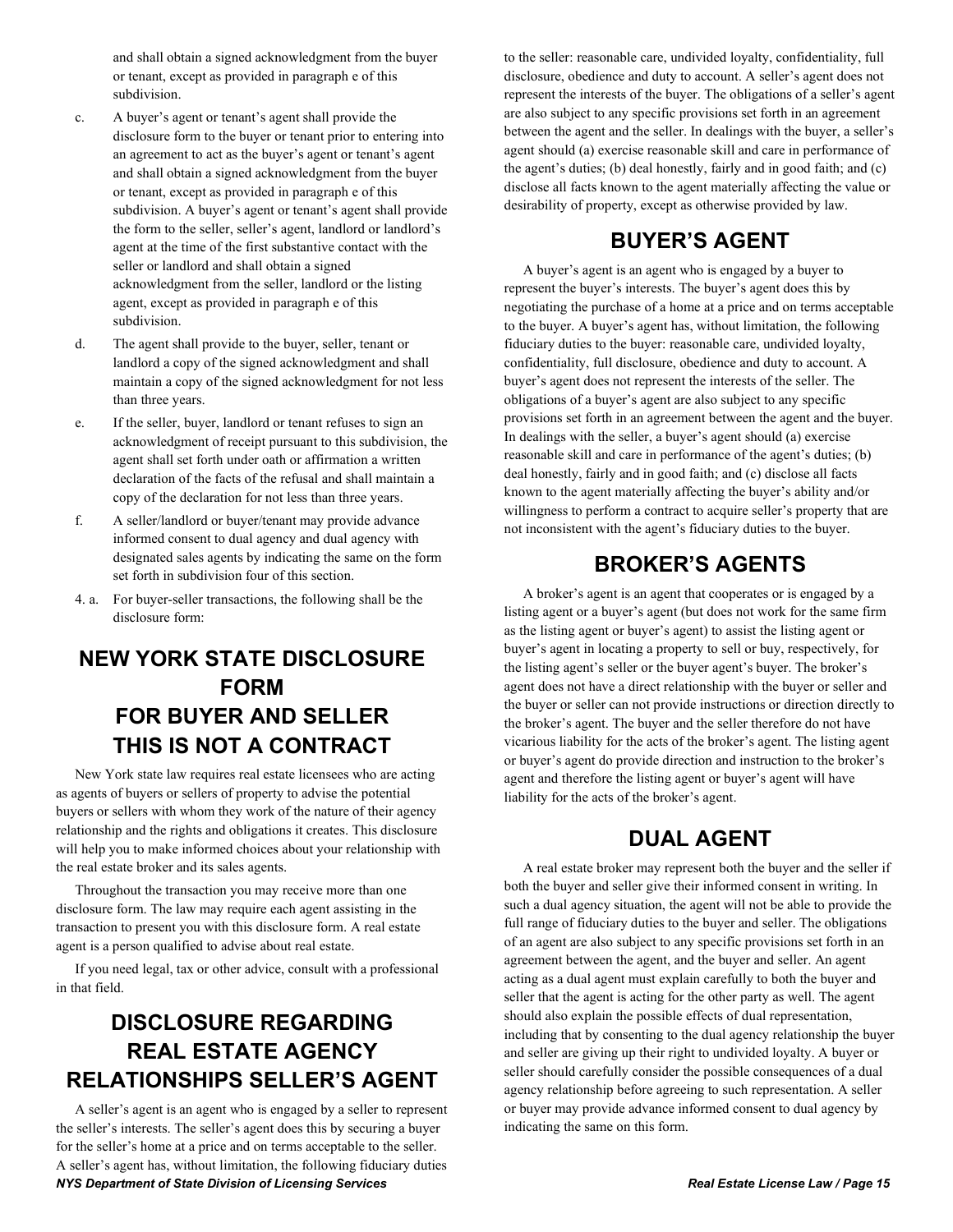### **DUAL AGENT WITH DESIGNATED SALES AGENTS**

If the buyer and the seller provide their informed consent in writing, the principals and the real estate broker who represents both parties as a dual agent may designate a sales agent to represent the buyer and another sales agent to represent the seller to negotiate the purchase and sale of real estate. A sales agent works under the supervision of the real estate broker. With the informed consent of the buyer and the seller in writing, the designated sales agent for the buyer will function as the buyer's agent representing the interests of and advocating on behalf of the buyer and the designated sales agent for the seller will function as the seller's agent representing the interests of and advocating on behalf of the seller in the negotiations between the buyer and seller. A designated sales agent cannot provide the full range of fiduciary duties to the buyer or seller. The designated sales agent must explain that like the dual agent under whose supervision they function, they cannot provide undivided loyalty. A buyer or seller should carefully consider the possible consequences of a dual agency relationship with designated sales agents before agreeing to such representation. A seller or buyer may provide advance informed consent to dual agency with designated sales agents by indicating the same on this form.

This form was provided to me by

print name of licensee) of

(print name of company, firm or brokerage), a licensed real estate broker acting in the interest of the:

( ) Seller as a (check relationship below)

(  $\Box$ ) Seller's agent

( ) Broker's agent

|  |  | Dual agent |
|--|--|------------|
|--|--|------------|

( ) Buyer as a (check relationship below)

( ) Buyer's agent

(  $\Box$ ) Broker's agent

(  $\Box$ ) Dual agent with designated sales agents

For advance informed consent to either dual agency or dual agency with designated sales agents complete section below:

( ) Advance informed consent dual agency.

( $\Box$ ) Advance informed consent to dual agency with designated sales agents.

If dual agent with designated sales agents is indicated above:

is appointed to represent the buyer; and;

is appointed to represent the seller in this transaction.

(I)(We) acknowledge receipt of a copy of this disclosure form: Signature of  $\{ \}$  Buyer(s) and/or  $\{ \}$  Seller(s):

Date: Date:

b. For landlord-tenant transactions, the following shall be the disclosure form:

### **NEW YORK STATE DISCLOSURE FORM FOR LANDLORD AND TENANT THIS IS NOT A CONTRACT**

New York state law requires real estate licensees who are acting as agents of landlords and tenants of real property to advise the potential landlords and tenants with whom they work of the nature of their agency relationship and the rights and obligations it creates. This disclosure will help you to make informed choices about your relationship with the real estate broker and its sales agents.

Throughout the transaction you may receive more than one disclosure form. The law may require each agent assisting in the transaction to present you with this disclosure form. A real estate agent is a person qualified to advise about real estate. If you need legal, tax or other advice, consult with a professional in that field.

### **DISCLOSURE REGARDING REAL ESTATE AGENCY RELATIONSHIPS LANDLORD'S AGENT**

A landlord's agent is an agent who is engaged by a landlord to represent the landlord's interest. The landlord's agent does this by securing a tenant for the landlord's apartment or house at a rent and on terms acceptable to the landlord. A landlord's agent has, without limitation, the following fiduciary duties to the landlord: reasonable care, undivided loyalty, confidentiality, full disclosure, obedience and duty to account. A landlord's agent does not represent the interests of the tenant. The obligations of a landlord's agent are also subject to any specific provisions set forth in an agreement between the agent and the landlord. In dealings with the tenant, a landlord's agent should (a) exercise reasonable skill and care in performance of the agent's duties; (b) deal honestly, fairly and in good faith; and (c) disclose all facts known to the agent materially affecting the value or desirability of property, except as otherwise provided by law.

### **TENANT'S AGENT**

A tenant's agent is an agent who is engaged by a tenant to represent the tenant's interest. The tenant's agent does this by negotiating the rental or lease of an apartment or house at a rent and on terms acceptable to the tenant. A tenant's agent has, without limitation, the following fiduciary duties to the tenant: reasonable care, undivided loyalty, confidentiality, full disclosure, obedience and duty to account. A tenant's agent does not represent the interest of the landlord. The obligations of a tenant's agent are also subject to any specific provisions set forth in an agreement between the agent and the tenant. In dealings with the landlord, a tenant's agent should (a) exercise reasonable skill and care in performance of the agent's duties; (b) deal honestly, fairly and in good faith; and (c) disclose all facts known to the tenant's ability and/or willingness to perform a contract to rent or lease landlord's property that are not inconsistent with the agents fiduciary duties to the buyer.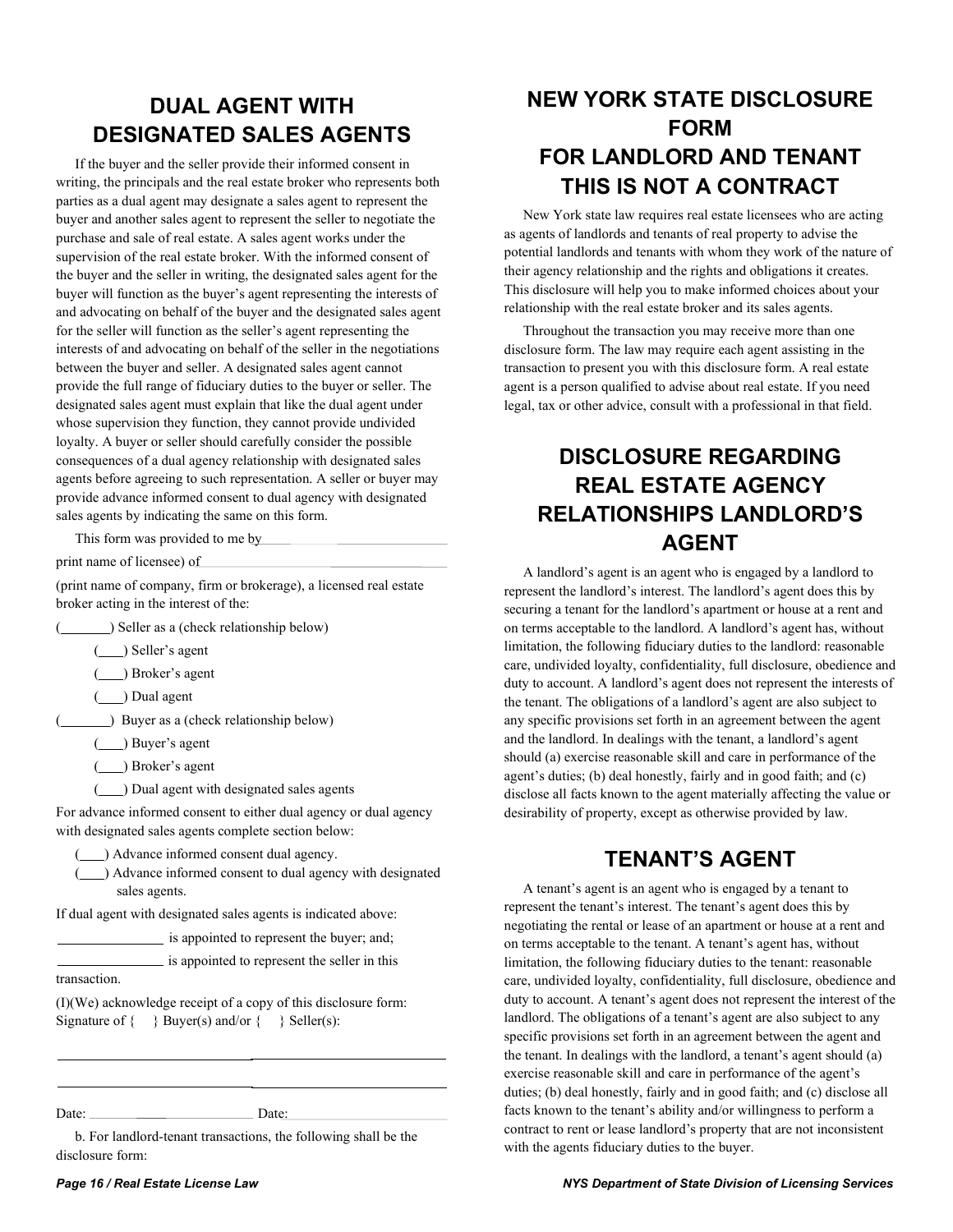print name of licensee) of

### **BROKER'S AGENTS**

A broker's agent is an agent that cooperates or is engaged by a listing agent or a tenant's agent (but does not work for the same firm as the listing agent or tenant's agent) to assist the listing agent or tenant's agent in locating a property to rent or lease for the listing agent's landlord or the tenant agent's tenant. The broker's agent does not have a direct relationship with the tenant or landlord and the tenant or landlord can not provide instructions or direction directly to the broker's agent. The tenant and the landlord therefore do not have vicarious liability for the acts of the broker's agent. The listing agent or tenant's agent do provide direction and instruction to the broker's agent and therefore the listing agent or tenant's agent will have liability for the acts of the broker's agent.

### **DUAL AGENT**

A real estate broker may represent both the tenant and the landlord if both the tenant and landlord give their informed consent in writing. In such a dual agency situation, the agent will not be able to provide the full range of fiduciary duties to the landlord and the tenant. The obligations of an agent are also subject to any specific provisions set forth in an agreement between the agent, and the tenant and landlord. An agent acting as a dual agent must explain carefully to both the landlord and tenant that the agent is acting for the other party as well. The agent should also explain the possible effects of dual representation, including that by consenting to the dual agency relationship the landlord and tenant are giving up their right to undivided loyalty. A landlord and tenant should carefully consider the possible consequences of a dual agency relationship before agreeing to such representation. A landlord or tenant may provide advance informed consent to dual agency by indicating the same on this form.

### **DUAL AGENT WITH DESIGNATED SALES AGENTS**

If the tenant and the landlord provide their informed consent in writing, the principals and the real estate broker who represents both parties as a dual agent may designate a sales agent to represent the tenant and another sales agent to represent the landlord. A sales agent works under the supervision of the real estate broker. With the informed consent in writing of the tenant and the landlord, the designated sales agent for the tenant will function as the tenant's agent representing the interests of and advocating on behalf of the tenant and the designated sales agent for the landlord will function as the landlord's agent representing the interests of and advocating on behalf of the landlord in the negotiations between the tenant and the landlord. A designated sales agent cannot provide the full range of fiduciary duties to the landlord or tenant. The designated sales agent must explain that like the dual agent under whose supervision they function, they cannot provide undivided loyalty. A landlord or tenant should carefully consider the possible consequences of a dual agency relationship with designated sales agents before agreeing to such representation. A landlord or tenant may provide advance informed consent to dual agency with designated sales agents by indicating the same on this form.

(print name of company, firm or brokerage), a licensed real estate broker acting in the interest of the:

) Landlord as a (check relationship below)

( $\Box$ ) Landlord's agent

( ) Broker's agent

( ) Dual agent

( ) Tenant as a (check relationship below)

( ) Tenant's agent

( ) Broker's agent

( ) Dual agent with designated sales agents

For advance informed consent to either dual agency or dual agency with designated sales agents complete section below:

( ) Advance informed consent dual agency.

( $\Box$ ) Advance informed consent to dual agency with designated

sales agents.

If dual agent with designated sales agents is indicated above:

is appointed to represent the tenant; and

is appointed to represent the landlord seller in this transaction.

(I)(We) acknowledge receipt of a copy of this disclosure form: Signature of  $\{\ \}$  Landlord(s) and/or  $\{\ \}$  Tenant(s):

Date: Date:

5. This section shall not apply to a real estate licensee who works with a buyer or a seller in accordance with terms agreed to by the licensee and buyer or seller and in a capacity other than as an agent, as such term is defined in paragraph a of subdivision one of this section.

6. Nothing in this section shall be construed to limit or alter the application of the common law of agency with respect to residential real estate transactions.

### **§443-a. Disclosure obligations**

1. Notwithstanding any other provision of law, it is not a material defect or fact relating to property offered for sale or lease, including residential property regardless of the number of units contained therein, that:

- (a) an owner or occupant of the property is, or was at any time suspected to be, infected with human immunodeficiency virus or diagnosed with acquired immune deficiency syndrome or any other disease which has been determined by medical evidence to be highly unlikely to be transmitted through occupancy of a dwelling place; or
- (b) the property is, or is suspected to have been, the site of a homicide, suicide or other death by accidental or natural causes, or any crime punishable as a felony.
- 2. (a) No cause of action shall arise against an owner or occupant of real property, or the agent of such owner or occupant, or the agent of a seller or buyer of real property, for failure to

This form was provided to me by

*NYS Department of State Division of Licensing Services Real Estate License Law / Page 17*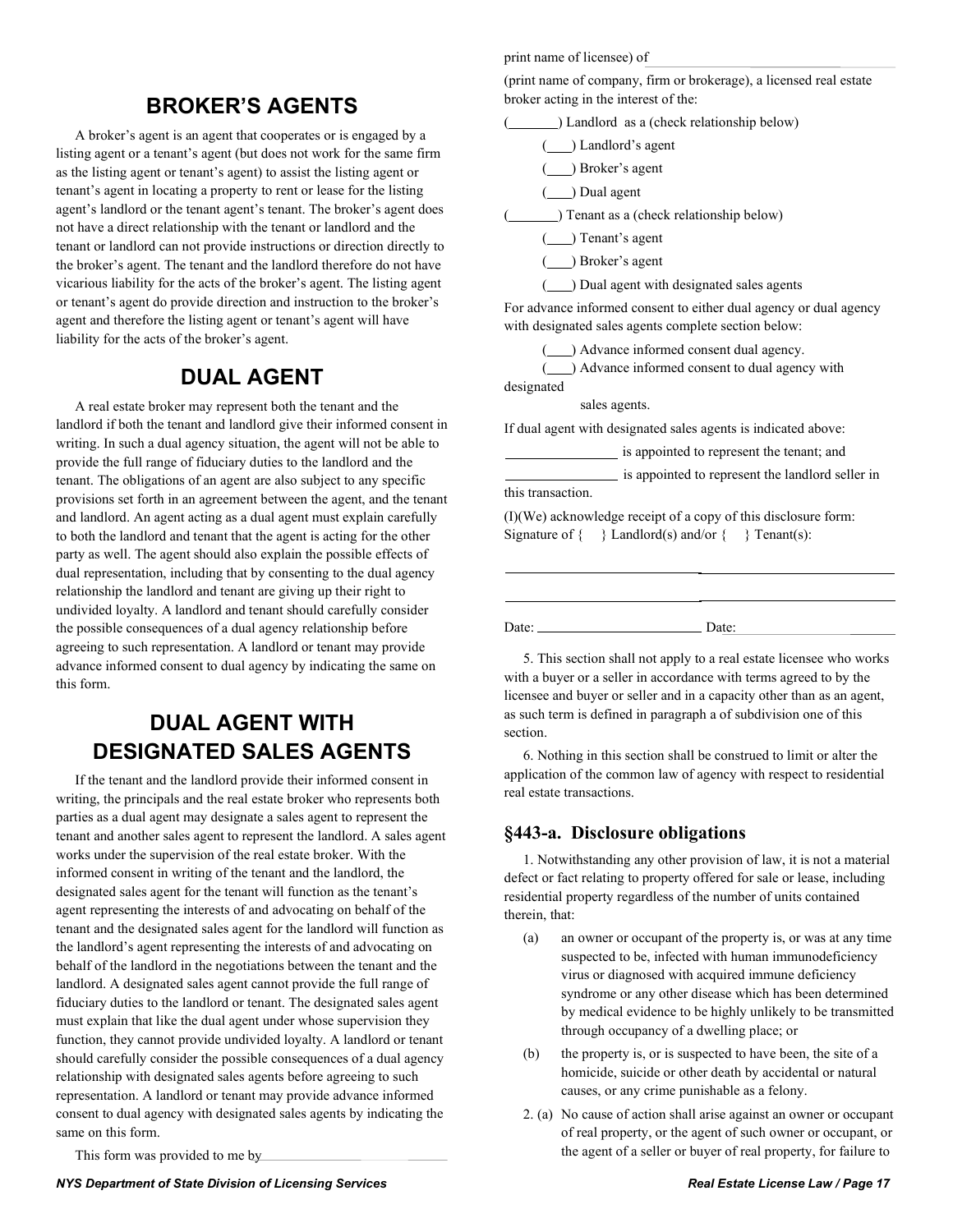disclose in any real estate transaction a fact or suspicion contained in subdivision one of this section.

- (b) Failure to disclose a fact contained in subdivision one of this section to a transferee shall not be grounds for a disciplinary action against a real estate agent or broker licensed pursuant to this article.
- (c) As used in this section, the terms "agent," "buyer" and "seller" shall have the same meanings as such terms are defined in §443 of this article.

3. Notwithstanding the fact that this information is not a material defect or fact, if such information is important to the decision of the buyer to purchase or lease the property, the buyer may, when negotiating or making a bona fide offer, submit a written inquiry for such information. The buyer or the agent of the buyer shall provide the written request to the seller's agent or to the seller if there is no seller's agent. The seller may choose whether or not to respond to the inquiry. The seller's agent, with the consent of the seller and subject to applicable laws regarding privacy, shall report any response and information to the buyer's agent or to the buyer if there is no buyer's agent. If there is no seller's agent, the seller shall inform the buyer's agent, or the buyer if there is no buyer's agent, whether or not the seller chooses to provide a response.

4. This section shall preempt any local law inconsistent with the provisions of this section.

### **RELATED STATUTES AND LAWS**

### **ARTICLE 8 CONVEYANCES & MORTGAGES**

### **§242. Disclosure prior to the sale of real property**

- l. (a) Any person, firm, company, partnership or corporation offering to sell real property to which no utility electric service is provided shall provide written notice to the prospective purchaser or to the prospective purchaser's agent, clearly indicating this fact. Such notice shall be provided prior to accepting a purchase offer.
- (b) Any prospective or actual purchaser who has suffered a loss due to a violation of this section is entitled to recover any actual damages incurred from the person offering to sell said real property.
- (c) The provisions of this subdivision shall not apply in instances where the real property being sold lies within the applicable free footage allowance or service lateral specified by the Public Service Commission in rule, regulation or public utility tariff.

2. Disclosure prior to the sale of real property to which utility surcharge payments attach.

(a) Any person, firm, company, partnership or corporation offering to sell real property against which an electric or gas utility surcharge is assessed for the purpose of defraying the costs associated with an electric or gas line extension, or for the purpose of defraying the costs associated with related facilities, shall provide written

notice to the prospective purchaser or the prospective purchaser's agent, stating as follows: "This property is subject to an electric and/or gas utility surcharge". In addition, such notice shall also state, the type and purpose of the surcharge, the amount of the surcharge and whether such surcharge is payable on a monthly, yearly or other basis. Such notice shall be provided by the seller prior to accepting a purchase offer.

(b) Any prospective or actual purchaser who has suffered a loss due to a violation of this subdivision is entitled to recover any actual damages incurred from the person offering to sell or selling said real property.

3. Any person, firm, company, partnership or corporation offering to sell real property on which uncapped natural gas wells are situated, and of which such person, firm, company, partnership or corporation has actual knowledge, shall inform any purchaser of the existence of these wells prior to entering into a contract for the sale/purchase of such property.

## **ARTICLE 9 RECORDING INSTRUMENTS AFFECTING REAL PROPERTY**

#### **§291-i. Validity of electronic recording.**

- 1. Notwithstanding any law to the contrary,
- (a) where a law, rule or regulation requires, as a condition for recording, that an instrument affecting real property be an original, be on paper or another tangible medium or be in writing, the requirement is satisfied by a digitized paper document or an electronic record of such instrument;
- (b) where a law, rule or regulation requires, as a condition for recording, that an instrument affecting real property be signed, the requirement is satisfied, where the instrument exists as a digitized paper document, if the digitized image of a wet signature of the person executing such instrument appears on such digitized paper document or, where the instrument exists as an electronic record, if the instrument is signed by use of an electronic signature;
- (c) where a law, rule or regulation requires, as a condition of recording, that an instrument affecting real property or a signature associated with such an instrument be notarized, acknowledged, verified, witnessed or made under oath, the signature requirement is satisfied if:

(i) the digitized image of a wet signature of the person authorized to perform that act and any stamp, impression or seal required by law to be included, appears on a digitized paper document of such instrument; or

(ii) the electronic signature of the person authorized to perform that act, and all other information required to be included, is attached to or logically associated with an electronic record of such instrument, provided, however that no physical or electronic image of a stamp, impression or seal shall be required to accompany such electronic signature.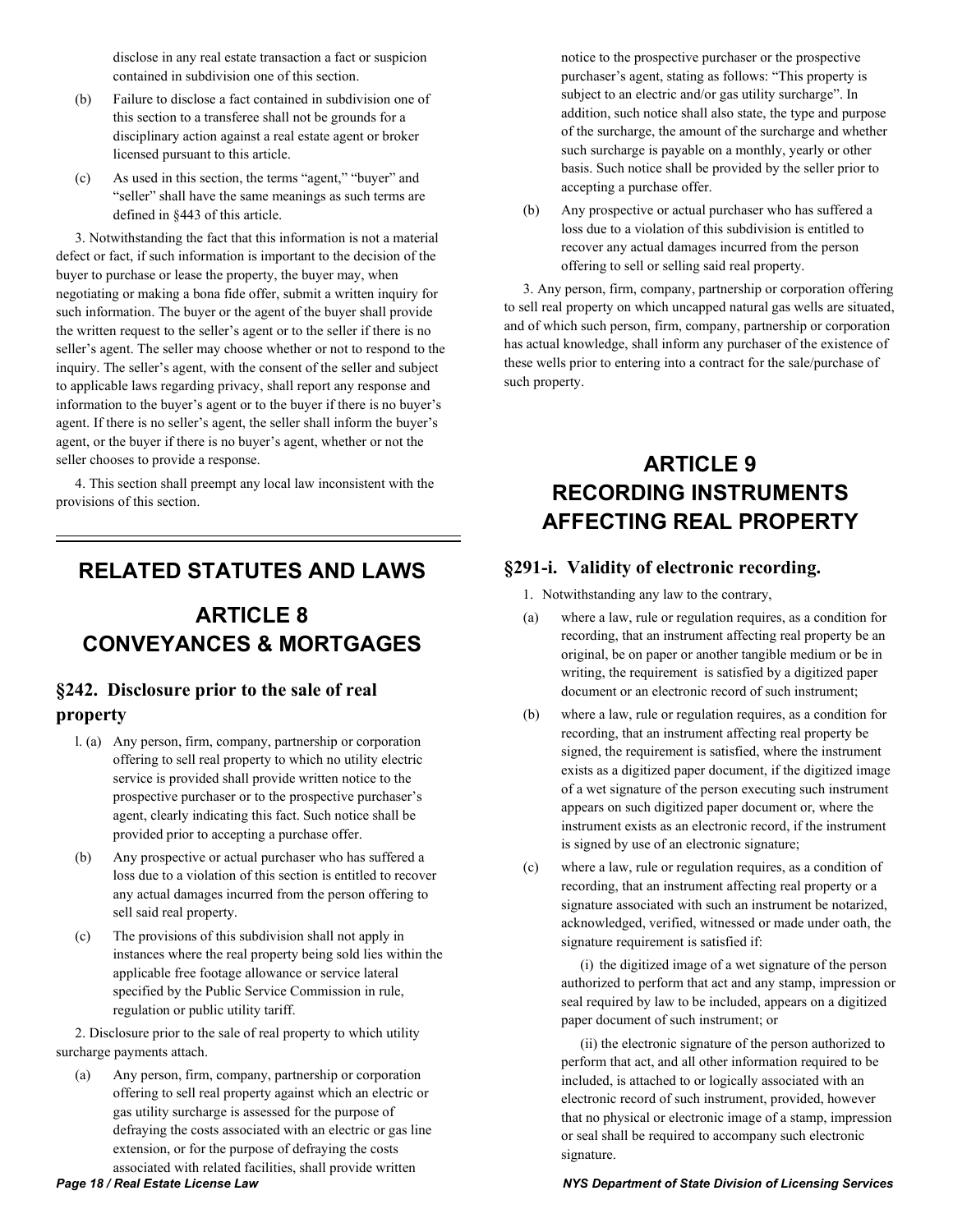(d) where a law, rule or regulation requires, as a condition of recording an instrument affecting real property, that any accompanying document be filed therewith, the requirement is satisfied if, in the case of recording by electronic means, a digitized paper document or electronic record of any such accompanying document is presented to the recording officer at the same time as such instrument is recorded by electronic means; provided that each such document or record shall be presented to the recording officer as a separate digitized paper document or electronic record unto itself.

2. A digitized paper document or documents shall be created using a software application or other electronic process which stores an image of the original paper document or documents, and which does not permit additions, deletions or other changes to the digitized image, or if additions, deletions or changes are permitted, a media trail exists which creates an electronic record which makes it possible to identify these changes.

3. Nothing in this section or any other provision of law shall be construed to require the recording by electronic means of instruments affecting real property. The decision by each county clerk to participate in electronic recording is discretionary. Once a county clerk permits electronic recording, the county will accept such electronic recordings.

4. Where any recording officer permits instruments affecting real property and any accompanying documents to be presented for recording or filing as digitized paper documents or electronic records pursuant to this section, such recording by electronic means shall be in accordance with the rules and regulations established by the electronic facilitator pursuant to subdivision five of this section.

5. In order to ensure consistency in the standards and practices of, and the technology used by recording officers in the state, the electronic facilitator, as described in section three hundred three of the state technology law, shall, consistent with the provisions of article three of the state technology law, promulgate rules and regulations, and amendments thereto, as appropriate governing the use and acceptance of digitized paper documents, electronic records and electronic signatures under this article. Such authority shall address and be limited to standards requiring adequate information security protection to ensure that electronic records of instruments affecting real property documents are accurate, authentic, adequately preserved for long-term electronic storage and resistant to tampering. When promulgating rules and regulations, the electronic facilitator may take into consideration:

- (a) the most recent standards promulgated by national standard-setting bodies such as, without limitation, the property records industry association;
- (b) the views of interested persons and governmental officials and entities, including but not limited to recording officers and representatives of the state title, legal and banking industries; and
- (c) the needs of counties of varying size, population, and resources.

6. Nothing contained in this section shall be construed to authorize a recording officer to furnish digitized paper documents of the reports required by section five hundred seventy-four of the real property tax law. Such reports shall be furnished as paper documents with the requisite notations thereon, except where the state board of

real property services has agreed to accept data submissions in lieu thereof or has provided for the electronic transmission of such data pursuant to law.

### **§333-c. Lands in agricultural districts; disclosure**

1. When any purchase and sales contract is presented for the sale, purchase, or exchange of real property located partially or wholly within an agricultural district established pursuant to the provisions of article 25-AA of the Agriculture and Markets Law, the prospective grantor shall deliver to the prospective grantee a notice which states the following:

"It is the policy of this State and this community to conserve, protect and encourage the development and improvement of agricultural land for the production of food, and other products, and also for its natural and ecological value. This notice is to inform prospective residents that the property they are about to acquire lies partially or wholly within an agricultural district, and that farming activities occur within the district. Such farming activities may include, but not be limited to, activities that cause noise, dust and odors."

2. Such disclosure notice shall be signed by the prospective grantor and grantee prior to the sale, purchase or exchange of such real property.

3. Failure of the seller to provide such information to the buyer shall not prevent the recording officer from filing such deed.

### **ARTICLE 14 PROPERTY CONDITION DISCLOSURE IN THE SALE OF RESIDENTIAL REAL PROPERTY**

### **§460. Short title**

This article shall be known and may be cited as the "Property Condition Disclosure Act".

### **§461. Definitions**

As used in this article, the following terms shall have the following meanings:

1. "Agent" means a person who is licensed as a real estate broker or a real estate salesperson pursuant to section 440-a of this chapter and is acting in a fiduciary capacity.

2. "Binding contract of sale" means a real estate purchase contract or offer that would, upon signing by the seller and subject to satisfaction of any contingencies, require the buyer to accept a transfer of title.

3. "Knowledge" means only actual knowledge of a defect or condition on the part of the seller of residential real property.

4. "Real estate purchase contract" means any of the following:

- (a) a contract which provides for the purchase and sale or exchange of residential real property;
- (b) a lease with an option to purchase residential real property;
- (c) a lease-with-obligation-to-purchase agreement for residential real property; or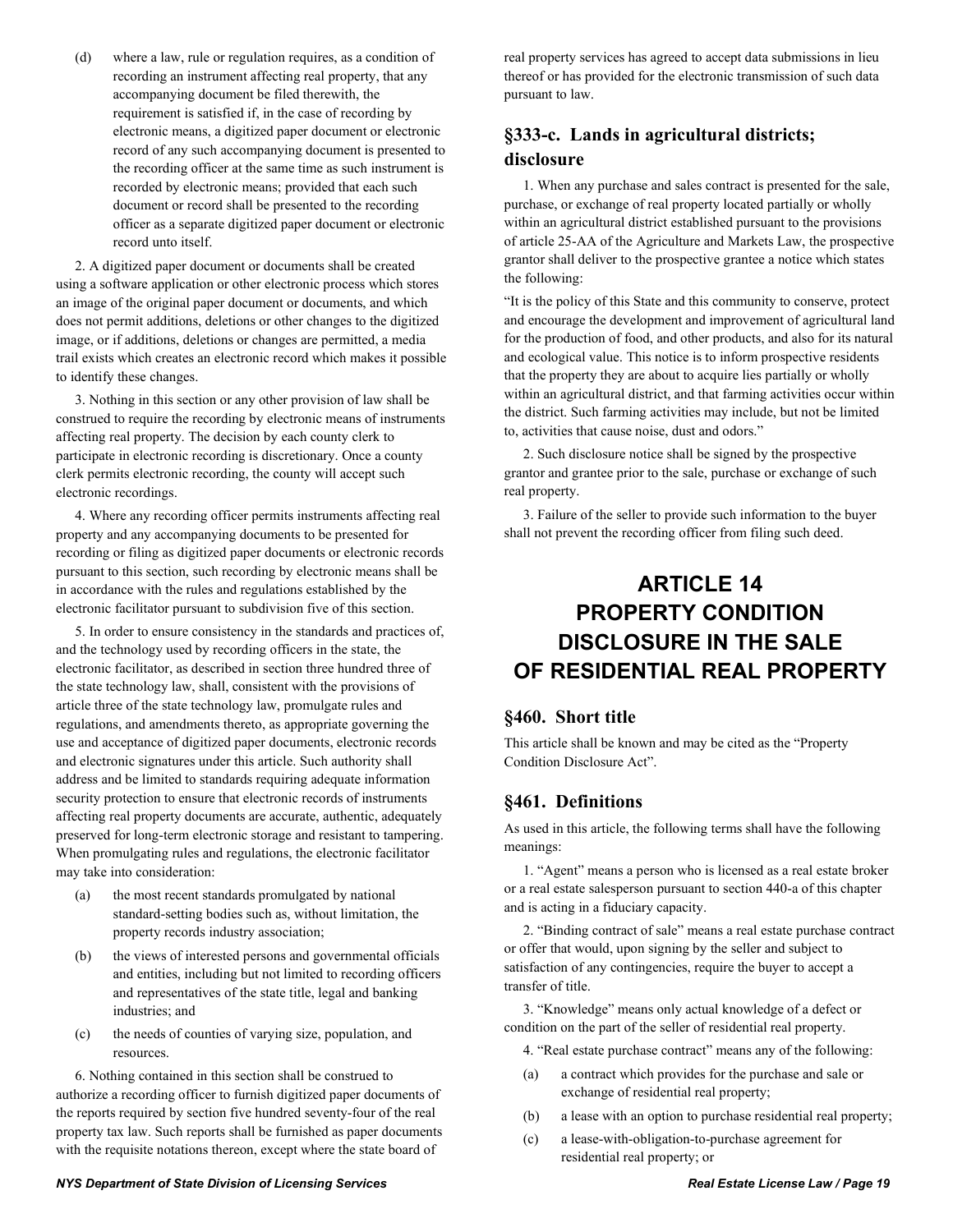(d) an installment land sale contract for residential real property.

5. "Residential real property" means real property improved by a one to four family dwelling used or occupied, or intended to be used or occupied, wholly or partly, as the home or residence of one or more persons, but shall not refer to (a) unimproved real property upon which such dwellings are to be constructed, or (b) condominium units or cooperative apartments, or (c) property in a homeowners' association that is not owned in fee simple by the seller.

6. "Transfer of title" means delivery of a properly executed instrument conveying title to residential real property and shall include delivery of a real estate purchase contract that is a lease or installment land sale contract.

#### **§462. Property condition disclosure statement**

1. Except as is provided in section 463 of this article, every seller of residential real property pursuant to a real estate purchase contract shall complete and sign a property condition disclosure statement as prescribed by subdivision two of this section and cause it, or a copy thereof, to be delivered to a buyer or buyer's agent prior to the signing by the buyer of a binding contract of sale. A copy of the property condition disclosure statement containing the signatures of both seller and buyer shall be attached to the real estate purchase contract. Nothing contained in this article or this disclosure statement is intended to prevent the parties to a contract of sale from entering into agreements of any kind or nature with respect to the physical condition of the property to be sold, including, but not limited to, agreements for the sale of real property "as is".

2. The following shall be the disclosure form:

### **PROPERTY CONDITION DISCLOSURE STATEMENT**

#### Name of Seller or Sellers:

#### Property Address:

The Property Condition Disclosure Act requires the seller of residential real property to cause this disclosure statement or a copy thereof to be delivered to a buyer or buyer's agent prior to the signing by the buyer of a binding contract of sale.

Purpose of Statement: This is a statement of certain conditions and information concerning the property known to the seller. This Disclosure Statement is not a warranty of any kind by the seller or by any agent representing the seller in this transaction. It is not a substitute for any inspections or tests and the buyer is encouraged to obtain his or her own independent professional inspections and environmental tests and also is encouraged to check public records pertaining to the property.

A knowingly false or incomplete statement by the seller on this form may subject the seller to claims by the buyer prior to or after the transfer of title. In the event a seller fails to perform the duty prescribed in this article to deliver a Disclosure Statement prior to the signing by the buyer of a binding contract of sale, the buyer shall receive upon the transfer of title a credit of \$500 against the agreed upon purchase price of the residential real property.

"Residential real property" means real property improved by a one to four family dwelling used or occupied, or intended to be used or occupied, wholly or partly, as the home or residence of one or

more persons, but shall not refer to (a) unimproved real property upon which such dwellings are to be constructed or (b) condominium units or cooperative apartments or (c) property on a homeowners' association that is not owned in fee simple by the seller.

Instructions to the Seller:

a. Answer all questions based upon your actual knowledge.

b. Attach additional pages with your signature if additional space is required.

c. Complete this form yourself.

d. If some items do not apply to your property, check "NA" (Nonapplicable). If you do not know the answer check "Unkn" (Unknown).

Seller's Statement: The seller makes the following representations to the buyer based upon the seller's actual knowledge at the time of signing this document. The seller authorizes his or her agent, if any, to provide a copy of this statement to a prospective buyer of the residential real property. The following are representations made by the seller and are not the representations of the seller's agent.

#### GENERAL INFORMATION

- 1. How long have you owned the property?
- 2. How long have you occupied the property?
- 3. What is the age of the structure or structures? Note to buyer If the structure was built before 1978 you are encouraged to investigate for the presence of lead based paint.
- 4. Does anybody other than yourself have a lease, easement or any other right to use or occupy any part of your property other than those stated in documents available in the public record, such as rights to use a road or path or cut trees or crops? Yes No Unkn NA
- 5. Does anybody else claim to own any part of your property? Yes No Unkn NA (If Yes, explain below)
- 6. Has anyone denied you access to the property or made a formal legal claim challenging your title to the property? Yes No Unkn NA (If Yes, explain below)
- 7. Are there any features of the property shared in common with adjoining landowners or a homeowners association, such as walls, fences or driveways? Yes No Unkn NA (If Yes, describe below)
- 8. Are there any electric or gas utility surcharges for line extensions, special assessments or homeowner or other association fees that apply to the property? Yes No Unkn NA (If Yes, explain below)
- 9. Are there certificates of occupancy related to the property? Yes No Unkn NA (If No, explain below)

#### ENVIRONMENTAL

Note to Seller - In this section, you will be asked questions regarding petroleum products and hazardous or toxic substances that you know to have been spilled, leaked or otherwise been released on the property or from the property onto any other property. Petroleum products may include, but are not limited to, gasoline, diesel fuel, home heating fuel, and lubricants. Hazardous or toxic substances are products that could pose short or long-term danger to personal health or the environment if they are not properly disposed of, applied or stored. These include, but are not limited to, fertilizers, pesticides and insecticides, paint including paint thinner, varnish remover and wood preservatives, treated wood, construction materials such as asphalt

#### *Page 20 / Real Estate License Law NYS Department of State Division of Licensing Services*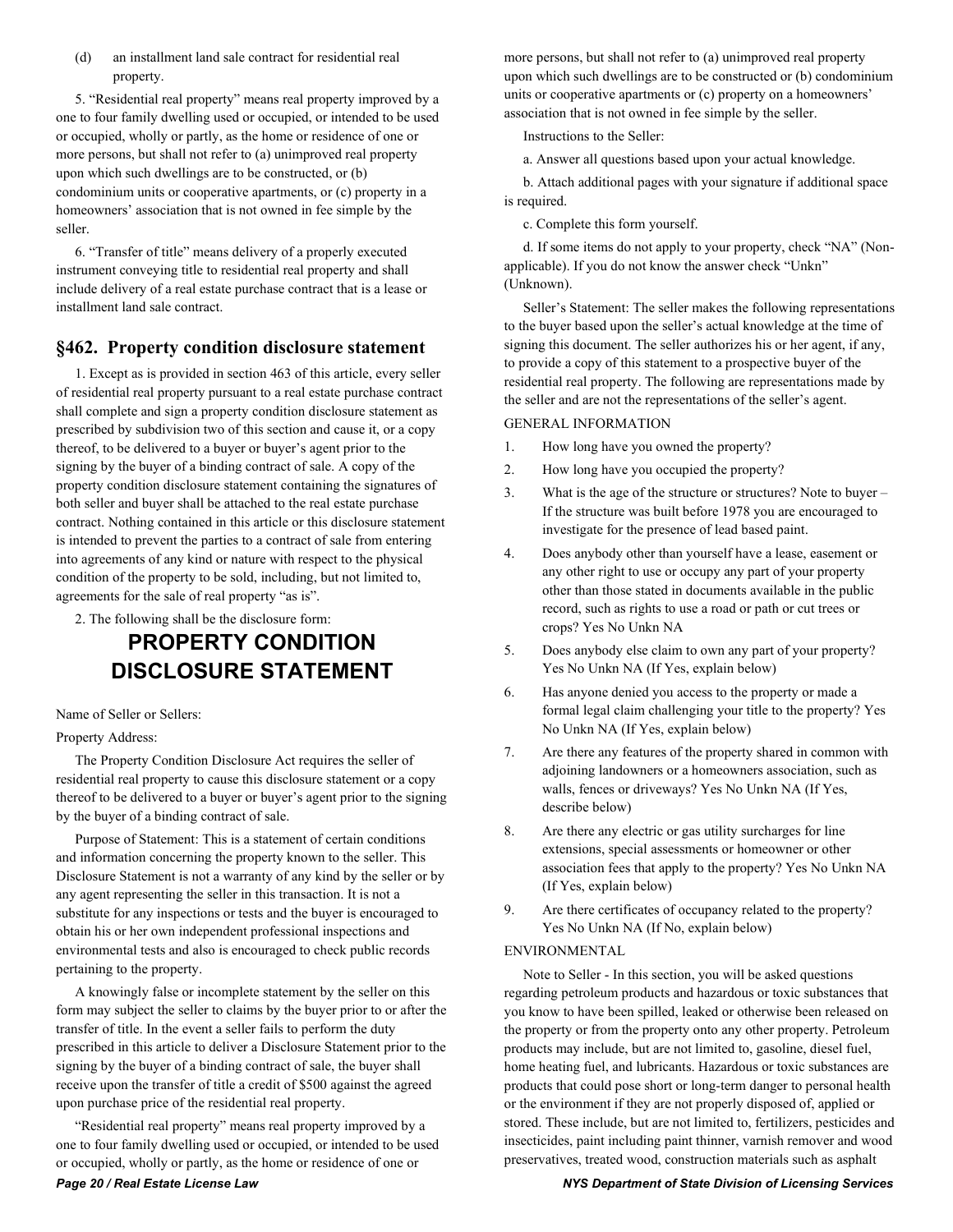and roofing materials, antifreeze and other automotive products, batteries, cleaning solvents including septic tank cleaners, household cleaners and pool chemicals and products containing mercury and lead.

Note to Buyer - If contamination of this property from petroleum products and/or hazardous or toxic substances is a concern to you, you are urged to consider soil and groundwater testing of this property.

- 10. Is any or all of the property located in a designated floodplain? Yes No Unkn NA (If Yes, explain below)
- 11. Is any or all of the property located in a designated wetland? Yes No Unkn NA (If Yes, explain below)
- 12. Is the property located in an agricultural district? Yes No Unkn NA (If Yes, explain below)
- 13. Was the property ever the site of a landfill? Yes No Unkn NA (If Yes, explain below)
- 14. Are there or have there ever been fuel storage tanks above or below the ground on the property? Yes No Unkn NA
	- If Yes, are they currently in use? Yes No Unkn NA
	- Location(s)
	- Are they leaking or have they ever leaked? Yes No Unkn NA (If Yes, explain below)
- 15. Is there asbestos in the structure? Yes No Unkn NA (If Yes, state location or locations below)
- 16. Is lead plumbing present? Yes No Unkn NA (If Yes, state location or locations below)
- 17. Has a radon test been done? Yes No Unkn NA (If Yes, attach a copy of the report)
- 18. Has motor fuel, motor oil, home heating fuel, lubricating oil or any other petroleum product, methane gas, or any hazardous or toxic substance spilled, leaked or otherwise been released on the property or from the property onto any other property? Yes No Unkn NA (If Yes, describe below)
- 19. Has the property been tested for the presence of motor fuel, motor oil, home heating fuel, lubricating oil, or any other petroleum product, methane gas, or any hazardous or toxic substance? Yes No Unkn NA (If Yes, attach report(s))

#### STRUCTURAL

- 20. Is there any rot or water damage to the structure or structures? Yes No Unkn NA (If Yes, explain below)
- 21. Is there any fire or smoke damage to the structure or structures? Yes No Unkn NA (If Yes, explain below)
- 22. Is there any termite, insect, rodent or pest infestation or damage? Yes No Unkn NA (If Yes, explain below)
- 23. Has the property been tested for termite, insect, rodent or pest infestation or damage? Yes No Unkn NA (If Yes, please attach report(s))
- 24. What is the type of roof/roof covering (slate, asphalt, other)? Any known material defects? How old is the roof? Is there a transferable warrantee on the roof in effect now? Yes No Unkn NA (If Yes, explain below)
- 25. Are there any known material defects in any of the following structural systems: footings, beams, girders, lintels, columns or partitions? Yes No Unkn NA (If Yes, explain below)

#### MECHANICAL SYSTEMS AND SERVICES

*NYS Department of State Division of Licensing Services Real Estate License Law / Page 21*

- 26. What is the water source? (Circle all that apply well, private, municipal, other)? If municipal, is it metered? Yes No Unkn NA
- 27. Has the water quality and/or flow rate been tested? Yes No Unkn NA (If Yes, describe below)
- 28. What is the type of sewage system? (Circle all that apply public sewer, private sewer, septic or cesspool)? If septic or cesspool, age? Date last pumped? Frequency of pumping? Any known material defects? Yes No Unkn NA (If Yes, explain below)
- 29. Who is your electric service provider? \_\_\_\_\_\_\_\_\_ What is the amperage? \_\_\_\_\_\_\_\_\_\_ Does it have circuit breakers or fuses? Private or public poles? Any known material defects? Yes No Unkn NA (If Yes, explain below)
- 30. Are there any flooding, drainage or grading problems that resulted in standing water on any portion of the property? Yes No Unkn NA (If Yes, state locations and explain below)
- 31. Does the basement have seepage that results in standing water? Yes No Unkn NA (If Yes, explain below).

Are there any known material defects in any of the following (If Yes, explain below. Use additional sheets if necessary):

- 32. Plumbing system? Yes No Unkn NA
- 33. Security system? Yes No Unkn NA
- 34. Carbon monoxide detector? Yes No Unkn NA
- 35. Smoke detector? Yes No Unkn NA
- 36. Fire sprinkler system? Yes No Unkn NA
- 37. Sump pump? Yes No Unkn NA
- 38. Foundation/slab? Yes No Unkn NA
- 39. Interior walls/ceilings? Yes No Unkn NA
- 40. Exterior walls or siding? Yes No Unkn NA
- 41. Floors? Yes No Unkn NA
- 42. Chimney/fireplace or stove? Yes No Unkn NA
- 43. Patio/deck? Yes No Unkn NA
- 44. Driveway? Yes No Unkn NA
- 45. Air conditioner? Yes No Unkn NA
- 46. Heating system? Yes No Unkn NA
- 47. Hot water heater? Yes No Unkn NA
- 48. The property is located in the following school district Unkn

Note: Buyer is encouraged to check public records concerning the property (e.g. tax records and wetland and floodplain maps).

The seller should use this area to further explain any item above. If necessary, attach additional pages and indicate here the number of additional pages attached.

Seller's Certification: Seller certifies that the information in this Property Condition Disclosure Statement is true and complete to the seller's actual knowledge as of the date signed by the seller. If a seller of residential real property acquires knowledge which renders materially inaccurate a Property Condition Disclosure Statement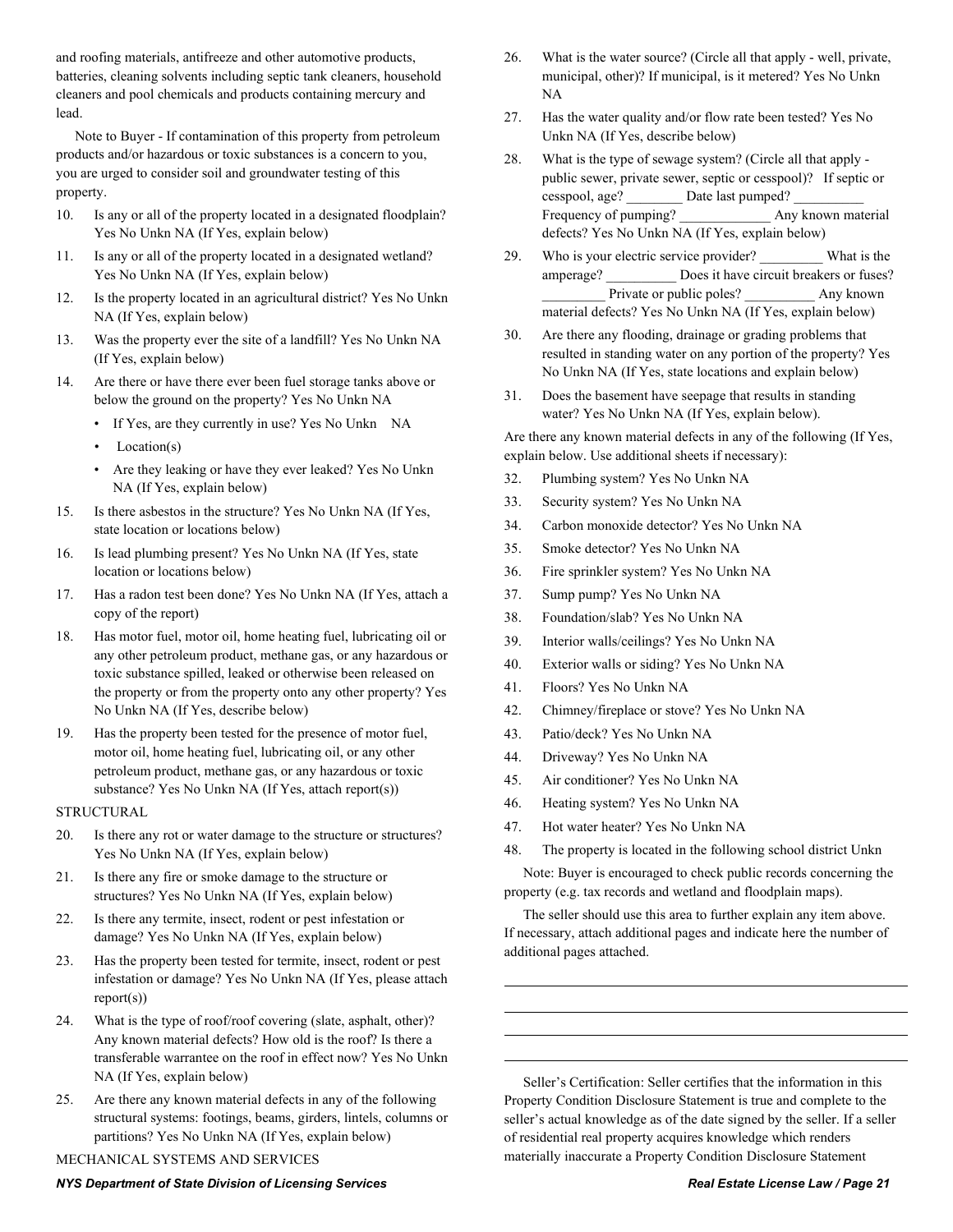provided previously, the seller shall deliver a revised Property Condition Disclosure Statement to the buyer as soon as practicable. In no event, however, shall a seller be required to provide a revised Property Condition Disclosure Statement after the transfer of title from the seller to the buyer or occupancy by the buyer, whichever is earlier.

Seller's Signature Date

 $\mathcal{L}=\mathcal{L}^{\text{max}}$ 

 $\frac{1}{2}$  , where  $\frac{1}{2}$  , where  $\frac{1}{2}$ 

Seller's Signature **Date** 

Buyer's Acknowledgment: Buyer acknowledges receipt of a copy of this statement and buyer understands that this information is a statement of certain conditions and information concerning the property known to the seller. It is not a warranty of any kind by the seller or seller's agent and is not a substitute for any home, pest, radon or other inspections or testing of the property or inspection of the public records.

Buyer's Signature \_\_\_\_\_\_\_\_\_\_\_\_\_\_\_\_\_\_\_\_ Date  $\frac{1}{2}$  ,  $\frac{1}{2}$  ,  $\frac{1}{2}$  ,  $\frac{1}{2}$  ,  $\frac{1}{2}$  ,  $\frac{1}{2}$  ,  $\frac{1}{2}$  ,  $\frac{1}{2}$  ,  $\frac{1}{2}$  ,  $\frac{1}{2}$ Buyer's Signature \_\_\_\_\_\_\_\_\_\_\_\_\_\_\_\_\_\_\_\_ Date

3. Nothing in this article shall require a seller to undertake or provide for any investigation or inspection of his or her residential real property or to check any public records.

#### **§463. Exemptions**

A property condition disclosure statement shall not be required in connection with any of the following transfers of residential real property:

1. A transfer pursuant to a court order, including, but not limited to, a transfer order by a probate court during the administration of a decedent's estate, a transfer pursuant to a writ of execution, a transfer by a trustee in bankruptcy or debtor-in-possession, a transfer as a result of the exercise of the power of eminent domain, and a transfer that results from a decree for specific performance of a contract or other agreement between two or more persons;

2. A transfer to mortgagee or an affiliate or agent thereof by a mortgagor by deed in lieu of foreclosure or in satisfaction of the mortgage debt;

3. A transfer to a beneficiary of a deed of trust;

4. A transfer pursuant to a foreclosure sale that follows a default in the satisfaction of an obligation that is secured by a mortgage;

5. A transfer by a sale under a power of sale that follows a default in the satisfaction of an obligation that is secured by a mortgage;

6. A transfer by a mortgagee, or a beneficiary under a mortgage, or an affiliate or agent thereof, who has acquired the residential real property at a sale under a mortgage or who has acquired the residential real property by a deed in lieu of foreclosure;

7. A transfer by a fiduciary in the course of the administration of a descendent's estate, a guardianship, a conservatorship, or a trust;

8. A transfer from one co-owner to one or more other co-owners;

9. A transfer made to the transferor's spouse or to one or more persons in the lineal consanguinity of one or more of the transferors;

10. A transfer between spouses or former spouses as a result of a decree of divorce, dissolution of marriage, annulment, or legal separation or as a result of property settlement, agreement incidental to a decree of divorce, dissolution of marriage, annulment or legal separation;

11. A transfer to or from the state, a political subdivision of the state, or another governmental entity;

12. A transfer that involves newly constructed residential real property that previously had not been inhabited;

13. A transfer by a sheriff; or

14. A transfer pursuant to a partition action.

#### **§464. Revision**

If a seller of residential real property acquires knowledge which renders materially inaccurate a property condition disclosure statement provided previously, the seller shall deliver a revised property condition disclosure statement to the buyer as soon as practicable. In no event, however, shall a seller be required to provide a revised property condition disclosure statement after the transfer of title from the seller to the buyer or occupancy by the buyer, whichever is earlier.

#### **§465. Remedy**

1. In the event a seller fails to perform the duty prescribed in this article to deliver a disclosure statement prior to the signing by the buyer of a binding contract of sale, the buyer shall receive upon the transfer of title a credit of \$500 against the agreed upon purchase price of the residential real property.

2. Any seller who provides a property condition disclosure statement or provides or fails to provide a revised property condition disclosure statement shall be liable only for a willful failure to perform the requirements of this article. For such a willful failure, the seller shall be liable for the actual damages suffered by the buyer in addition to any other existing equitable or statutory remedy.

#### **§466. Duty of an Agent**

An agent representing a seller of residential real property as a listing broker shall have the duty to timely inform each seller represented by that agent of the seller's obligations under this article. An agent representing a buyer of residential real property, or, if the buyer is not represented by an agent, the agent representing a seller of residential real property and dealing with a prospective buyer, shall have the duty to timely (in any event, before the buyer signs a binding contract of sale) inform such buyer of the buyer's rights and obligations under this article. If an agent performs the duties and obligations imposed upon him or her pursuant to this section, the agent shall have no further duties under this article and shall not be liable to any party for a violation of this article.

#### **§467. Liability**

Nothing contained in this article shall be construed as limiting any existing legal cause of action or remedy at law, in statute or in equity.

### **Article 15 Human Rights Law §296 Unlawful discriminatory practices**

5. (a) It shall be an unlawful discriminatory practice for the owner, lessee, sub-lessee, assignee, or managing agent of, or other person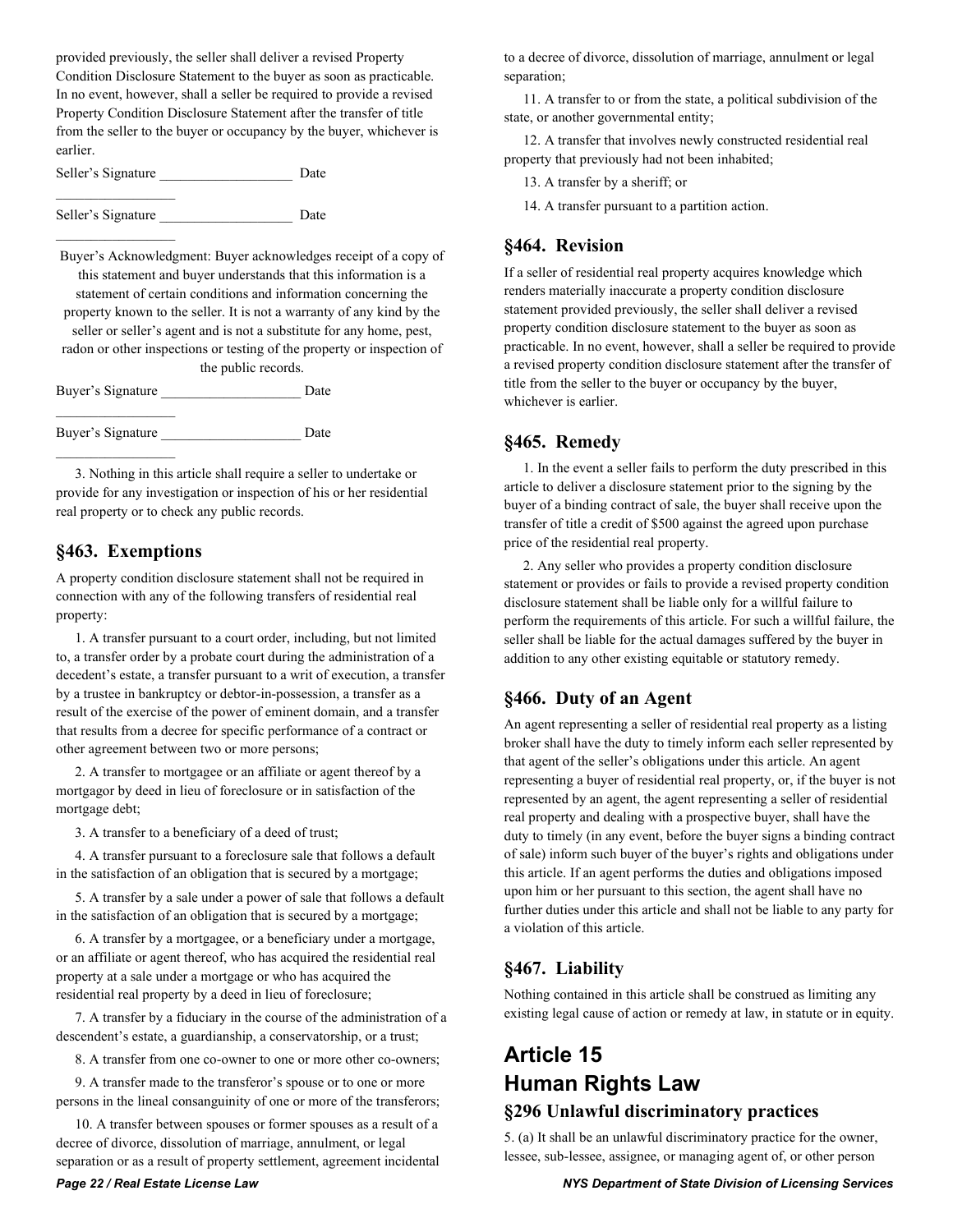having the right to sell, rent or lease a housing accommodation, constructed or to be constructed, or any agent or employee thereof:

(1) To refuse to sell, rent, lease or otherwise to deny to or withhold from any person or group of persons such a housing accommodation because of the race, creed, color, national origin, sexual orientation, military status, sex, age, disability, marital status, or familial status of such person or persons, or to represent that any housing accommodation or land is not available for inspection, sale, rental or lease when in fact it is so available.

(2) To discriminate against any person because of race, creed, color, national origin, sexual orientation, military status, sex, age, disability, marital status, or familial status in the terms, conditions or privileges of the sale, rental or lease of any such housing accommodation or in the furnishing of facilities or services in connection therewith.

(3) To print or circulate or cause to be printed or circulated any statement, advertisement or publication, or to use any form of application for the purchase, rental or lease of such housing accommodation or to make any record or inquiry in connection with the prospective purchase, rental or lease of such a housing accommodation which expresses, directly or indirectly, any limitation, specification or discrimination as to race, creed, color, national origin, sexual orientation, military status, sex, age, disability, marital status, or familial status, or any intent to make any such limitation, specification or discrimination.

The provisions of this paragraph (a) shall not apply (1) to the rental of a housing accommodation in a building which contains housing accommodations for not more than two families living independently of each other, if the owner resides in one of such housing accommodations, (2) to the restriction of the rental of all rooms in a housing accommodation to individuals of the same sex or (3) to the rental of a room or rooms in a housing accommodation, if such rental is by the occupant of the housing accommodation or by the owner of the housing accommodation and the owner resides in such housing accommodation or (4) solely with respect to age and familial status to the restriction of the sale, rental or lease of housing accommodations exclusively to persons sixty-two years of age or older and the spouse of any such person, or for housing intended and operated for occupancy by at least one person fifty-five years of age or older per unit. In determining whether housing is intended and operated for occupancy by persons fifty-five years of age or older, Sec. 807(b) (2) (c)  $(42 \text{ U.S.C. } 3607 \text{ (b)} (2) \text{ (c)})$  of the federal Fair Housing Act of 1988, as amended, shall apply.

(b) It shall be an unlawful discriminatory practice for the owner, lessee, sub-lessee, or managing agent of, or other person having the right of ownership or possession of or the right to sell, rent or lease, land or commercial space:

(1) To refuse to sell, rent, lease or otherwise deny to or withhold from any person or group of persons land or commercial space because of the race, creed, color, national origin, sexual orientation, military status, sex, age, disability, marital status, or familial status of such person or persons, or to represent that any housing accommodation or land is not available for inspection, sale, rental or lease when in fact it is so available;

(2) To discriminate against any person because of race, creed, color, national origin, sexual orientation, military status, sex, age, disability, marital status, or familial status in the terms, conditions or privileges of the sale, rental or lease of any such land or commercial space; or in the furnishing of facilities or services in connection therewith;

(3) To print or circulate or cause to be printed or circulated any statement, advertisement or publication, or to use any form of application for the purchase, rental or lease of such land or commercial space or to make any record or inquiry in connection with the prospective purchase, rental or lease of such land or commercial space which expresses, directly or indirectly, any limitation, specification or discrimination as to race, creed, color, national origin, sexual orientation, military status, sex, age, disability, marital status, or familial status; or any intent to make any such limitation, specification or discrimination.

(4) With respect to age and familial status, the provisions of this paragraph shall not apply to the restriction of the sale, rental or lease of land or commercial space exclusively to persons fifty-five years of age or older and the spouse of any such person, or to the restriction of the sale, rental or lease of land to be used for the construction, or location of housing accommodations exclusively for persons sixtytwo years of age or older, or intended and operated for occupancy by at least one person fifty-five years of age or older per unit. In determining whether housing is intended and operated for occupancy by persons fifty-five years of age or older, Sec. 807(b) (2) (c) (42 U.S.C. 3607(b) (2) (c)) of the federal Fair Housing Act of 1988, as amended, shall apply.

(c) It shall be an unlawful discriminatory practice for any real estate broker, real estate salesperson or employee or agent thereof:

(1) To refuse to sell, rent or lease any housing accommodation, land or commercial space to any person or group of persons or to refuse to negotiate for the sale, rental or lease, of any housing accommodation, land or commercial space to any person or group of persons because of the race, creed, color, national origin, sexual orientation, military status, sex, age, disability, marital status, or familial status of such person or persons, or to represent that any housing accommodation, land or commercial space is not available for inspection, sale, rental or lease when in fact it is so available, or otherwise to deny or withhold any housing accommodation, land or commercial space or any facilities of any housing accommodation, land or commercial space from any person or group of persons because of the race, creed, color, national origin, sexual orientation, military status, sex, age, disability, marital status, or familial status of such person or persons.

(2) To print or circulate or cause to be printed or circulated any statement, advertisement or publication, or to use any form of application for the purchase, rental or lease of any housing accommodation, land or commercial space or to make any record or inquiry in connection with the prospective purchase, rental or lease of any housing accommodation, land or commercial space which expresses, directly or indirectly, any limitation, specification, or discrimination as to race, creed, color, national origin, sexual orientation, military status, sex, age, disability, marital status, or familial status; or any intent to make any such limitation, specification or discrimination.

(3) With respect to age and familial status, the provisions of this paragraph shall not apply to the restriction of the sale, rental or lease of any land or commercial space exclusively to persons fifty-five years of age or older and the spouse of any such person, or to the restriction of the sale, rental or lease of any housing accommodation or land to be used for the construction or location of housing accommodations for persons sixty-two years of age or older, or intended and operated for occupancy by at least one person fifty-five years of age or older per unit. In determining whether housing is intended and operated for occupancy by persons fifty-five years of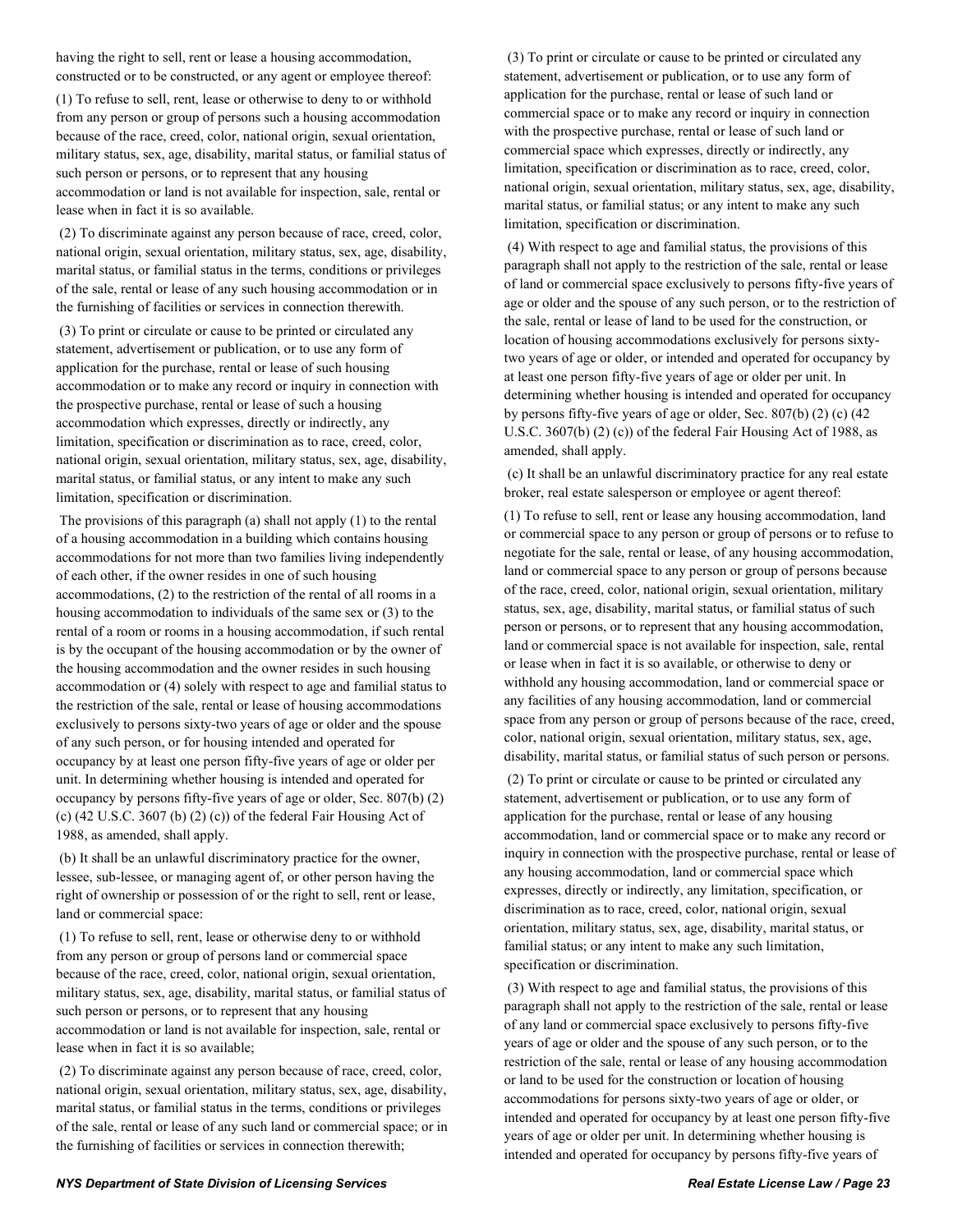age or older, Sec. 807 (b) (2) (c) (42 U.S.C. 3607 (b) (2) (c)) of the federal Fair Housing Act of 1988, as amended, shall apply.

(d) It shall be an unlawful discriminatory practice for any real estate board, because of the race, creed, color, national origin, sexual orientation, military status, age, sex, disability, marital status, or familial status of any individual who is otherwise qualified for membership, to exclude or expel such individual from membership, or to discriminate against such individual in the terms, conditions and privileges of membership in such board.

(e) It shall be an unlawful discriminatory practice for the owner, proprietor or managing agent of, or other person having the right to provide care and services in, a private proprietary nursing home, convalescent home, or home for adults, or an intermediate care facility, as defined in section two of the social services law, heretofore constructed, or to be constructed, or any agent or employee thereof, to refuse to provide services and care in such home or facility to any individual or to discriminate against any individual in the terms, conditions, and privileges of such services and care solely because such individual is a blind person. For purposes of this paragraph, a "blind person" shall mean a person who is registered as a blind person with the commission for the visually handicapped and who meets the definition of a "blind person" pursuant to section three of chapter four hundred fifteen of the laws of nineteen hundred thirteen1 entitled "An act to establish a state commission for improving the condition of the blind of the state of New York, and making an appropriation therefor".

(f) The provisions of this subdivision, as they relate to age, shall not apply to persons under the age of eighteen years.

(g) It shall be an unlawful discriminatory practice for any person offering or providing housing accommodations, land or commercial space as described in paragraphs (a), (b), and (c) of this subdivision to make or cause to be made any written or oral inquiry or record concerning membership of any person in the state organized militia in relation to the purchase, rental or lease of such housing accommodation, land, or commercial space, provided, however, that nothing in this subdivision shall prohibit a member of the state organized militia from voluntarily disclosing such membership.

### **UNITED STATES CODE**

### **42 USCA §3604. It shall be unlawful . . .**

To make, print, or publish, or cause to be made, printed, or published any notice, statement or advertisement, with respect to the sale or rental of a dwelling that indicates any preference, limitation, or discrimination based on race, color, religion, sex, handicap, familial status, or national origin, or an intention to make any such preference, limitation, or discrimination.

### **RULES AND REGULATIONS TITLE 19 NYCRR**

### **SUBCHAPTER D**

#### **Real Estate Brokers and Salespersons**

- Part
- 175 Regulations Affecting Brokers and Salespersons 176 Approval of Real Estate Courses
- 177 Continuing Education
- 178 Nonsolicitation Orders
- 179 Determination of Real Estate Experience

### **PART 175 REGULATIONS AFFECTING BROKERS AND SALESPERSONS**

#### *Section*

| 175.1  | Commingling money of principal                                       |
|--------|----------------------------------------------------------------------|
| 175.2  | Rendering account for client                                         |
| 175.3  | Managing property for client                                         |
| 175.4  | Broker's purchase of property listed with him                        |
| 175.5  | Disclosure of interest to client                                     |
| 175.6  | Broker's sale of property in which he owns an interest               |
| 175.7  | Compensation                                                         |
| 175.8  | Negotiating with party to exclusive listing contract                 |
| 175.9  | Inducing breach of contract of sale or lease                         |
| 175 10 | Broker's offering property for sale must be authorized               |
| 175.11 | Sign on property                                                     |
| 175.12 | Delivering duplicate original of instrument                          |
| 175.13 | Accepting services of another broker's salesperson or                |
|        | employee                                                             |
| 175.14 | Termination of salesperson's association with broker                 |
| 175.15 | Automatic continuation of exclusive listing contract                 |
| 175.16 | [Reserved]                                                           |
| 175.17 | Prohibitions in relation to solicitation and unlawful discriminatory |
|        | practice                                                             |
| 175.18 | Use of trade or corporate name                                       |
| 175.19 | Net listing agreements                                               |
| 175.20 | Branch offices                                                       |
| 175.21 | Supervision of salesperson by broker                                 |
|        |                                                                      |

- 175.22 Ownership of voting stock by salespersons prohibited
- 175.23 Records of transactions to be maintained
- 175.24 Exclusive listings—residential property
- 175.25 Advertising
- 175.26 Posting of business signs
- 175.27 Disclaimer

### **§175.1 Commingling money of principal**

A real estate broker shall not commingle the money or other property of his principal with his own and shall at all times maintain a separate,

special bank account to be used exclusively for the deposit of said monies and which deposit shall be made within three business days until such time as the money is deposited into a separate, special bank account, it shall be safeguarded in a secure location so as to prevent loss or misappropriation. Said monies shall not be placed in any depository, fund or investment other than a federally insured bank account. Accrued interest, if any, shall not be retained by, or for the benefit of, the broker except to the extent that it is applied to, and deducted from, earned commission, with the consent of all parties.

### **§175.2 Rendering account for client**

A real estate broker shall, within a reasonable time, render an account to this client and remit to him, any monies collected for his client, and unexpended for his account.

### **§175.3 Managing property for client**

(a) When acting as an agent in the management of property a real estate broker shall not accept any commission, rebate or profit on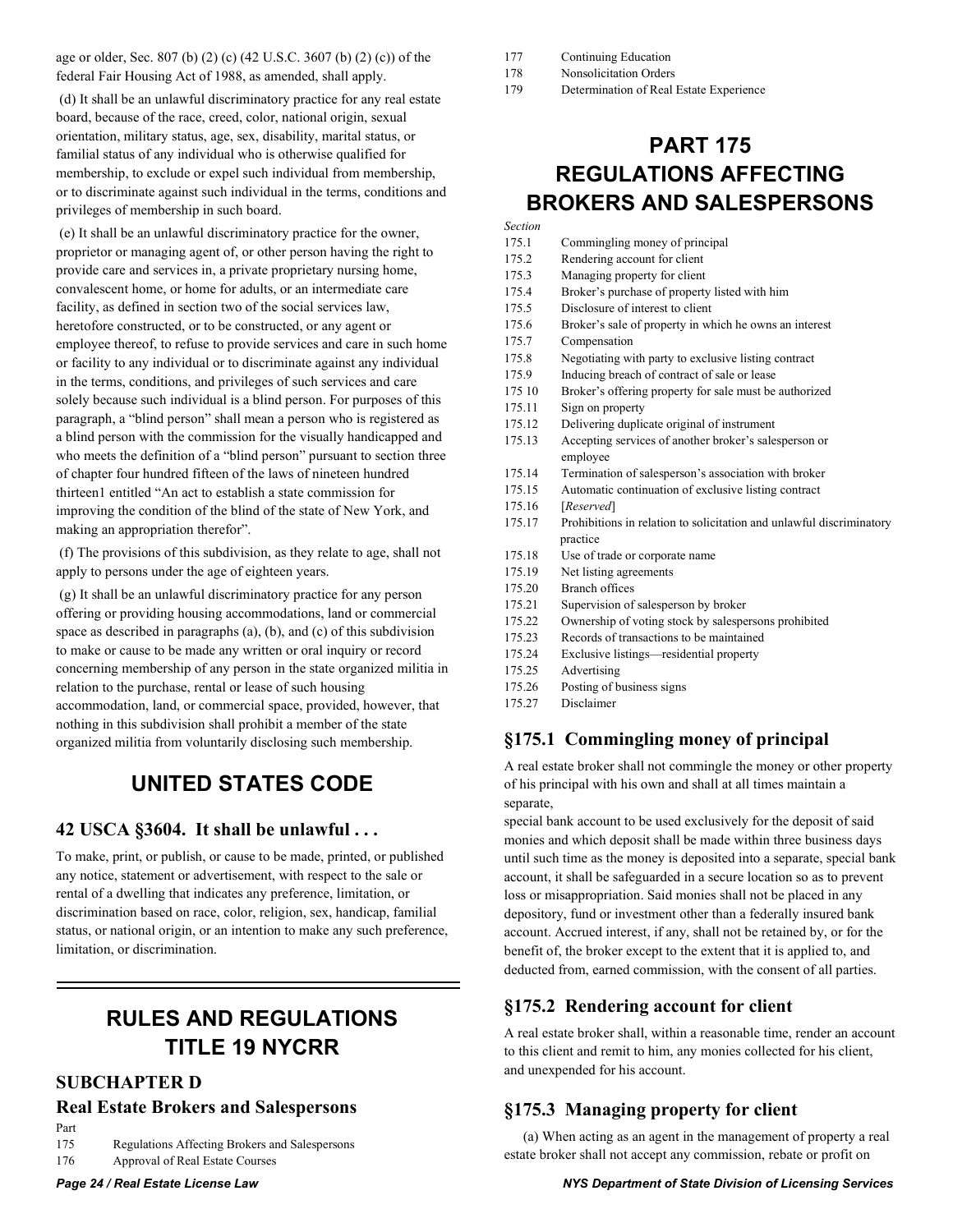expenditures made for his client without his full knowledge and consent.

(b) A person, firm or corporation licensed or acting as a real estate broker, and having on deposit or otherwise in custody or control any money furnished as security by a tenant of real property, shall treat, handle and dispose of such money (including any required interest thereon) in compliance with the requirements of §7-103 of the General Obligations Law. Failure to so comply, including failure to pay, apply or credit any required interest, shall constitute grounds for disciplinary or other appropriate action by the Secretary of State.

### **§175.4 Broker's purchase of property listed with him**

A real estate broker shall not directly or indirectly buy for himself property listed with him, nor shall he acquire any interest therein without first making his true position clearly known to the listing owner.

### **§175.5 Disclosure of interest to client**

Before a real estate broker buys property for a client in the ownership of which the broker has an interest, he shall disclose his interest to all parties to the transaction.

### **§175.6 Broker's sale of property in which he owns an interest**

Before a real estate broker sells property in which he owns an interest, he shall make such interest known to the purchaser.

### **§175.7 Compensation**

A real estate broker shall make it clear for which party he is acting and he shall not receive compensation from more than one party except with the full knowledge and consent of the broker's client.

### **§175.8 Negotiating with party to exclusive listing contract**

No real estate broker shall negotiate the sale, exchange or lease of any property directly with an owner or lessor if he knows that such owner, or lessor, has an existing written contract granting exclusive authority in connection with such property with another broker.

### **§175.9 Inducing breach of contract of sale or lease**

No real estate broker shall induce any party to contract of sale or lease to break such contract for the purpose of substituting in lieu thereof a

new contract with another principal.

### **§175.10 Broker's offering property for sale must be authorized**

A real estate broker shall never offer a property for sale or lease without the authorization of the owner.

### **§175.11 Sign on property**

No sign shall ever be placed on any property by a real estate broker without the consent of the owner.

*NYS Department of State Division of Licensing Services Real Estate License Law / Page 25*

### **§175.12 Delivering copy of instrument**

A real estate broker shall immediately deliver a copy of any instrument to any party or parties executing the same, where such instrument has been prepared by such broker or under his supervision and where such instrument relates to the employment of the broker or to any matters pertaining to the consummation of a lease, or the purchase, sale or exchange of real property or any other type of real estate transaction in which he may participate as a broker.

### **§175.13 Accepting services of another broker's salesperson or employee**

A real estate broker shall not accept the services of any salesperson or employee in the organization of another real estate broker without the knowledge of the broker and no real estate broker should give or permit to be given or directly offer to give anything of value for the purpose of influencing or rewarding the actions of any salesperson or employee of another real estate broker in relation to the business of such broker or the client of such broker without the knowledge of such broker.

### **§175.14 Termination of salesperson's association with broker**

A real estate salesperson shall, upon termination of his association with a real estate broker, forthwith turn over to such broker any and all listing information obtained during his association whether such information was originally given to him by the broker or copied from the records of such broker or acquired by the salesperson during his association.

### **§175.15 Automatic continuation of exclusive listing contract**

No real estate broker shall be a party to an exclusive listing contract which shall contain an automatic continuation of the period of such listing beyond the fixed termination date set forth therein.

### **§175.16 [***Reserved***]**

### **§175.17 Prohibitions in relation to solicitation and unlawful discriminatory practice**

(a)(1) No broker or salesperson shall induce or attempt to induce an owner to sell or lease any residential property or to list same for sale or lease by making any representations regarding the entry or prospective entry into the neighborhood of a person or persons of a particular race, color, religion, national origin, age, sex, sexual orientation, disability, gender identity, military status, familial status or any other protected category under any federal, state or local law applicable to the activities of real estate licensees in New York State.

(2)(i) No licensed real estate broker or salesperson shall solicit the sale, lease or the listing for sale or lease of residential property after such licensee has received written notice from an owner thereof that such owner or owners do not desire to sell, lease or list such property.

 (ii) Notice provided under the provisions of this subdivision to a real estate broker shall constitute notice to all associate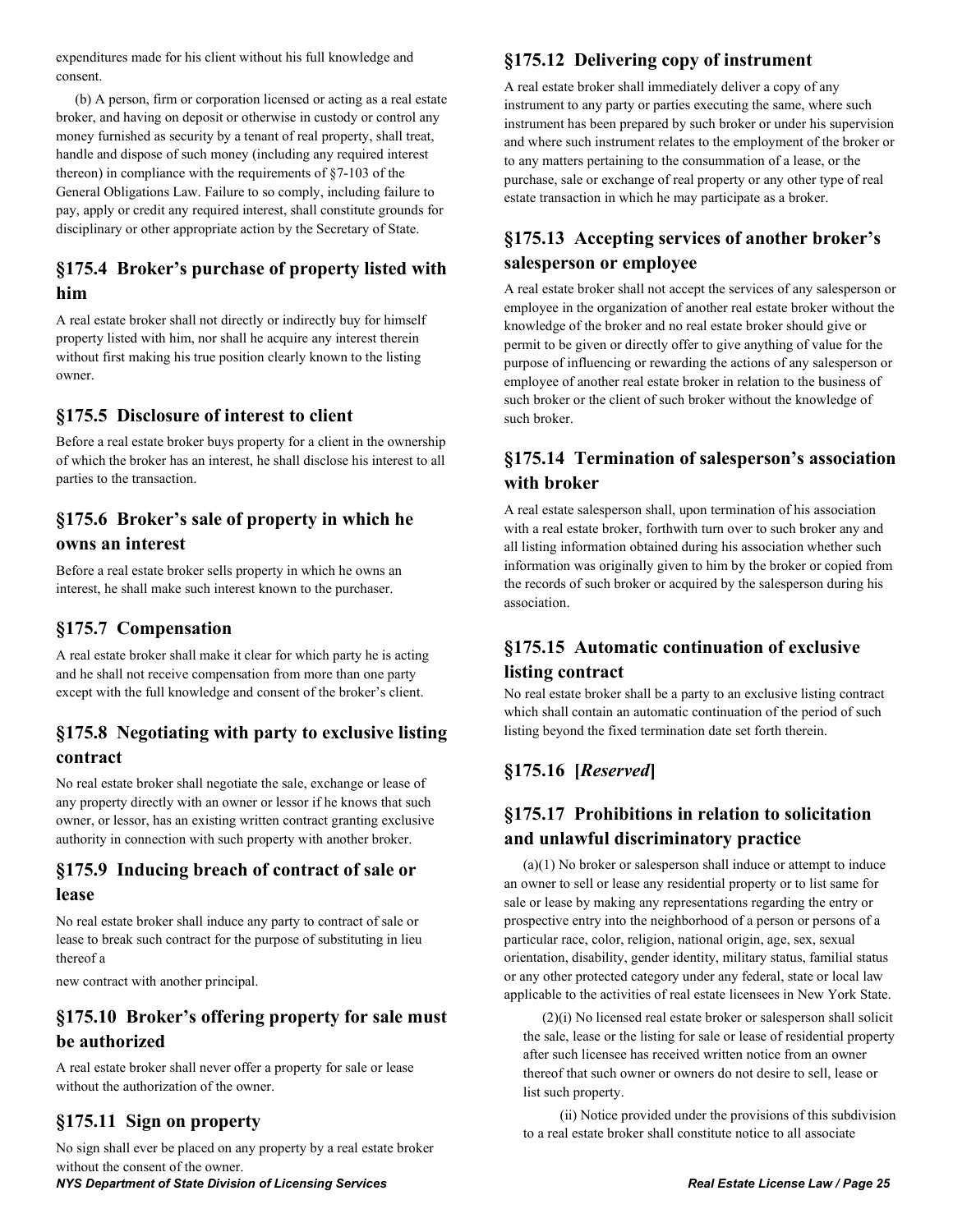brokers and salespersons who are employed by the real estate broker.

(3)(i) No licensed real estate broker or salesperson shall solicit the sale, lease or the listing for sale or lease of residential property from owner of residential property located in a designated ceaseand-desist zone if such owner has filed a cease-and-desist notice with the Department of State indicating that such owner or owners do not desire to sell, lease or list their residential property and do not desire to be solicited to sell, lease or list their residential property.

 (ii) The following geographic areas are designated as ceaseand-desist zones, and, unless sooner redesignated, the designation for the following cease-and-desist zones shall expire on the following dates:

| Zone                            | <b>Expiration Date</b>                 |
|---------------------------------|----------------------------------------|
| County of Bronx October 1, 2022 |                                        |
|                                 | Within the County of Bronx as follows: |

The sections of the area of land in the County of Bronx, City of New York, within the neighborhood commonly referred to as Country Club, and more specifically bounded by and described as follows:

All the land west of the Eastchester Bay south of Griswold Avenue to Bruckner Expressway; thence southerly along the Bruckner Expressway/Throgs Neck Expressway to Layton Avenue; then easterly to the Eastchester Bay.

All that area of land in the County of Bronx, City of New York, otherwise known as Community Districts 10, 11 and 12 and bounded and described as follows: Beginning at a point at the intersection of Bronx County and Westchester County boundary and Long Island Sound; thence southerly along Long Island Sound while including City Island to East River; thence westerly and along East River to Westchester Creek; thence northerly, northwesterly and northeasterly along Westchester Creek to East Tremont Ave; thence southwesterly, northwesterly and westerly along East Tremont Ave to Bronx River Parkway; thence northerly and northeasterly along Bronx River Parkway to East 233rd Street; thence westerly along East 233rd Street to Van Cortlandt Park East; thence northerly along Van Cortlandt Park East to the boundary of Westchester County and Bronx County; thence easterly along the boundary of Westchester County and Bronx County to Long Island Sound and the point of beginning.

| Zone                                    | <b>Expiration Date</b> |
|-----------------------------------------|------------------------|
| County of Queens                        | October 1, 2022        |
| Within the County of Queens as follows: |                        |

The sections of the area of land in the County of Queens, City of New York, within the neighborhood commonly referred to as College Point, and more specifically bounded by and described as follows:

Beginning at the intersection of interstate 678 and the East River; thence southerly along interstate 678 to the intersection of interstate  $678$  and  $14<sup>th</sup>$  Avenue; thence westerly along  $14<sup>th</sup>$  Avenue to College Point boulevard; thence southerly along College Point Boulevard to 28<sup>th</sup> Avenue; thence westerly to Flushing Bay; thence northeasterly along Flushing Bay and the East River to the point of the beginning.

The sections of the area of land in the County of Queens, City of New York, within the neighborhoods commonly referred to as: Bay Side, Bay Terrace and Murray Hill, and more specifically bounded by and described as follows:

Beginning at the intersection of the Cross Island Parkway and 149<sup>th</sup> Street; thence southerly along 149<sup>th</sup> Street to 46<sup>th</sup> Avenue; thence easterly along 46<sup>th</sup> Avenue and continuing along Hollis Court Boulevard to interstate 495; thence easterly along interstate 495 to the Cross Island Parkway; thence northerly along the Cross Island Parkway to the point of the beginning.

Zone Expiration Date County of Rockland July 1, 2023 Within the County of Rockland as follows:

The area of land situated in the County of Rockland that currently comprises the Incorporated Village of Chestnut Ridge in its entirety. The Village of Chestnut Ridge is more specifically located within the Town of Ramapo; north of the State of New Jersey and the Town of Orangetown; east of the village of Airmont; south of the Village of Spring Valley; and west of the Towns of Clarkstown and Orangetown.

 (iii) The names and addresses of owners who have filed a ceaseand-desist zone. Following the first compilation of a list, the list shall be revised and updated annually on or before December 31st. Individual lists shall be identified by geographic area and year.

 (iv) A copy of each cease-and-desist list shall be available for inspection at the following offices of the Department of State:

Department of State Division of Licensing Services 99 Washington Avenue Albany, New York 12231-0001

Department of State Division of Licensing Services State Office Building Annex 164 Hawley Street Binghamton, New York 13901-4053

Department of State Division of Licensing Services 65 Court Street Buffalo, New York 14202-3471

Department of State Division of Licensing Services Hughes State Office Building Syracuse, New York 13202-1428

Department of State Division of Licensing Services State Office Building Veterans Memorial Highway Hauppauge, New York 11788-5501

Department of State Division of Licensing Services 123 William Street New York, New York 10038-3804

 (v) The cost of each list compiled pursuant to this subdivision shall be \$10 and shall be available upon written request to the following address:

#### Department of State

*Page 26 / Real Estate License Law NYS Department of State Division of Licensing Services*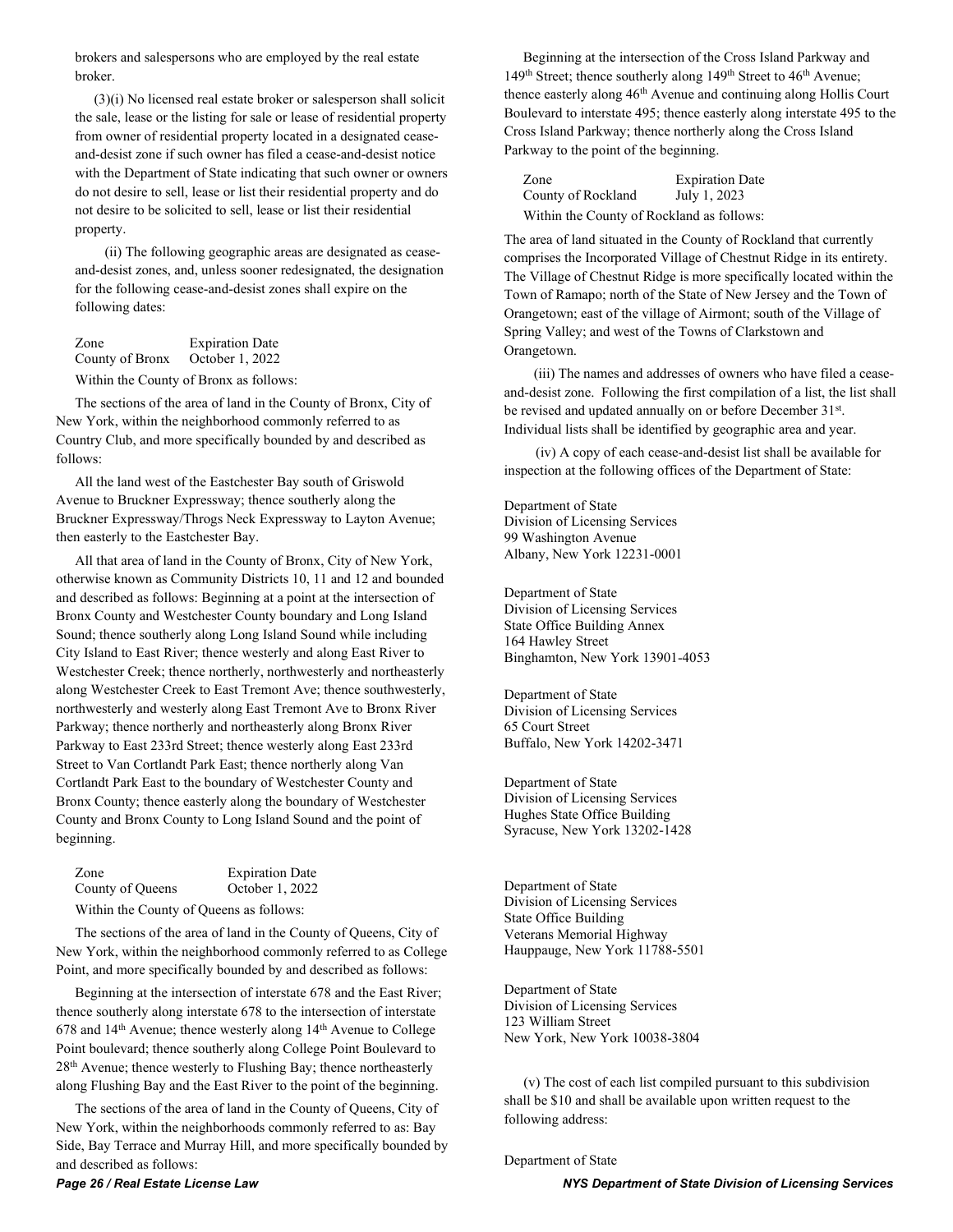Division of Licensing Services 123 William Street New York, New York 10038-3804

 (vi) The original cease-and-desist notice shall be filed with the Department of State's Division of Licensing Services at 123 William Street, New York, New York 10038-3804, and shall be available for public inspection and copying upon written request and appointment.

 (vii) For the purposes of Real Property Law, section 441-c, it shall not be a demonstration of untrustworthiness or incompetence for a licensee to solicit an owner who had filed a cease-and-desist notice with the Department of State if the owner's name and address do not appear on the current cease-and-desist list compiled by the Department of State pursuant to subparagraph (iii) of this paragraph.

 (4)(i) For the purposes of this subdivision, solicitation shall mean an attempt to purchase or rent or an attempt to obtain a listing of property for sale, for rent or for purchase. Solicitation shall include but not be limited to use of the telephone, mails, delivery services, personal contact or otherwise causing any solicitation, oral or written, direct or by agent:

(*a*) to be delivered or presented to the owner or anyone else at the owner's home address;

(*b*) to be left for the owner or anyone else at the owner's home address; or

(*c*) to be placed on any vehicle, structure or object located on the owner's premises.

 (ii) Solicitation shall not include classified advertising in regularly printed periodicals that are not primarily real estate related; advertisements placed in public view if they are not otherwise in violation of this subdivision; or radio and television advertisements.

(5) For the purposes of this subdivision, *residential property* shall mean one-, two- or three-family houses, including a cooperative apartment or condominium.

(b) No real estate broker or salesperson shall engage in an unlawful discriminatory practice, as proscribed by any federal, state or local law applicable to the activities of real estate licensees in New York State. A finding by any federal, state or local agency or court of competent jurisdiction that a real estate broker or salesperson has engaged in unlawful discriminatory practice in the performance of licensed real estate activities shall be presumptive evidence of untrustworthiness and will subject such licensee to discipline, including a proceeding for revocation. Nothing herein shall limit or restrict the Department from otherwise exercising its authority pursuant to section 441-c of the Real Property Law.

#### **Credits**

Sec. amds. filed: Oct. 4, 1977; Sept. 26, 1989 as emergency measure; Dec. 22, 1989 as emergency measure, expired 60 days after filing; March 21, 1990 as emergency measure; April 2, 1990; Nov. 22, 1994 as emergency measure, expired 90 days after filing; March 2, 1995 as emergency measure; May 4, 1995 as emergency measure; June 30, 1995 as emergency measure; July 3, 1995; May 2, 1996 as emergency measure; July 12, 1996 as emergency measure; Sept. 3, 1996 as emergency measure; Oct. 9, 1996; July 10, 1998 as emergency measure; Oct. 9, 1998 as emergency measure; Dec. 4, 1998 as emergency measure; Jan. 19, 1999; Sept. 3, 1999 as emergency measure; Dec. 2, 1999 as emergency measure; March 1, 2000 as emergency measure; May 15, 2000; Feb. 15, 2001 as emergency measure, expired 90 days after filing; May 18, 2001 as emergency measure, expired 90 days

after filing; Dec. 13, 2002 as emergency measure, expired 90 days after filing; March 26, 2003 as emergency measure; June 12, 2003 as emergency measure, expired 90 days after filing; June 27, 2003 as emergency measure; Sept. 11, 2003 as emergency measure, expired 90 days after filing; Sept. 24, 2003 as emergency measure; Dec. 11, 2003 as emergency measure;

Jan. 7, 2004 as emergency measure; Jan. 12, 2004; April 21, 2004 as emergency measure; July 19, 2004 as emergency measure; Aug. 31, 2004 as emergency measure; Oct. 18, 2004; Nov. 30, 2004 as emergency measure, expired 90 days after filing; March 15, 2005 eff. March 30, 2005. Amended (c)(2); emergency rulemaking eff. Nov. 26, 2007, expired Feb. 23, 2008; emergency rulemaking eff. Feb. 25, 2008, expired May 24, 2008; emergency rulemaking eff. Mar. 7, 2008, expired June 4, 2008; amd. filed May 21, 2008 eff. June 4, 2008; emergency rulemaking eff. May 23, 2008; expired Aug. 20, 2008; emergency rulemaking eff. Aug. 20, 2008; expired Nov. 17, 2008; filed Sept. 29, 2008 eff. Oct. 15, 2008; amd. filed July 30, 2009 eff. Aug. 19, 2009; emergency rulemaking eff. June 8, 2010, expired; amds. filed Aug. 17, 2010 eff. Sept. 1, 2010; amd. filed May 3, 2016 eff. May 18, 2016; amd. filed Sept. 12, 2017 eff. Sept. 27, 2017.

Current with amendments included in the New York State Register, Volume XXXIX, Issue 40, dated October 4, 2017.

#### 19 NYCRR 175.17, 19 NY ADC 175.17

#### **§175.18 Use of trade or corporate name**

No licensed real estate broker or applicant applying for a real estate broker's license, may use a trade or corporate name which, in the opinion of the Department of State, is so similar to the trade name or corporate name of any licensed real estate broker that confusion to the public will result therefrom.

#### **§175.19 Net listing agreements**

(a) The term net listing as used herein shall mean an agency or other agreement whereby a prospective seller of real property or an interest therein, lists such property or interest for sale with a licensed real estate broker authorizing the sale thereof at a specified net amount to be paid to the seller and authorizing the broker to retain as commission, compensation, or otherwise, the difference between the price at which the property or interest is sold and the specified net amount to be received by the seller.

(b) No real estate broker shall make or enter into a "net listing" contract for the sale of real property or any interest therein.

#### **§175.20 Branch offices**

(a) Every branch office shall be owned, maintained and operated only by the licensed broker to whom the license for such office is issued. A branch office shall not be conducted, maintained and operated under an arrangement whereby a licensed salesperson or employee of the broker shall pay, or be responsible for, any expense or obligation created or incurred in its conduct, maintenance or operation, or under any other arrangement, the purpose, intent or effect of which shall permit a licensed salesperson or employee to carry on the business of real estate broker for his own benefit, directly, or indirectly, in whole or in part.

(b) Every branch office shall be under the direct supervision of the broker to whom the license is issued, or a representative broker of a corporation or partnership holding such license.

(c) Repealed.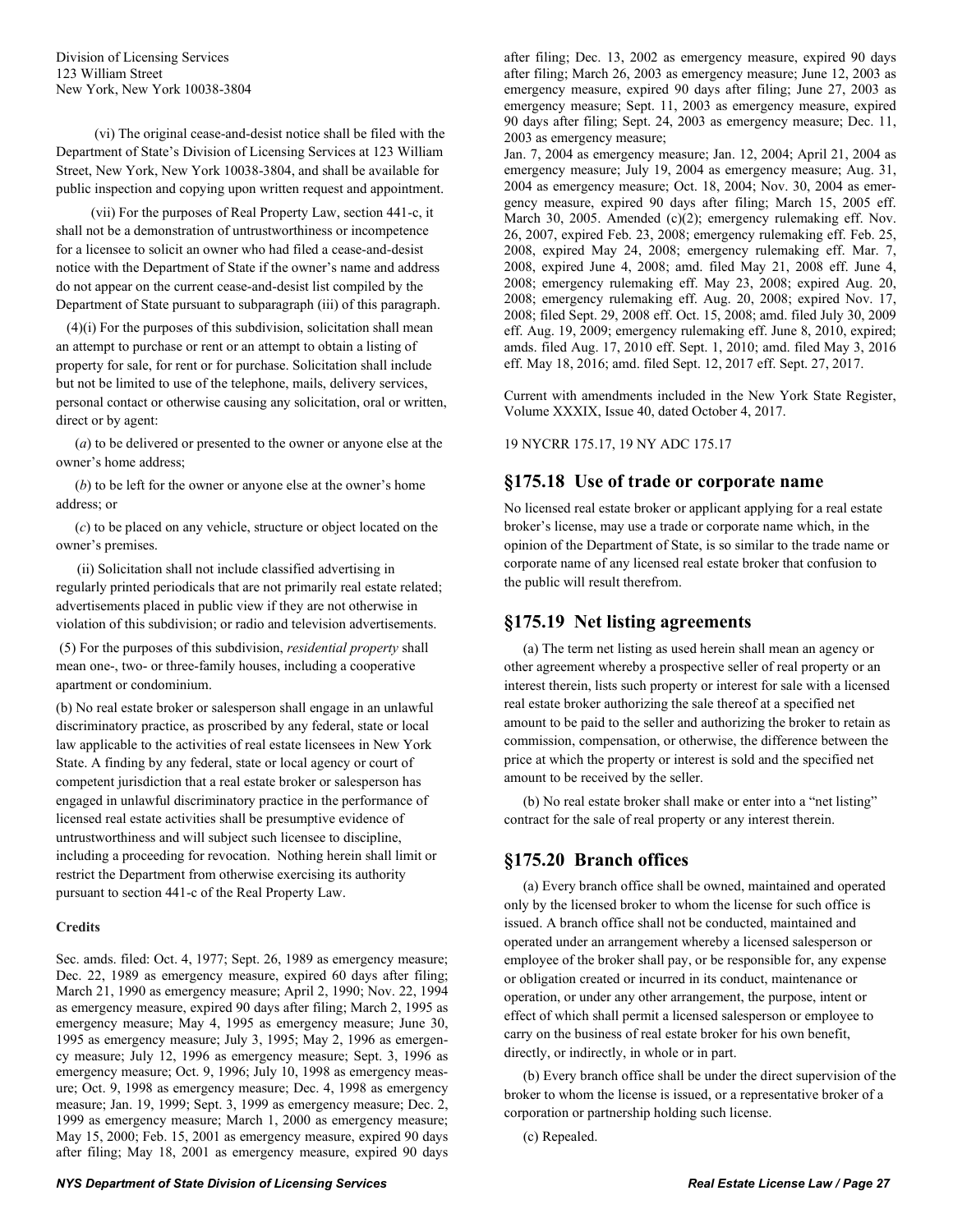(d) No broker shall relocate his principal office or any branch office without prior approval of the department.

### **§175.21 Supervision of salesperson by broker**

(a) The supervision of a real estate salesperson by a licensed real estate broker, required by subdivision l(d) of §441 of the Real Property Law, shall consist of regular, frequent and consistent personal guidance, instruction, oversight and superintendence by the real estate broker with respect to the general real estate brokerage business conducted by the broker, and all matters relating thereto.

(b) The broker and salesperson shall keep written records of all real estate listings obtained by the salesperson, and of all sales and other transactions effected by, and with the aid and assistance of, the salesperson, during the period of his association, which records shall be sufficient to clearly identify the transactions and shall indicate the dates thereof. Such records must be submitted by the salesperson to the Department of State with his application for a broker's license.

(c) Participation in the general real estate brokerage business as a licensed real estate salesperson shall consist of active service under the supervision of a licensed real estate broker for at least 35 hours per week for 50 weeks in each year required for qualification under the law.

### **§175.22 Ownership of voting stock by salespersons prohibited**

No licensed real estate salesperson may own, either singly or jointly, directly or indirectly, any voting shares of stock in any licensed real estate brokerage corporation with which he is associated.

### **§175.23 Records of transactions to be maintained**

(a) Each licensed broker shall keep and maintain for a period of three years, paper and/or electronic records of each transaction effected through his or her office concerning the sale of real property used or occupied, or intended to be used or occupied, wholly or partly, as the home or residence of one or more persons improved by a one-to-four-family dwelling, or a condominium or cooperative apartments but shall not refer to unimproved real property upon which such dwellings are to be constructed. Records to be kept and maintained shall contain:

(1) the names and addresses of the seller and the buyer,

(2) the broker prepared purchase contract or binder, or if the purchase contract is not prepared by the broker, then the purchase price and the amount of deposit (if collected by broker),

(3) the amount of commission paid to broker,

(4) the gross profit realized by the broker if purchased by him or her for resale,

(5) any document required under Article 12-A of the Real Property Law and

(6) the listing agreement or commission agreement or buyer-broker agreement.

(b) In some transactions, the broker may not be provided a copy of the documents required to be maintained by subdivision (a) of this section. In such instances, the broker will not be found to have violated the requirements of this section.

#### **§175.24 Exclusive listings—residential property**

(a) Residential real property as used in this section shall mean real property used or occupied, or intended to be used or occupied, wholly or partly, as a home or residence of one or more persons improved by: (i) a one to four family dwelling or (ii) condominium or cooperative apartments but shall not refer to unimproved real property upon which such dwellings are to be constructed.

(b) In all commission agreements obtained by a broker which provide for an exclusive listing of residential property, the broker shall have attached to the listing or printed on the listing and signed or initialed by the homeowner or the homeowner's agent the following explanation in type size of not less than six point:

#### "EXPLANATION:

An "exclusive right to sell" listing means that if you, the owner of the property, find a buyer for your house, or if another broker finds a buyer, you must pay the agreed commission to the present broker. An "exclusive agency" listing means that if you, the owner of the property find a buyer, you will not have to pay a commission to the broker. However, if another broker finds a buyer, you will owe a commission to both the selling broker and your present broker."

(c) If an exclusive listing of residential property is obtained by a broker who is a member of a multiple listing service, the listing agreement shall provide that the homeowner shall have the option of having all negotiated offers to purchase the listed residential property submitted either through the listing broker or submitted through the selling broker.

#### **§175.25 Advertising**

#### (a) Definitions

1. "Advertising" and "advertisement" mean promotion and solicitation related to licensed real estate activity, including but not limited to, advertising via mail, telephone, websites, e-mail, electronic bulletin boards, business cards, signs, billboards, and flyers. "Advertising" and "advertisement" shall not include commentary made by a duly licensed real estate salesperson, real estate associate broker or real estate broker that is not related to promoting licensed real estate activity.

2. "Team" means two or more persons, one of whom must be an associate real estate broker or real estate salesperson, associated with

the same real estate brokerage who hold themselves out or operate as a team.

3. "Real estate brokerage" means a real estate company represented by a real estate broker.

4. "Logo" means a graphic mark used to identify a real estate broker, associate broker, salesperson or team, but not a photograph of a real estate broker, associate broker, salesperson or team contained in an advertisement.

5. "Property" means real estate property or shares of stock in a cooperative corporation.

(b) Placement of advertisements

1. Only a real estate broker is permitted to place or cause to be published advertisements related to the sale or lease of property. Advertisements placed or caused to be published by an associate real estate broker, a real estate salesperson or a team for the sale or lease of property listed with or represented by a real estate broker are not permitted except where the property is listed with or represented by

*Page 28 / Real Estate License Law NYS Department of State Division of Licensing Services*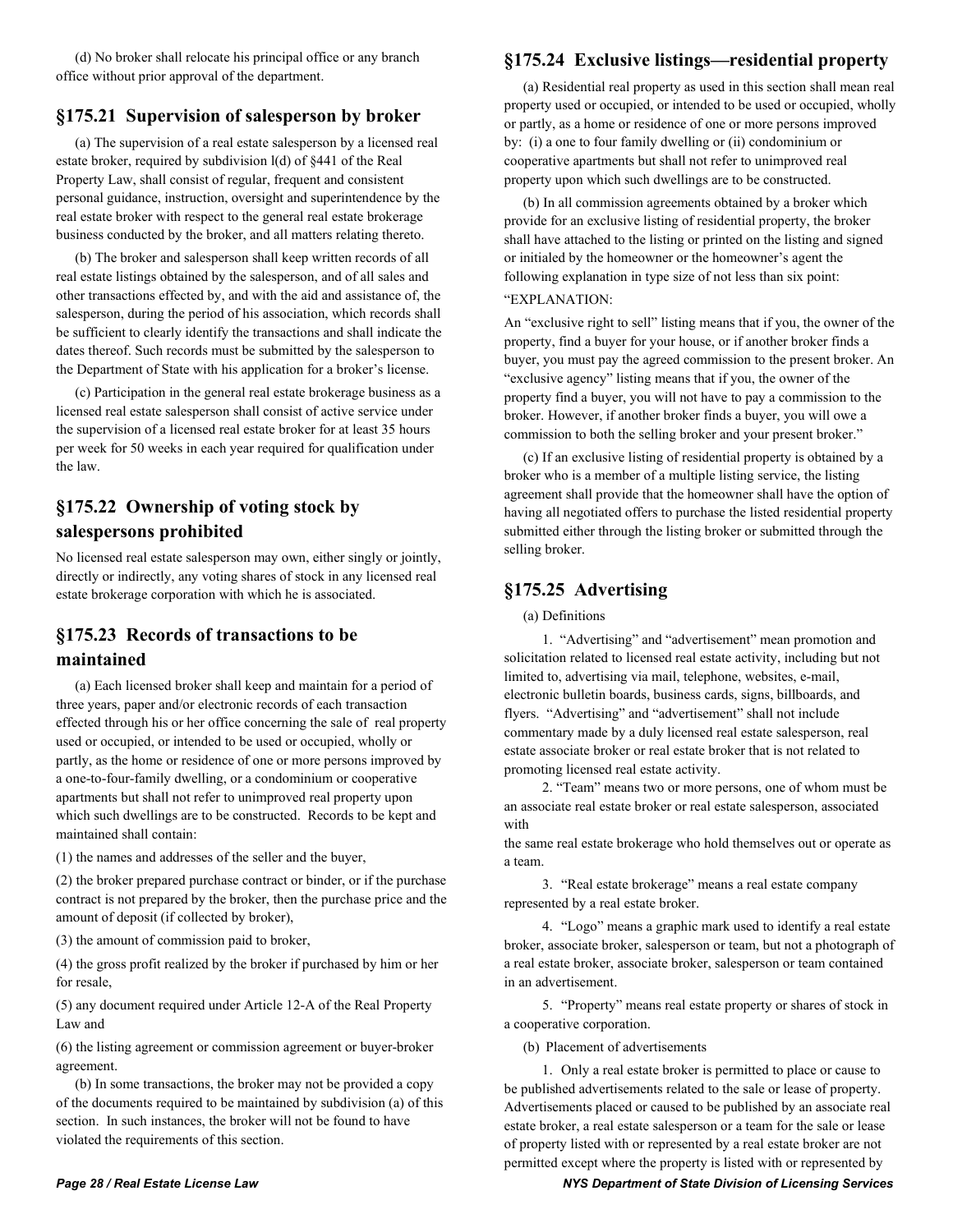the real estate broker with whom the associate real estate broker, real estate salesperson or team placing the ad is associated and said real estate broker approved placement of the advertisement.

#### 2. Authorization

a. No property shall be advertised unless the real estate broker has obtained authorization for such advertisement from the owner of the property or as hereinafter provided.

b. Real estate brokers shall not advertise property that is subject to an exclusive listing held by another real estate without the permission of the listing broker.

c. Proprietary information. Photographs of property that are posted on a real estate broker's website shall not be used or reproduced without written permission from the copyright holder of such photographs.

(c) Content of advertisements

1. Name of real estate broker. Advertisements shall indicate that the advertiser is a real estate broker or provide the name of the real estate broker or real estate brokerage and either: (i) the full address of the real estate broker or real estate brokerage or, (ii) the telephone number of the real estate broker or brokerage.

2. Name of associated licensees. The advertisement may include the names of one or more associate real estate brokers or real estate salespersons associated with the real estate broker or brokerage placing the advertisement. Where an advertisement includes the name of an associate broker, real estate salesperson or a team, the name of the real estate broker and/or real estate brokerage must also be printed in the advertisement.

3. Nicknames. Real estate brokers, associate real estate brokers, and real estate salespersons shall advertise using the name under which said real estate broker, associate real estate broker or real estate salesperson is licensed with the Department of State. A nickname may be used in an advertisement provided that the fulllicensed name is listed clearly and conspicuously.

4. License type. Except as provided in subsection (d) of this section, advertisements shall correctly and accurately state the type of license held by the real estate broker, associate real estate broker or real estate salesperson named in the advertisement. Licensees may abbreviate the type of license held, provided that such abbreviation is not misleading. The use of the titles, "sales associate", "licensed sales agent" or simply "broker" is prohibited. Real estate brokers, associate real estate brokers or real estate salespersons who have additional titles or designations are permitted to advertise such titles of designations.

5. Contact information. An associate real estate broker, real estate salesperson or team may provide additional contact information, such as a post office box, in an advertisement.

6. Home offices. A residence may be used as an office provided that it is properly licensed by the Department of State.

7. Telephone numbers. Notwithstanding subdivision (c)(1) of this section, a real estate broker, associate broker, real estate salesperson or team may provide telephone numbers other than that of the brokerage in an advertisement, provided that the advertisement clearly identifies the type of such other telephone number as desk, home, cell phone, or otherwise.

8. Logos. A real estate team, associate real estate broker or real estate salesperson may use a logo different from that of the real estate broker or real estate brokerage with whom they are associated, provided that the name or logo of the real estate broker or real estate brokerage is also printed in the advertisement.

9. Property description. Advertisements shall include an honest and accurate description of the property to be sold or leased. All advertisements that state the advertised property is in the vicinity of a geographical area or territorial subdivision shall include as part of such advertisement the name of the geographical area or territorial subdivision in which such property is actually located. Use by real estate brokers, associate real estate brokers and real estate salespersons of a name to describe an area that would be misleading to the public is prohibited.

10. Guaranteed Profits. Advertisements shall not guarantee future profits from any real estate activity.

(d) Additional requirements and exceptions

1. Classified Advertisements. Classified and multi-property advertisements shall indicate that the advertiser is a real estate broker or brokerage; or provide the name of the real estate broker or real estate brokerage. Classified and multi-property advertisements may omit the license type or any associate real estate broker or real estate salesperson named in the advertisement.

2. Business Cards. Notwithstanding subdivision (c) of this section, business cards must contain the business address of the licensee, license type, and the name of the real estate broker or real estate brokerage with whom the associate real estate broker or real estate salesperson is associated. All business cards must also contain the office telephone number for the associate real estate broker, real estate salesperson or team.

- 3. Web-based advertising
	- a. Websites created and maintained by associate real estate

brokers, real estate salespersons and teams are permitted, provided that said associate real estate brokers, real estate salespersons and teams are duly authorized by their supervising real estate broker to create and maintain such websites and such websites remain subject to the supervision of the real estate broker with whom the licensees are associated while the website is live.

- b. Every page of such a website shall include the information
	- required by these rules and regulations. In addition, a link

to the broker or brokerage website with whom the associate broker, salesperson or team is associated is required on the homepage of the associate broker, salesperson or team website unless the broker or brokerage does not have a website.

4. E-mail. An initial e-mail from a real estate broker, associate real estate broker, real estate salesperson or team to a client or potential client shall provide the information required by these rules and regulations. Such information may be omitted from subsequent e-mail communications to the same recipient.

5. For-Sale Signs. Notwithstanding subdivision (c)(1) of this section, unless otherwise prohibited by local law, any property listed through a real estate broker must be advertised as such, and any signage placed upon such property soliciting the sale or lease of the property must identify the representative broker or brokerage.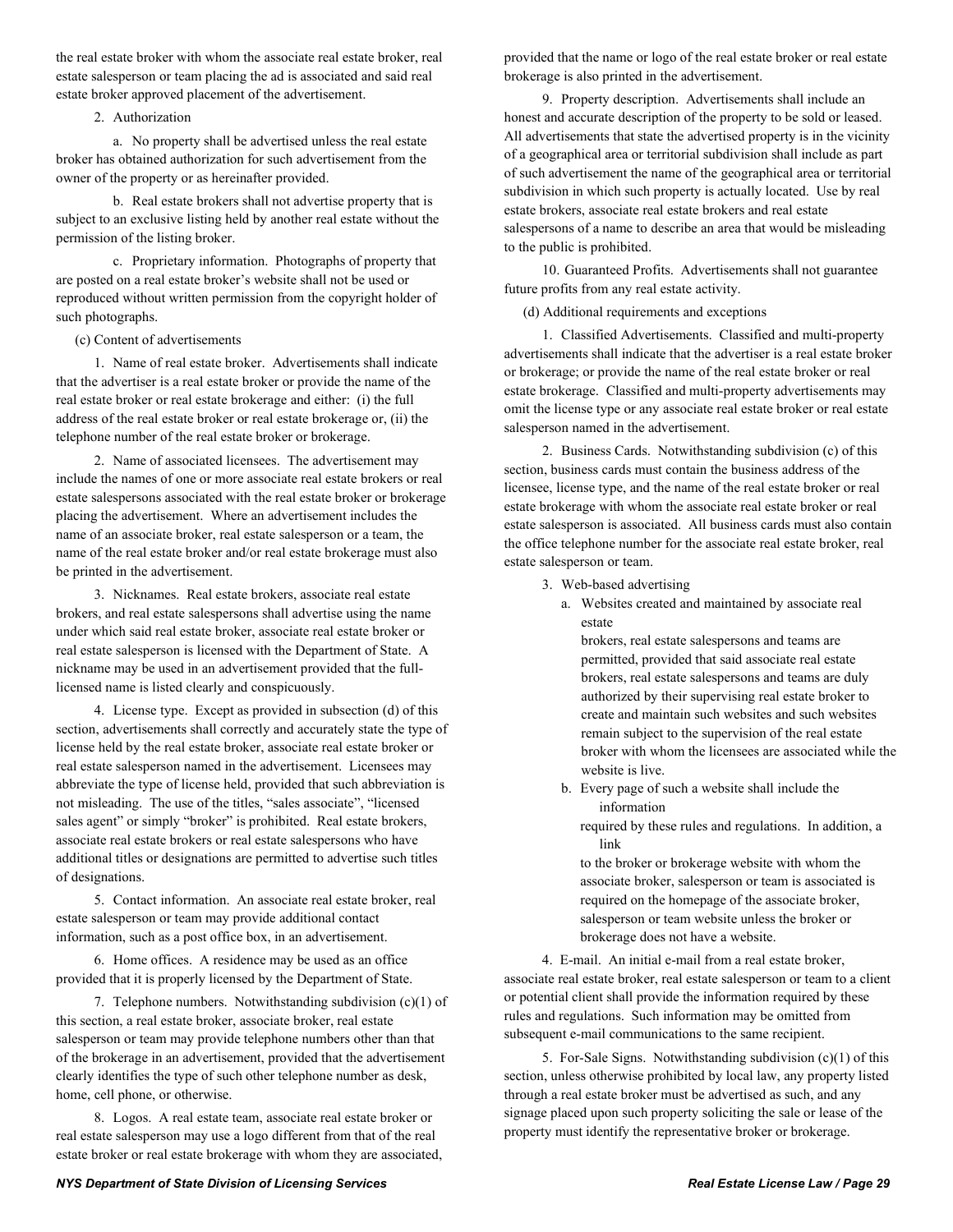6. Advertisements referencing property not listed with broker. Any advertisement that references or includes information about a property that is not listed with the advertising broker or was not sold by the advertising broker shall prominently display the following disclaimer: "This advertisement does not suggest that the broker has a listing in this property or properties or that any property is currently available." Such advertisement: (i) shall not suggest, directly or indirectly, that the advertising broker was involved in the transaction and (ii) shall not refer to property currently listed with another broker absent consent provided pursuant to subdivision (b)(2)(b).

#### (e) Teams

1. Team name. Team names shall either: (i) include the full licensed name of the real estate brokers, associate brokers or real estate salespersons who are part of said team, or (ii) if the names are not included, the team name must be immediately followed by "at/of [full name of the broker/brokerage]." Team names shall use the term "team." The use of any other terms besides "team," such as "associate," "realty" or "group" is prohibited. The use of the name of a non-licensed individual in a team name is prohibited. For twelve months after the adoption of this regulation, teams that have changed their name to comply with this provision shall be entitled to state in advertisements under their new name that they were 'formerly known as' their prior team name.

2. Unlicensed team members. If any unlicensed individuals are named in advertising for a team, the advertisement must clearly and conspicuously state which individuals are real estate licensees and which ones are not.

#### **§175.26 Posting of business signs**

For purposes of compliance with subdivision 3 of §441-a of Article 12 of the Real Property Law, in an apartment building where the posting of signs is not permitted in the lobby pursuant to the rules and regulations of the building, said sign must be posted on the corridor wall next to the entrance door of the dwelling unit or on the entrance door of the dwelling unit or on the entrance door of the dwelling unit in which the business is conducted.

#### **§175.27 Disclaimer**

Nothing in this Part is intended to be, or should be construed as, an indication that a salesperson is either an independent contractor or employee of a broker.

#### **Section 175.28 Notification of Fair Housing Laws**

(a) A real estate broker shall be responsible to ensure that each individual licensed pursuant to Article 12-A of the New York Real Property Law and associated with such broker provides to a prospective purchaser, tenant, seller, or landlord upon first substantive contact a disclosure notice furnished by the Department, containing substantive provisions of the New York State Human Rights Law. The disclosure notice shall set forth how Human Rights Law complaints may be filed, and such other information as the Department deems pertinent.

*Page 30 / Real Estate License Law NYS Department of State Division of Licensing Services* (b) The disclosure notice required pursuant to paragraph (a) of this section, may be provided to a prospective purchaser, tenant, seller, or landlord by any of the following means: email, text, electronic messaging system, facsimile, or hardcopy. An electronic communication containing a link to the disclosure notice required pursuant to paragraph (a) of this section shall be permissible,

provided the communication also contains text to inform the prospective purchaser, tenant, seller, or landlord that the link contains information regarding the New York State Human Rights Law. Oral disclosure does not satisfy the requirements imposed by this section.

(c) The disclosure notice required by paragraph (a) of this section shall apply to all real property whether or not it is used or occupied, or intended to be used or occupied, wholly or partly, as a home or residence of one or more persons regardless of the number of units, and shall include: condominiums; cooperative apartments; vacant lands, including unimproved real property upon which such dwellings are to be constructed; or commercial properties.

(d) A real estate broker, licensed real estate salesperson, or licensed associate broker that provides the disclosure notice required pursuant to this section by hardcopy, shall obtain a signed acknowledgment from the prospective buyer, tenant, seller, or landlord. Such signed disclosure notice shall be retained for not less than three years. A real estate broker, licensed real estate salesperson, or licensed associate broker that provides the disclosure notice required pursuant to this section by email, text, electronic messaging system, or facsimile, shall maintain a duplicate copy of such disclosure and shall retain the same for not less than three years. If the prospective buyer, tenant, seller, or landlord declines to sign the disclosure notice, the real estate broker, licensed real estate salesperson or licensed associate broker shall set forth under oath or affirmation a written declaration of the facts regarding when such notice was provided and shall maintain a copy of the declaration for not less than three years.

#### **Section 175.29 Posting of Fair Housing Laws**

(a) A real estate broker shall display and maintain at every office and branch office operated by such broker a notice, furnished by the Department, indicating the substantive provisions of the New York State Human Rights Law relative to housing accommodations. The notice shall set forth how Human Rights Law complaints may be filed and such other information as the Department deems pertinent.

(b) The notice required by paragraph (a) of this section shall be prominently displayed in the window of such office and any branch office maintained by such broker if such broker also provides listings or other postings in the window of such location and must be visible to persons on that portion of the sidewalk adjacent to such office or branch office. If any office or branch office is not accessible from the sidewalk or if postings are otherwise prohibited by any other applicable law, then the notice required pursuant to paragraph (a) of this section shall be prominently posted in the same location the business license is posted pursuant to subdivision 3 of section 441-a of article 12 of the Real Property Law.

(c) All websites created and maintained by real estate brokers, associate real estate brokers, real estate salespersons and any real estate team, as such term is defined by section 175.25 of this title, shall prominently and conspicuously display on the homepage of such website a link to the Department's notice as required by paragraph (a) of this section, which shall be made available by the Department.

(d) A real estate broker, licensed real estate salesperson, or licensed associate broker shall have displayed at all open houses of all real property the notice required by paragraph (a) of this section. In addition, a real estate broker, licensed real estate agent, or licensed associate broker shall have available at all open houses and showings of all real property the notice required by paragraph (a) of section 175.28 of this part.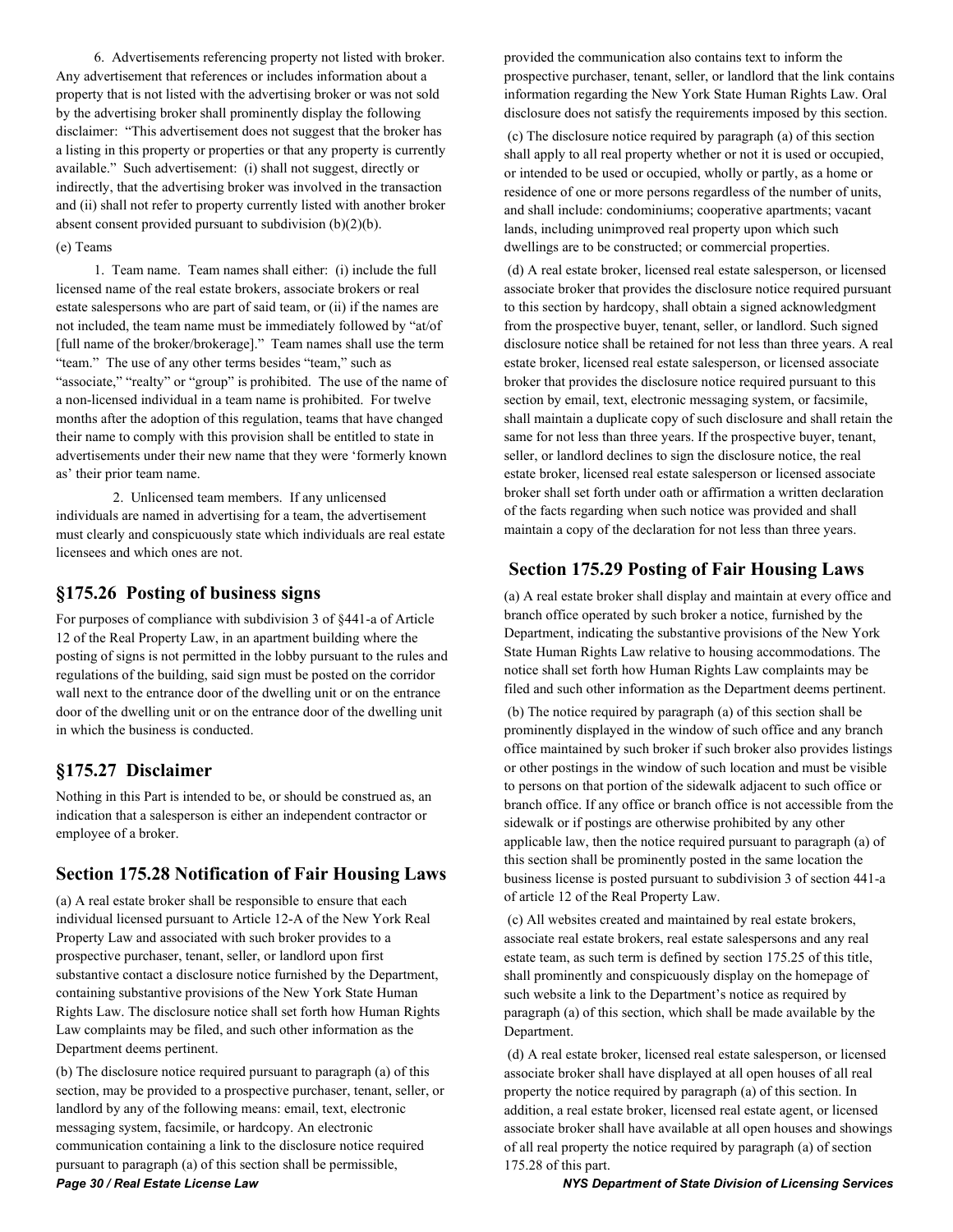### **PART 176 APPROVAL OF REAL ESTATE COURSES**

#### *Section*

| 176.1  | Approved entities                                  |
|--------|----------------------------------------------------|
| 176.2  | Request for approval of courses of study           |
| 176.3  | Subjects for study—real estate salespersons        |
| 176.4  | Subjects of study-real estate broker               |
| 176.5  | Computation of instruction time                    |
| 176.6  | Attendance and examinations                        |
| 176.7  | [Reserved]                                         |
| 176.8  | Facilities                                         |
| 176.9  | Examination requirement and record retention       |
| 176.10 | Change in approved course of study                 |
| 176.11 | Faculty                                            |
| 176.12 | [Reserved]                                         |
| 176.13 | [Reserved]                                         |
| 176.14 | Auditing                                           |
| 176.15 | College degree major in real estate                |
| 176.16 | Suspensions and denials of course approval         |
| 176.17 | Open to public                                     |
| 176.18 | [Reserved]                                         |
| 176.19 | [Reserved]                                         |
| 176.20 | Certificate of completion                          |
| 176.21 | Fees                                               |
| 176.22 | Distance learning                                  |
| 176.23 | Distance learning program requirements             |
| 176.24 | Request for approval of distance learning programs |
| 176.25 | Course completion for distance learning courses    |

176.26 30 hour supplemental course

### **§176.1 Approved entities**

Real estate courses and offerings may be given by any college or university accredited by the Commissioner of Education of the State of New York or by a regional accrediting agency accepted by said Commissioner of Education; public and private vocational schools; real estate boards; and real estate-related professional societies and organizations. No real estate course of study seeking approval may be affiliated with or controlled by any real estate broker, licensed salesperson, licensed or certified real estate appraiser, firm, or company or franchise, or controlled by a subsidiary of any real estate broker, real estate appraiser or franchise.

### **§176.2 Request for approval of courses of study**

Applications for approval to conduct courses of study to satisfy the requirements for licensed real estate salesperson and broker shall be made 60 days before the proposed course is to be conducted. The application shall be prescribed by the Department to include the following:

(a) name and business address of the proposed school which will present the course;

(b) if applicant is a partnership, the names and home addresses of all the partners of the entity;

(c) if applicant is a corporation, the names and home addresses of persons who own five percent or more of the stock of the entity;

(d) the name, home and business address and telephone number of the education coordinator that will be responsible for administering the regulations contained in this part;

#### (e) locations where classes will be conducted;

(f) title of each course to be conducted;

(g) final examination to be presented for each course, including the answer key;

(h) all times included on each test form must be consistent with content specifications indicated for each course. Weighing of significant content areas should fall within the weight ranges indicated. All reference sources used to support each correct answer must be included. Linkage to each answer must be indicated with a footnote showing page number, subject matter, etc.;

(i) description of materials that will be distributed;

(j) the books that will be used for the outline and the final exams; and

(k) detailed outline for local concerns when applying for broker course approval.

### **§176.3 Subjects for study—real estate salespersons**

(a) The following are the required subjects to be included in the course of study in real estate for licensure as a real estate salesperson, and the required number of hours to be devoted to each subject:

Salesperson's Course

| Hours<br>License Law and Regulations<br>Law of Agency<br>Legal Issues | 3<br>11<br>10<br>3 |
|-----------------------------------------------------------------------|--------------------|
|                                                                       |                    |
|                                                                       |                    |
|                                                                       |                    |
|                                                                       |                    |
| The Contract of Sales and Leases                                      |                    |
| Real Estate Finance                                                   | 5                  |
| Land Use Regulations                                                  | 3                  |
| <b>Construction and Environmental Issues</b>                          | 5                  |
| Valuation Process and Pricing Properties                              | 3                  |
| Human Rights and Fair Housing                                         | 4                  |
| Real Estate Mathematics                                               | 1                  |
| Municipal Agencies                                                    | 2                  |
| <b>Property Insurance</b>                                             | 1                  |
| License Safety                                                        | 1                  |
| Taxes and Assessments                                                 | 3                  |
| Condominiums and Cooperatives                                         | 4                  |
| Commercial and Investment Properties                                  | 10                 |
| Income Tax in Real Estate Transactions                                | 3                  |
| Mortgage Brokerages                                                   | 1                  |
| <b>Property Management</b>                                            | 2                  |
| Instruction                                                           | 75                 |
| <b>Final Examination</b>                                              | 3                  |

#### Total 78

(b) All approved courses must use this course syllabus in conducting their programs.

### **§176.4 Subjects for study—real estate broker**

The education qualifications for real estate broker's license requires the completion of:

(a) an approved real estate salesperson's course except that a salesperson who was licensed prior to November 1, 1979, may substitute 75 hours of approved continuing education in lieu of a salesperson's course; and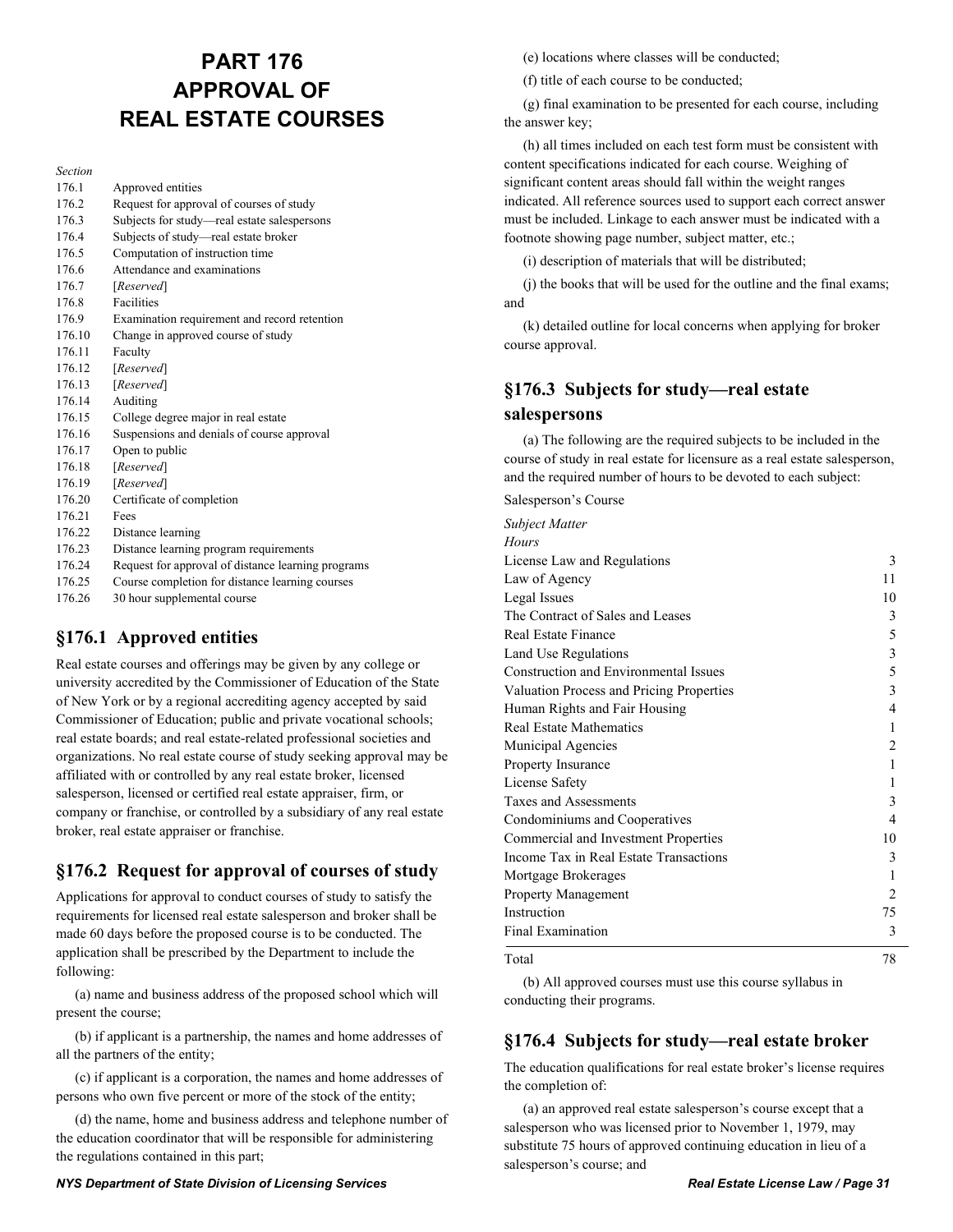(b) an approved real estate broker's course.

Before enrolling a student into an approved broker's course, the education coordinator must be provided with evidence of a signed statement from the student indicating that he/she has successfully completed the salesperson's course. Proof of the student's completion of the prerequisite course must be kept on file by the education coordinator. The following are the required subjects to be included in the course of study in real estate for licensure as a real estate broker and the required number of hours to be devoted to each subject:

Broker's Course *Subject Matter* Hours Agency Law, License Law and Operating a Real Estate Office 16 Real Estate Finance  $\mathfrak{D}$ Real Property Investment 4 General Business Law 3 Construction and Development 3 Conveyance of Real Property 1 Real Property Management 4 Taxes and Assessments 1 Advanced Fair Housing and Fair Lending 3 Achieving Transactional Agreements through Transaction Analysis 6 Local issues and concerns \*  $\mathfrak{D}$ • Cease and desist regulations • Nonsolicitation orders • Illegal entities/conversions • Rent regulations (rent control, rent stabilization) • Farm land

- Forestry
- Sign ordinances
- Zoning
- Waterfront property
- Wetlands/restrictions
- Environment problems in an area
- Role of real estate professionals in the community
- Property values impact on the economy
- Impact of government on property values

| Instruction       | 45 |
|-------------------|----|
| Hours             |    |
| Final examination | 3  |
| Hours             |    |
| Total             | 48 |

- Hours
- Program coordinators are not limited to these topics. They must, however, submit an outline and learning objectives for the two hours that will be presented to students. The outline and learning

objectives must explain how local issues and concerns impact property values.

All approved instructors must use this course syllabus in conducting their program.

#### **§176.5 Computation of instruction time**

To meet the minimum statutory requirement, attendance shall be computed on the basis of an hour equaling 50 minutes. For every 50 minutes of instruction there shall be an additional 10 minute break. The time of the breaks shall be left to the discretion of the individual education coordinator. Breaks shall not be considered optional, nor are they to be used to release the class earlier than scheduled.

#### **§176.6 Attendance and examinations**

(a) No licensed person shall receive credit for any course or course module presented in a class-room setting if he or she is absent from the class room, during any instructional period, for a period or periods totaling more than 10 percent of the time prescribed for the course or course module pursuant to sections 176.3 and 176.4 of this Title, and no licensed person shall be absent from the class room except for a reasonable and unavoidable cause.

(b) Students who fail to attend the required scheduled class hours may, at the discretion of the approved entity, make up the missed subject matter during subsequent classes presented by the approved entity.

(c) Final examinations may not be taken by any student who has not satisfied the attendance requirement.

(d) A make up examination may be presented to students at the discretion of the approved entity. Make up examinations must be submitted for approval to the department in accordance with guidelines noted in §176.2 (g) and (h) of this Part.

#### **§176.7 [***Reserved***]**

#### **§176.8 Facilities**

Each course shall be presented in such premises and in such facilities as shall be necessary to properly present the course. No course shall be presented in any real estate broker's office or the office of any association of real estate brokers except as otherwise may be permitted under this Part.

### **§176.9 Examination requirement and record retention**

(a) All organizations conducting approved courses of study shall retain the attendance records, the final examinations and a list of students who successfully complete each course for a period of three years after completion of each course. All documents shall at all times during such period be available for inspection by duly authorized representatives of the Department of State.

(b) All examinations required for course work shall be written and given within a reasonable time after the course work has been conducted. The failure of the final exam shall constitute failure of the course.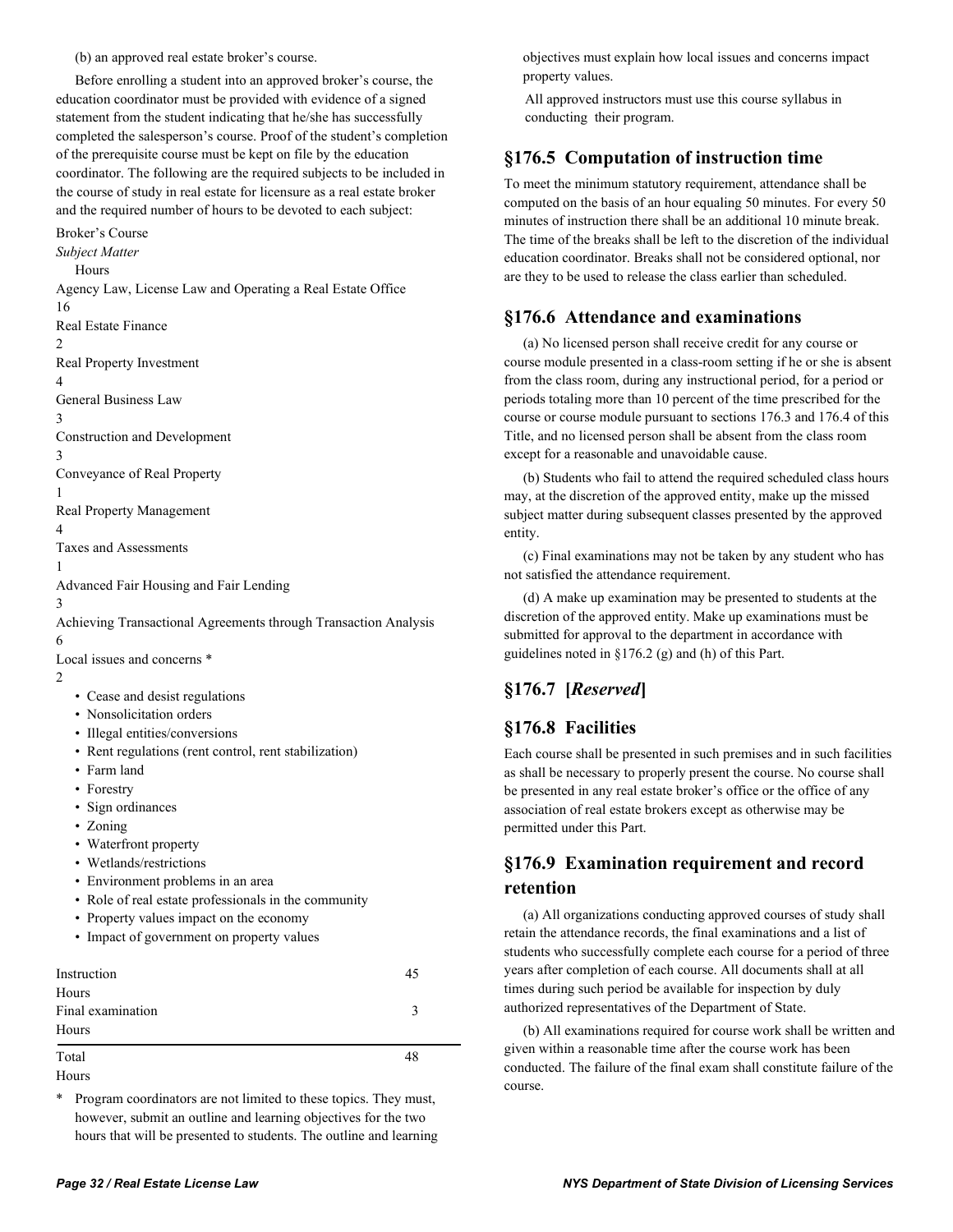### **§176.10 Change in approved course of study**

There shall be no change or alteration in any approved course of study of any subject or in any instruction staff without prior written notice to and approval by the department.

### **§176.11 Faculty**

(a) Each instructor, as certified by the Department of State, for an approved real estate course of study, shall submit a resume to the department and meet the following criteria, and shall achieve at least 100 points based on the following scale which includes real estate brokerage/specialty experience, instructional experience and academic achievement.

(b) In order to receive approval as an instructor, an individual must achieve 100 points in the system employed below:

1. Section One

A maximum of 50 points can be claimed in this section.

(a) Licensed as a real estate broker or salesperson

Each year of experience  $= 10$  points

or

(b) Work experience in a specialized field directly related to real estate

Each year of experience  $= 10$  points

or

(c) Attorney, admitted to New York State Bar

Each year of experience  $= 10$  points

2. Section Two

A maximum of 50 points can be claimed in this section.

Experience as an instructor  $= 10$  points for each year

3. Section Three

A maximum of 30 points can be claimed in this section.

Formal academic achievement in a specialized subject matter directly related to real estate (five points for each 30 hour course successfully completed)

4. Section Four

50 points can be claimed in this section.

Formal training in the techniques of organizing and presenting instructional material

5. Section Five

Only one selection may be made in this section.

The holder of one of the following:

| AAS Degree                                     | 20 |
|------------------------------------------------|----|
| points                                         |    |
| B.A. or B.S. Degree                            | 30 |
| points                                         |    |
| M.A. or L.L.D. or JDDegree                     | 40 |
| points                                         |    |
| B.A., B.S. or M.A. with a Major in Real Estate | 50 |
| points                                         |    |

*NYS Department of State Division of Licensing Services Real Estate License Law / Page 33* (c) An approved entity, which engages presenters to conduct classes identified as technical subjects, are exempt from the provisions of this section 176.11 except that an approved entity must make application to the Department of State accompanied by a

resume indicating at least three years of experience in the specified technical area.

(d) All points claimed are subject to verification within two years of application.

(e ) Any applicant who fails to provide evidence of claimed points may be subjected to disciplinary action.

#### **§176.12 [***Reserved***]**

#### **§176.13 [***Reserved***]**

#### **§176.14 Auditing**

A duly authorized designee of the department may audit any course offered, and may verify attendance and inspect the records of attendance of the course at any time during its presentation or thereafter.

#### **§176.15 College degree major in real estate**

Evidence satisfactory to the department of the successful completion of a course of study at any accredited college or university in the United States of America, approved by the Commissioner of Education of the State of New York or by a regional accrediting agency accepted by said Commissioner of Education, which has a program leading to a recognized collegiate degree, which includes therein a major in real estate, may be deemed acceptable for the educational credit under §§176.3 and 176.4 of this Part, provided attendance at such real estate course is not less than 120 hours in the case of an applicant for licensure as a real estate broker, and 75 hours in the case of an applicant for licensure as a real estate salesperson, and the applicant presents evidence of the issuance of a bachelor's degree and that he has passed the required course in real estate.

### **§176.16 Suspensions and denials of course approval**

Within 45 days after the receipt of the application for approval of an offering, the department shall inform the entity as to whether the offering has been approved, denied, or whether additional information is needed to determine the acceptability of the offering. The department may deny, suspend, or revoke the approval of a real estate course or a real estate instructor, if it is determined that they are not in compliance with the law and rules, or if the offering does not adequately reflect and present current real estate knowledge as a basis for a level of real estate practice. If disciplinary action is taken, a written order of suspension, revocation or denial of approval will be issued. Anyone who objects to such denial, suspension or revocation shall have the opportunity to be heard by the Secretary of State or his designee.

#### **§176.17 Open to public**

All courses approved pursuant to this Part shall be open to all members of the public regardless of the membership of the prospective student in any real estate board, or real estate related professional society or organization.

### **§176.18 [***Reserved***]**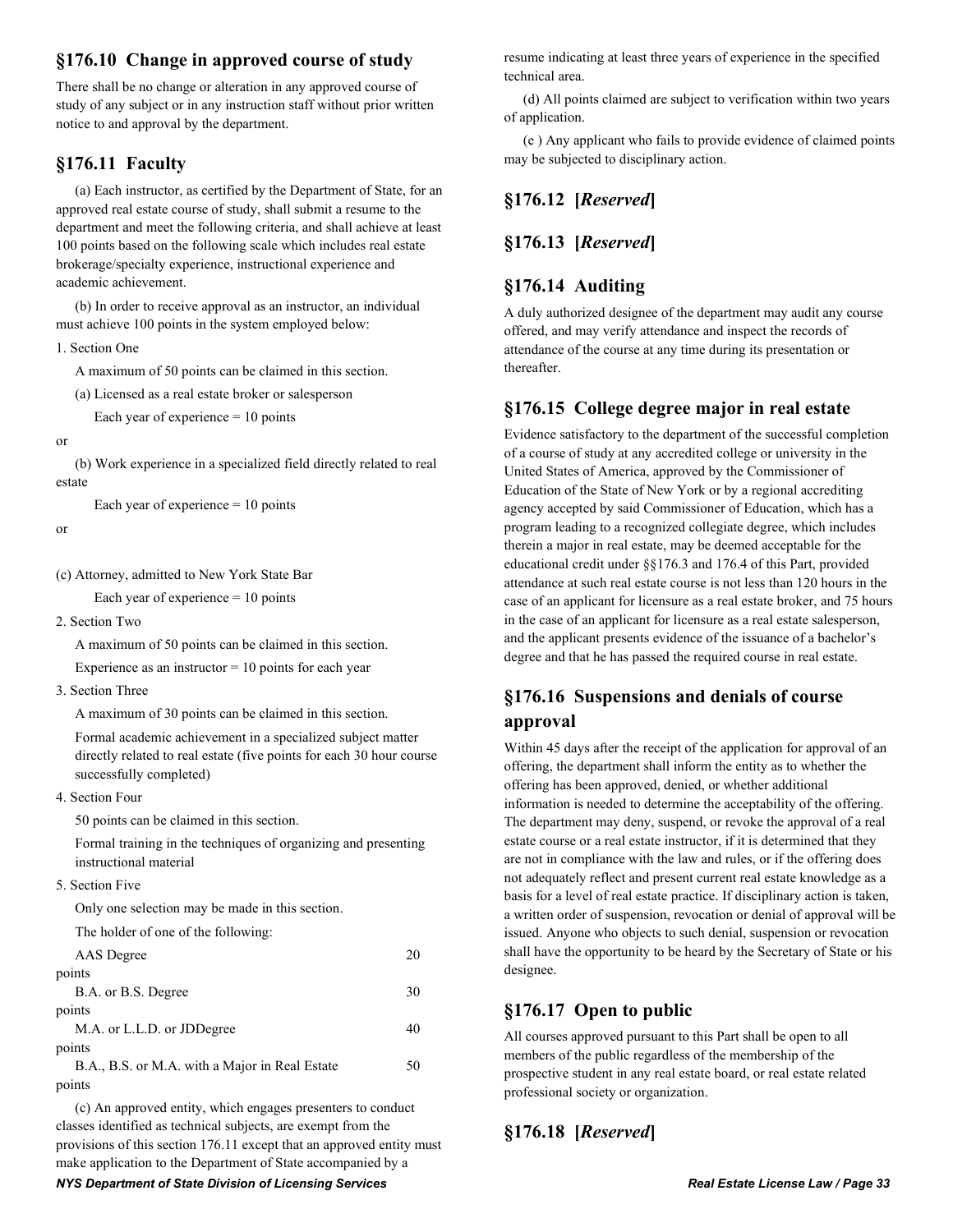### **§176.20 Certificate of completion**

(a) Evidence of successful completion of the course must be furnished to students in certificate form. The certificate must indicate the following: name of the entity; Real Estate Salesperson's Course, 75 hours, or Real Estate Broker's Course, 45 hours; code number of the entity; a statement that the student, who shall be named, has satisfactorily completed a course of study in real estate subjects approved by the Secretary of State in accordance with the provisions of chapter 868 of the Laws of 1977, and that his or her attendance record was satisfactory and in conformity with the law, and that such course was completed on a stated date. The certificate must be signed by the owner or course coordinator and dated, and must have affixed thereto the official seal of the school or entity.

(b) A list of all the names of students who successfully complete each course of study must be submitted to the Department of State within 15 days of completion.

### **§176.21 Fees**

Each school or entity shall pay an annual registration fee of \$300 for each 12 months or part thereof, and an additional registration fee of \$150 for each 12 months or part thereof for each location in excess of one where courses are to be given, said period to run from each September 1st to the subsequent August 31st. For each teacher employed to teach the Real Estate Broker's or Real Estate Salesperson's course, each school or entity shall pay a one-time registration fee of \$25. Fees shall be payable on submission of the application or applications, and are nonrefundable.

### **§176.22 Distance learning**

Distance Education is defined as any educational process based on the geographical separation of instructor and learner (for example, CD-ROM, disk, on-line learning). Educational providers who wish to offer distance learning programs must have their programs evaluated and approved in accordance with the provisions of this Part, specifically sections 176.23, 176.24 and 176.25.

### **§176.23 Distance learning program**

#### **requirements:**

(a) the material of a distance learning program must be divided into major units;

(b) the contents of major units must be divided into modules of instructions;

(c) the distance learning program must contain a time-default mechanism for inactivity so that a student is not credited when not actively participating in the program;

(d) the school or other person offering the program must obtain from each student a signed and dated statement that he or she personally completed each module of the learning program;

(e) the school or other person offering the program must retain a record of each student's participation in and completion of the distance learning program for a period of three years, and such records must be available for review and inspection by the Department of State;

(f) the educational provider must have an instructor approved pursuant to section 176.11 of this Part available to students, during reasonable business hours, to answer questions pertaining to the qualifying course content;

(g) the course must include a proctored final examination which must be held at a location within New York State approved by the Department.

### **§176.24 Request for approval of distance learning programs**

Applications for approval to conduct distance learning courses of study to satisfy the requirements for licensed real estate salesperson and broker shall be made 60 days before the proposed course is to be conducted. The application shall be prescribed by the Department to include the following:

(a) name, business address and telephone number of the proposed school which will present the course;

(b) if applicant is a partnership, the names and home addresses of the partners in the entity, of a corporation, the names and home addresses of any persons who own five percent or more of the stock of the entity.

(c) the name, home and business address and telephone number of the education coordinator that will be responsible for administering the regulations contained in this part;

(d) locations where the final examination will be conducted;

(e) title of each course to be conducted;

(f) final examination to be presented for each course, including the answer key;

(g) all times included on each test form must be consistent with content specifications indicated for each course. Weighing of significant content areas should fall within the weight ranges indicated. All reference sources used to support each correct answer must be included. Linkage to each answer must be indicated with a footnote showing page number, subject matter, etc.;

(h) the books that will be used for the outline and the final exams;

(i) an explanation of the means for monitoring and verifying each student's active participation, on an ongoing basis, during each module of instruction;

(j) a brief description of the hardware and software to be used by the student;

(k) a plan for providing technical support to the student;

(l) a detailed course outline divided into major units; the contents of major units must be divided into modules of instruction;

(m) a detailed outline for local concerns when applying for broker course approval.

### **§176.25 Course completion for distance learning courses**

(a) The student must successfully complete a distance learning course within 12 months of starting the program. This includes the passing of the school's final examination.

(b) A list of the names of students who successfully complete each course of study must be submitted to the Department of State within 15 days of completion.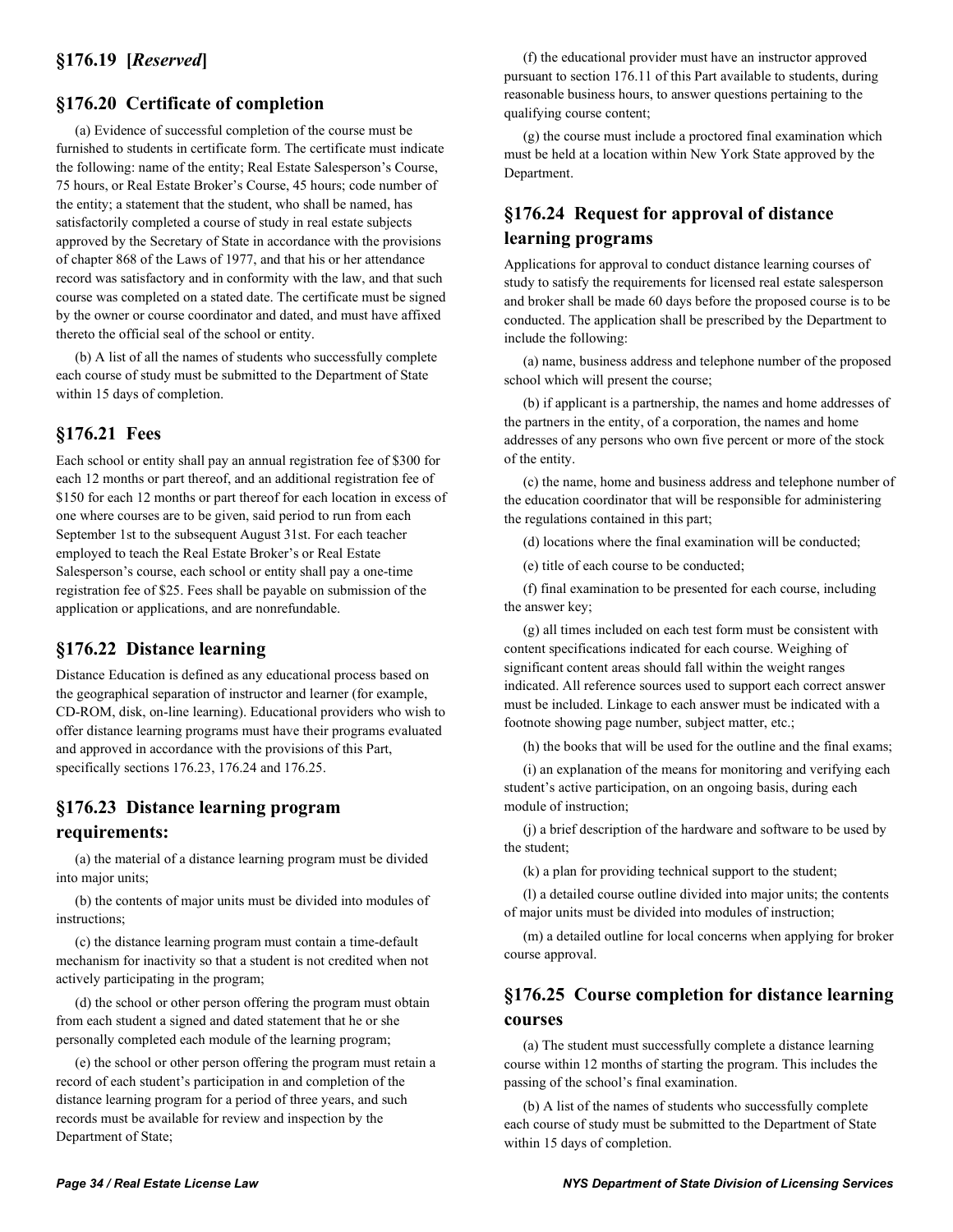(c) The school or other person offering a program must provide evidence of successful completion of the course to each student in certificate form. The certificate must indicate the following: name of entity; Real Estate Salesperson's Course, 75 hours, or Real Estate Broker's Course, 45 hours; code number of entity; a statement that the student, who shall be named, has satisfactorily completed a course of study in real estate subjects approved by the Secretary of State in accordance with the provisions of chapter 868 of the Laws of 1977, and that his or her attendance record was satisfactory and in conformity with the law, and that such course was completed on a stated date. The certificate must be signed by the owner or course coordinator and dated, and must have affixed thereto the official seal of the school or entity.

#### **§176.26 30 hour supplemental course**

(a) Applicants for licensure as a real estate broker who successfully completed the 45 hour salesperson qualifying course prior to July 1, 2008 may take a 30 hour supplemental course which, if successfully completed, may be used by said applicant in conjunction with the 45 hour salesperson qualifying course towards satisfying the salesperson educational requirements for licensure as a real estate broker, as provided in section 176.4(a) of this Part.

(b) The following are the required subjects to be included in the 30 hour supplemental course and the required number of hours to be devoted to each such subject:

| Contract preparation  |                                                | 1              |
|-----------------------|------------------------------------------------|----------------|
| hour                  |                                                |                |
| Predatory lending     |                                                | 1              |
| hour                  |                                                |                |
| Pricing properties    |                                                | 1              |
| hour                  |                                                |                |
| Municipal agencies    |                                                | $\overline{c}$ |
| hours                 |                                                |                |
| Property insurance    |                                                | $\overline{c}$ |
| hours                 |                                                |                |
| Taxes and assessments |                                                | 3              |
| hours                 |                                                |                |
|                       | Condominiums and cooperatives                  | 4              |
| hours                 |                                                |                |
|                       | Commercial and investments properties          | 10             |
| hours                 |                                                |                |
|                       | Income tax issues and real estate transactions | 3              |
| hours                 |                                                |                |
| Mortgage brokerage    |                                                | 1              |
| hour                  |                                                |                |
| Property management   |                                                | $\overline{c}$ |
| hours                 |                                                |                |
|                       | Total                                          | 30             |
| hours                 |                                                |                |
|                       | Final Exam                                     | 2              |
| hours                 |                                                |                |
|                       | <b>TOTAL</b>                                   | 32             |
| hours                 |                                                |                |

### **PART 177 CONTINUING EDUCATION**

*Section* 177.1 General requirement

177.2 Approved entities

*NYS Department of State Division of Licensing Services Real Estate License Law / Page 35*

- 177.3 Request for approval of course of study in classroom setting
- 177.4 Successful completion of course in classroom setting
- 177.5 Credit for teaching
- 177.6 Extension of time to complete courses
- 177.7 Computation of instruction time
- 177.8 Attendance
- 177.9 [*Reserved*]
- 177.10 [*Reserved*]
- 177.11 Auditing
- 177.12 [*Reserved*]
- 177.13 Change in approved course of study
- 177.14 Suspensions and denials of course approval
- 177.15 Open to public
- 177.16 Facilities
- 177.17 Faculty
- 177.18 Continuing education credit
- 177.19 Registration period
- 177.20 Distance learning programs—Computer based
- 177.21 Request for approval of distance learning programs
- 177.22 Distance learning program requirements

#### **§177.1 General requirement**

(a) Renewals. No renewal license shall be issued to any real estate broker or salesperson for any license period commencing on or after 11/1/95 unless such licensee shall provide evidence of completion of 22½ hours of approved continuing education within the two-year period immediately preceding such renewal. However, such continuing education requirement shall not apply to any licensed real estate broker who is engaged full-time in the real estate business and who has been licensed prior to July 1, 2008 for at least 15 consecutive years immediately preceding such renewal.

(b) Course approval. No offering of a course of study in the real estate field for the purpose of compliance with the continuing education requirements of subdivision 3 of §441 of the Real Property Law shall be acceptable for credit unless such course of study shall have been approved by the department under the provisions of this Part.

### **§177.2 Approved entities**

Continuing education real estate courses and offerings may be given by any college or university accredited by the Commissioner of Education of the State of New York or by a regional accrediting agency approved by said Commissioner of Education; public or private vocational schools; real estate boards; and real estate-related professional societies and organizations. Courses, including sales or technology, that increase the competency of the licensee as it relates to the real estate transaction shall be acceptable as meeting continuing education requirements subject to the restrictions set forth in paragraph (d) of this section. No real estate course of study seeking approval may be affiliated with or controlled by a real estate broker, salesperson, firm or company or real estate franchise, or controlled by a subsidiary of any real estate broker or real estate franchise. The following types of instruction shall not be acceptable as meeting continuing education requirements:

(a) general training or education to prepare a student for passing a real estate broker's or salesperson's examination which is not part of an approved course under Part 176 of this Title;

(b) offerings in mechanical office and business skills, such as typing, basic computer skills training, instructional navigation of the world wide web, instructional use of generic computer software,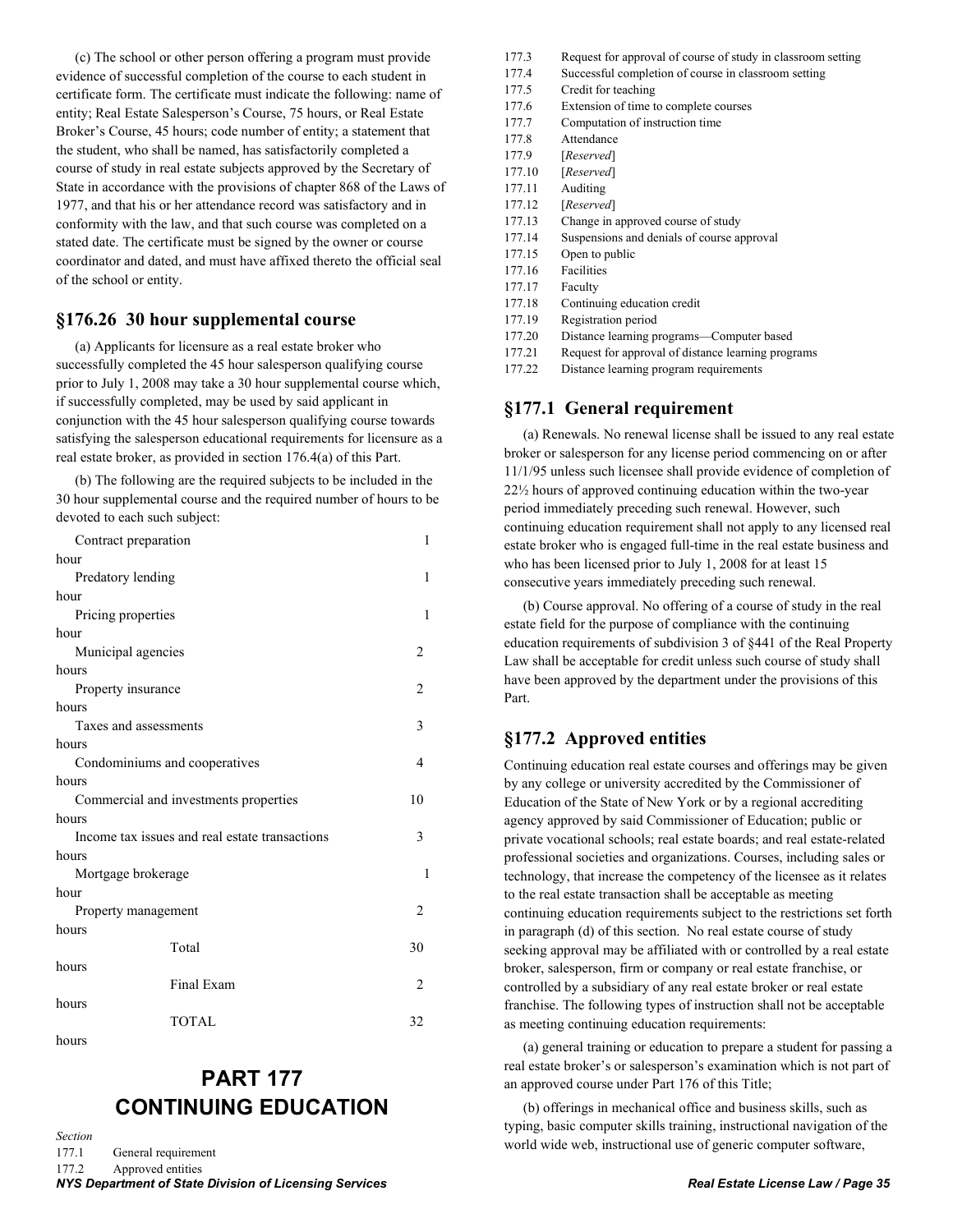speed reading, memory improvement, report writing, personal motivation, salesmanship and sales psychology;

(c) sales promotion meetings; and

(d) subjects that are not real estate related.

### **§177.3 Request for approval of course of study in class-room setting**

The following applies to courses to be presented in a class-room setting where the instructor is present with the class. Requests for approval of courses of study in the real estate field to be given to satisfy the requirements for continuing education under the provisions of this Part shall be made 60 days before the proposed course is to be given, and on a form prescribed by the department which shall include the following:

(a) name, address and telephone number of the applicant;

(b) if applicant is a partnership, the names of the partners in the entity; if a corporation, the names of any persons who own five percent or more of the stock of the entity;

(c) title of each course to be offered;

- (d) date and location of each course offered;
- (e) duration and time of each course offered;

(f) procedure for taking attendance;

(g) a detailed outline of the subject matter of each course or seminar containing at least 22½ hours of instruction, or of each course module containing at least one hour of instruction, together with the time sequence of each segment thereof, the faculty for each segment, and teaching techniques used in each segment; and

(h) description of materials to be distributed to the participants.

### **§177.4 Successful completion of course in classroom setting**

(a) Any subject course for continuing education shall be accepted for credit on the basis of attendance only. The course administrator must submit to the department within 15 days the names and license registration numbers of all individuals who successfully completed the approved course.

(b) Evidence of successful completion of the course must be furnished to students in certificate form. The certificate must indicate the following: the name of the approved entity, the name of the course, the code number of the course, and that the student who shall be named has satisfactorily completed a continuing education course approved by the Department of State and the number of hours earned. The certificate must be signed and dated by the owner or course coordinator.

### **§177.5 Credit for teaching**

A licensee who shall teach an approved real estate course pursuant to Part 176 of this Subchapter or an approved subject offered for continuing education shall be credited with two hours for each hour of actual teaching performed. Records of such teaching shall be maintained by the person or organization presenting the course and certified on forms prescribed by the department. The records of such teaching shall be deemed records of attendance for all purposes of these rules.

### **§177.6 Extension of time to complete courses**

The department may grant a waiver to any licensee who evidences bona fide hardship precluding completion of the continuing education requirements prior to the time the renewal application is to be filed. A licensee seeking such a waiver shall file the appropriate renewal application, together with the evidence demonstrating such hardship, together with a written request for such waiver.

### **§177.7 Computation of instruction time**

To meet the minimum statutory requirement, attendance shall be computed on the basis of an hour equaling 50 minutes.

### **§177.8 Attendance**

(a) No licensed person shall receive credit for any course or course module presented in a classroom setting if he or she is absent from the class room, during any instructional period, for a period or periods totaling more than 10 percent of the time prescribed for the course or course module pursuant to section  $177.3(g)$  or section 177.21(e) of this Part, and no licensed person shall be absent from the classroom except for a reasonable and unavoidable cause. If a course or course module is computer based and is not presented in a classroom setting, no licensed person shall receive credit for the course or course module if he or she fails to complete any portion of the course or course module.

(b) The person or organization conducting the course shall certify to the department the name of each licensed person who successfully completed the course of study and his or her license registration number, and shall maintain its attendance records and a copy of such report for three years and, in addition, shall maintain the following record concerning the course:

- (1) the approval number issued by the department for the course;
- (2) the offering, title and description of the course;
- (3) the dates and hours the course was given; and
- (4) the names of the persons who took the course and whether they passed or failed.

### **§177.9 Video Recording and Record Preservation**

(a) Every entity approved to provide instruction pertaining to fair housing and/or discrimination in the sale or rental of real property or an interest in real property shall cause a recording to be created of each course in its entirety. Such recording shall contain both video and audio of the instruction.

(b) The recording required by paragraph (a) of this section shall be maintained by the approved entity for at least one year following the date such course was provided to an enrolled student. If the entity knows or suspects that the recording is or will be the subject of litigation, then the approved entity shall maintain such recording as required by law.

(c) The recording required by paragraph (a) of this section may be subject to audit by the Department pursuant to section 177.11 of this part.

### **§177.10 [***Reserved***]**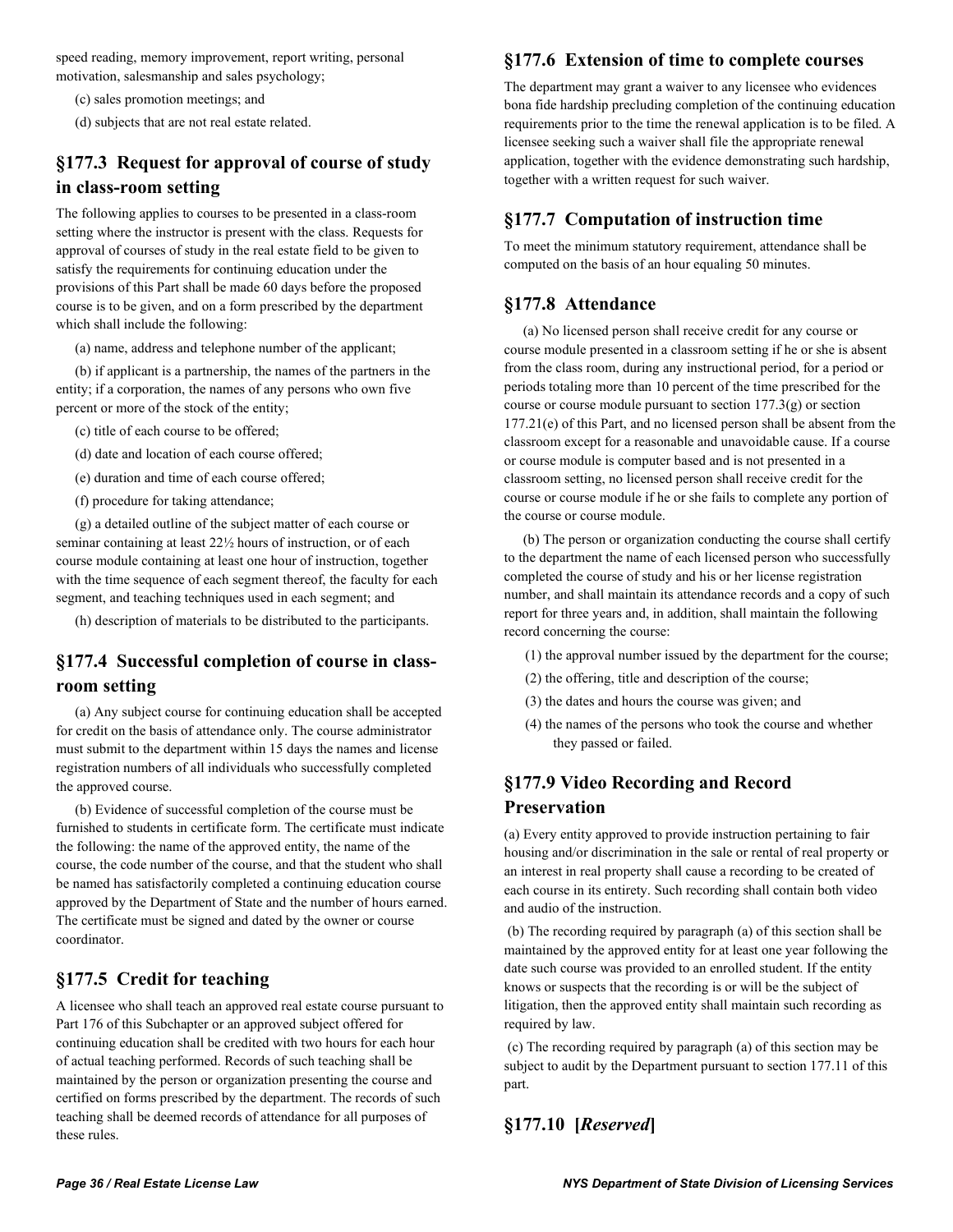### **§177.11 Auditing**

A duly authorized designee of the department may audit any course offered and may verify attendance and inspect the records of attendance of the course at any time during its presentation or thereafter.

### **§177.12 [***Reserved***]**

### **§177.13 Change in approved course of study**

There shall be no change or alteration in any approved course of study of any subject or in any instruction staff without prior written notice to, and approval by, the department.

### **§177.14 Suspensions and denials of course approval**

Within 45 days after the receipt of the application for approval of an offering, the department shall inform the entity as to whether the offering has been approved, denied, or whether additional information is needed to determine the acceptability of the offering. The department may deny, suspend or revoke the approval of a real estate course or a real estate instructor, if it is determined that they are not in compliance with the law and rules or if the offering does not adequately reflect and present current real estate knowledge as a basis for a level of real estate practice. If disciplinary action is taken, a written order of suspension, revocation, or denial of approval will be issued. Anyone who objects to such denial, suspension or revocation shall have the opportunity to be heard by the Secretary of State or his designee.

### **§177.15 Open to public**

All courses approved pursuant to this Part shall be open to all members of the public regardless of the membership of the prospective student in any real estate board, or real estate-related professional society or organization.

### **§177.16 Facilities**

Each course shall be presented in such premises and in such facilities as shall be necessary to properly present the course. No course shall be presented in any real estate broker's office or the office of any association of real estate brokers, except as otherwise may be permitted under these rules.

### **§177.17 Faculty**

A person intending to present an approved course shall first be qualified pursuant to §176.11 of this Title.

### **§177.18 Continuing education credit**

(a) A salesperson who has received credit for a broker qualifying course pursuant to Part 176 of this Subchapter during a period of time as defined in section 441(3)(a) of the Real Property Law, shall receive continuing education credit for such course for such period.

(b) A salesperson may receive 19½ hours of continuing education credit for successfully completing the approved 30 hour supplemental course as described in section 176.26 of this Subchapter; provided, however, that in order to complete the 22½ hours of continuing

education required in Real Property Law section 441(3)(a), such salesperson must also complete three hours of instruction pertaining to fair housing and/or discrimination in the sale or rental of real property or an interest in real property.

(c) No continuing education course will be considered for continuing education credit more than once within the two year cycle of renewal.

### **§177.19 Registration period**

Each registration or renewal period for approved programs or courses shall be for 12 months or a part thereof, said period to commence on January 1st or date thereafter and to continue until December 31st.

### **§177.20 Distance learning programs-computer based**

Distance education is defined as any educational process based on the geographical separation of instructor and learner (*e.g.,* CDROM, disk, on-line learning, etc.). Educational providers who wish to offer distance learning programs must have their programs evaluated and approved in accordance with the provisions of this Part, including specifically sections 177.21 and 177.22.

### **§177.21 Request for approval of distance learning programs**

Each request for approval of a distance learning program shall be made at least 60 days before the proposed course is to be offered and shall include the following:

(a) name, address and telephone number of the applicant;

(b) if applicant is a partnership, the names of the partners in the entity; if a corporation, the names of any persons who own five percent or more of the stock of the entity;

(c) title of each course to be offered;

(d) duration and time of each course offered;

(e) a detailed outline of the subject matter of each course, together with the time sequence of each major unit and module;

(f) the disk or CD-ROM for the course or access to the on-line course;

(g) an explanation of the means for monitoring and verifying each student's active participation, on an ongoing basis, during each module of instruction;

(h) a brief description of the hardware and software to be used by the student; and

(i) a plan for providing technical support to the student.

### **§177.22 Distance learning program requirements**

To be approved, a distance learning program must meet the following criteria:

(a) the material of a distance learning program must be divided into major units;

(b) the contents of major units must be divided into modules of instruction;

#### *NYS Department of State Division of Licensing Services Real Estate License Law / Page 37*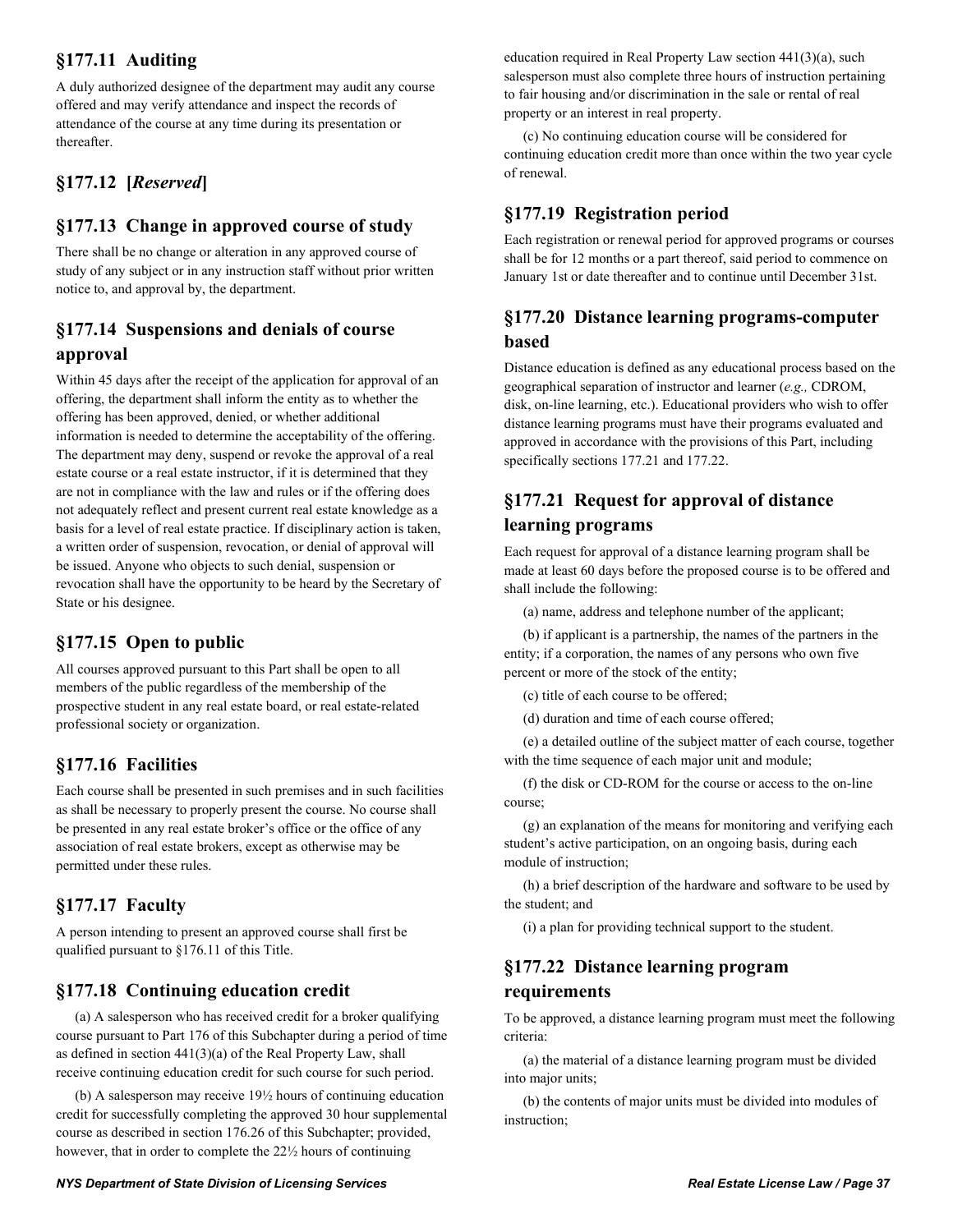(c) the distance learning program must contain a time-default mechanism for inactivity so that a student is not credited when not actively participating in the program;

(d) the school or other person offering the program must obtain from each student a signed and dated statement that he or she personally completed each module of the learning program;

(e) the school or other person offering the program must retain a record of each student's participation in and completion of the distance-learning program for a period of three years, and such record must be available for review and inspection by the Department of State;

#### (f)-(g) [*Reserved*]

(h) the school or other person offering the program must provide evidence of successful completion of the course to each student in certificate form. The certificate must indicate the following: the name of the approved entity, the name of the course, the code number of the course, and that the student, who shall be named, has satisfactorily completed the continuing education course approved by the Department of State and the number of hours earned. The certificate must be signed and dated by the owner or course coordinator or other person offering the program; and

(i) the school or other person offering the program must submit to the Department of State within 15 days the names and license registration numbers of all individuals who successfully completed the approved course.

### **PART 178 NONSOLICITATION ORDERS**

*Section*

| 178.1 | Definition of nonsolicitation order |  |  |
|-------|-------------------------------------|--|--|
|       |                                     |  |  |

- 178.2 [*Reserved*]
- 178.3 Residential property
- 178.4 Boundary streets
- 178.5 Prohibited forms of solicitation

### **§178.l Definition of nonsolicitation order**

A nonsolicitation order is a directive to all real estate brokers and real estate salespersons. The nonsolicitation order directs that all brokers and salespersons must refrain from soliciting listings for the sale of residential property within a designated geographic area. A nonsolicitation order prohibits any and all types of solicitation directed at or toward homeowners in the designated geographic area. The types of solicitation that are prohibited include but are not limited to letters, postcards, telephone calls, door-to-door calls, handbills, and postings in public areas. In addition, a nonsolicitation order may contain such other terms or conditions as the Secretary of State may determine are, on balance, in the best interest of the public, which shall include but not be limited to the affected owners and licensees.

### **§178.2 [***Reserved***]**

#### **§178.3 Residential property**

For the purposes of this Part, the term residence or residential property shall include any of the following:

(a) a one-family residence;

(b) a two-family residence;

(c) a three-family residence;

- (d) a residential cooperative apartment; and
- (e) a residential condominium unit.

#### **§178.4 Boundary streets**

For the purposes of this Part, a nonsolicitation area shall include all properties abutting the boundary streets named in the description of the nonsolicitation area. The intent being that the nonsolicitation area shall include properties on both sides of the boundary streets.

### **§178.5 Prohibited forms of solicitation**

(a) Within a nonsolicitation area, no real estate broker or real estate salesperson shall engage in any form of solicitation where the purpose of such solicitation is, directly or indirectly, to obtain a listing of residential property for sale and where such solicitation is directed at or toward a homeowner or occupant of residential property within a designated nonsolicitation area.

(b) The following are examples of the types of solicitation that are prohibited:

(1) letters;

(2) postcards;

(3) handbills or leaflets or fliers;

(4) direct advertising delivered by mail or other service;

- (5) telephone calls;
- (6) door-to-door calls; and
- (7) postings in public places.

(c) The following is not prohibited by a nonsolicitation order. Advertisements that are published in newspapers of general circulation:

(1) if such newspaper has a general readership throughout the metropolitan New York City area or throughout a substantial portion of the metropolitan New York City area;

(2) if such newspaper is published not less than once per week; and

(3) if such newspaper is sold by subscription or by individual copy and is not distributed free of charge.

### **PART 179 DETERMINATION OF REAL ESTATE EXPERIENCE**

*Section*

- 179.1 Qualifying experience
- 179.2 Point system
- 179.3 Experience point schedule

#### **§179.l Qualifying experience**

An applicant for licensure as a real estate broker must possess two years of full-time experience as a licensed real estate salesperson under the supervision of a licensed real estate broker or the equivalent full-time experience in general real estate business for a period of at least three years.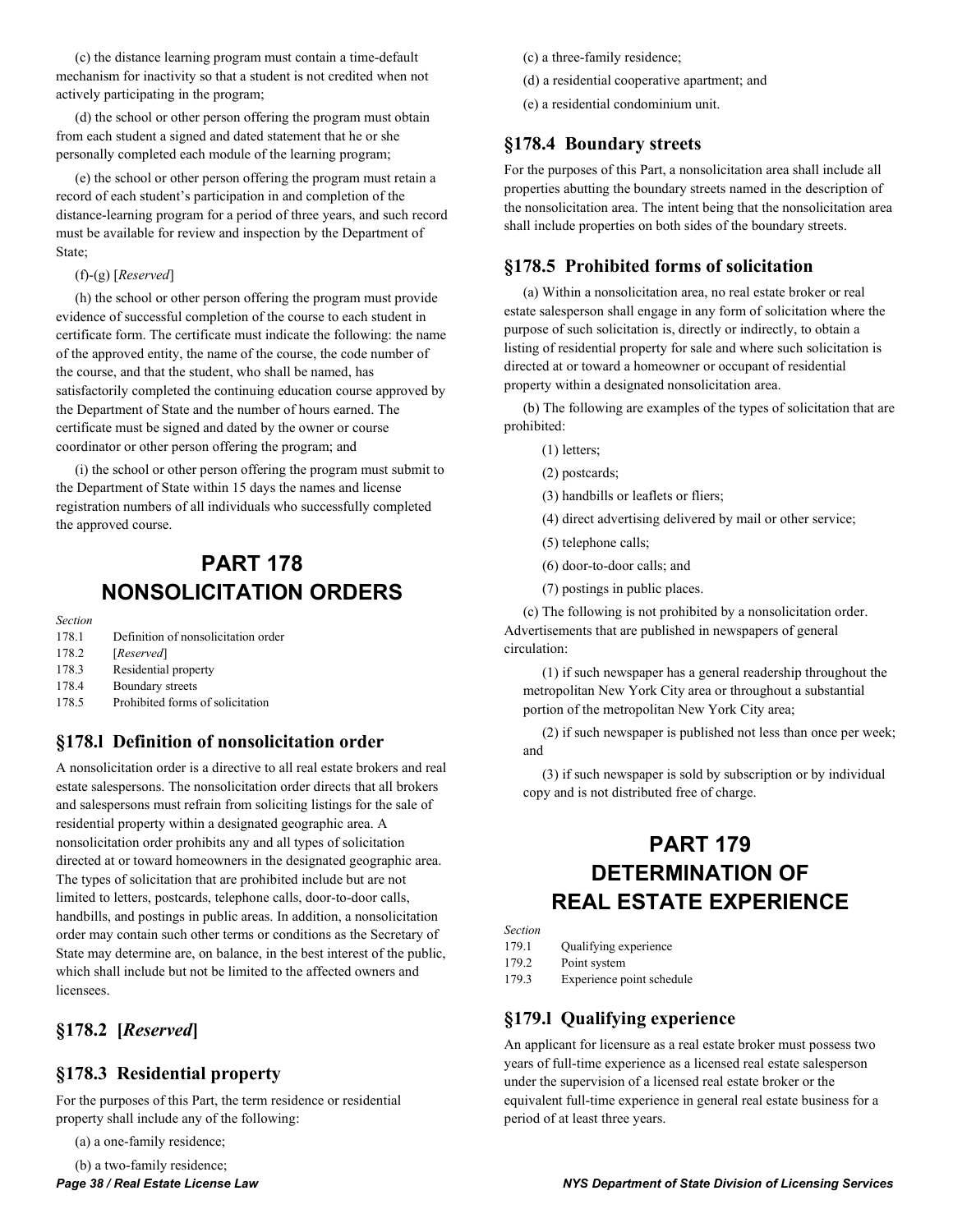#### **§179.2 Point system**

(a) An applicant will receive credit for such experience according to the point system set forth in section 179.3 of this Part.

(b) 3500 points shall equate to two years of full-time experience.

(c) Upon request by the department, either prior to or after licensure, an applicant shall provide documentation or other proof to substantiate any or all of the experience claimed by the applicant. Failure to promptly provide the requested documentation or proof shall be grounds to deny the application, or if the applicant has been licensed, shall be grounds to suspend or revoke such license. Any false claim of experience shall be grounds to deny the application, or if the applicant has been licensed, shall be grounds to suspend or revoke such license.

#### **§179.3 Experience point schedule**

(a) Experience points shall be credited an applicant in accordance with the following schedule:

#### **REAL ESTATE BROKER POINT SYSTEM FOR LICENSED SALESPERSON ACTIVITY ONLY**

Category Point

#### Value

#### **RESIDENTIAL SALES:**

| 1.      | Single Family, condo, co-op unit, multi-family<br>(2 to 8-unit), farm (with residence, under 100 acres) |
|---------|---------------------------------------------------------------------------------------------------------|
| 250     |                                                                                                         |
| $2_{-}$ | Exclusive listings                                                                                      |
| 10      |                                                                                                         |
| 3.      | Open listings                                                                                           |
| 1       |                                                                                                         |
| 4.      | Binders effected                                                                                        |
| 25      |                                                                                                         |
| 5.      | Co-op unit transaction approved by seller and buyer                                                     |
|         | that fails to win Board of Directors approval                                                           |
| 100     |                                                                                                         |
|         | <b>RESIDENTIAL RENTALS:</b>                                                                             |

|    | <b>RESIDENTIAL RENTALS:</b>            |    |
|----|----------------------------------------|----|
| 6. | Rentals or subleases effected          | 25 |
| 7. | <b>Exclusive Listings</b>              | 5  |
| 8. | Open Listings                          |    |
| 9. | <b>Property Management</b>             |    |
|    | - Lease renewal                        |    |
|    | - Rent collections per tenant/per year |    |
|    |                                        |    |

#### **COMMERCIAL SALES:**

- 10. Taxpayer
- 400
- 11. Office Building
- 400
- 12. Apartment Building (9 units or more) 400
- 13. Shopping Center
- 400
- 14. Factory/Industrial warehouse
- 400
- *NYS Department of State Division of Licensing Services Real Estate License Law / Page 39*

| 15. | Hotel/Motel<br>400                                         |  |
|-----|------------------------------------------------------------|--|
| 16. | Transient garage/parking lot                               |  |
|     | 400                                                        |  |
| 17. | Multi-unit commercial condominium                          |  |
|     | 400                                                        |  |
|     | 18. Urban commercial development site                      |  |
|     | 400                                                        |  |
| 19. | Alternative sale type transaction<br>400                   |  |
| 20. | Single-tenant commercial condo                             |  |
|     | 250                                                        |  |
| 21. | Listings                                                   |  |
|     | <b>COMMERCIAL LEASING:</b>                                 |  |
|     | 22. New Lease-aggregate rental \$1 to \$200,000            |  |
|     | 150                                                        |  |
|     | 23. New Lease-aggregate rental \$200,000 to \$1 million    |  |
|     | 250                                                        |  |
|     | 24. New Lease-aggregate rental over \$1 million<br>400     |  |
|     | 25. Renewal-aggregate renewal \$1 to \$200,000             |  |
| 26. | Renewal-aggregate rental \$200,000 to \$1 million          |  |
|     | 125                                                        |  |
|     | 27. Renewal-aggregate rental over \$1 million              |  |
|     | 200                                                        |  |
|     | 28. Listings                                               |  |
|     | <b>COMMERCIAL FINANCING:</b>                               |  |
|     | (includes residential properties of more than four units): |  |
|     | 29. \$1 to \$500,000                                       |  |
|     | 200                                                        |  |
| 30. | \$500,000 to \$5,000,000<br>300                            |  |
|     | 31. Over \$5,000,000                                       |  |
|     | 400                                                        |  |
|     | <b>MISCELLANEOUS:</b>                                      |  |
| 32. | Sale vacant lots, land (under 100 acres)                   |  |
| 33. | Sale vacant land (more than 100 acres)                     |  |
|     | 150                                                        |  |
| 34. | Other must be fully explained.                             |  |

(b) An applicant shall have the burden of establishing to the satisfaction of the department that the applicant actually performed the work associated with the real estate transaction claimed as experience credit.

### **GLOSSARY OF REAL ESTATE TERMS**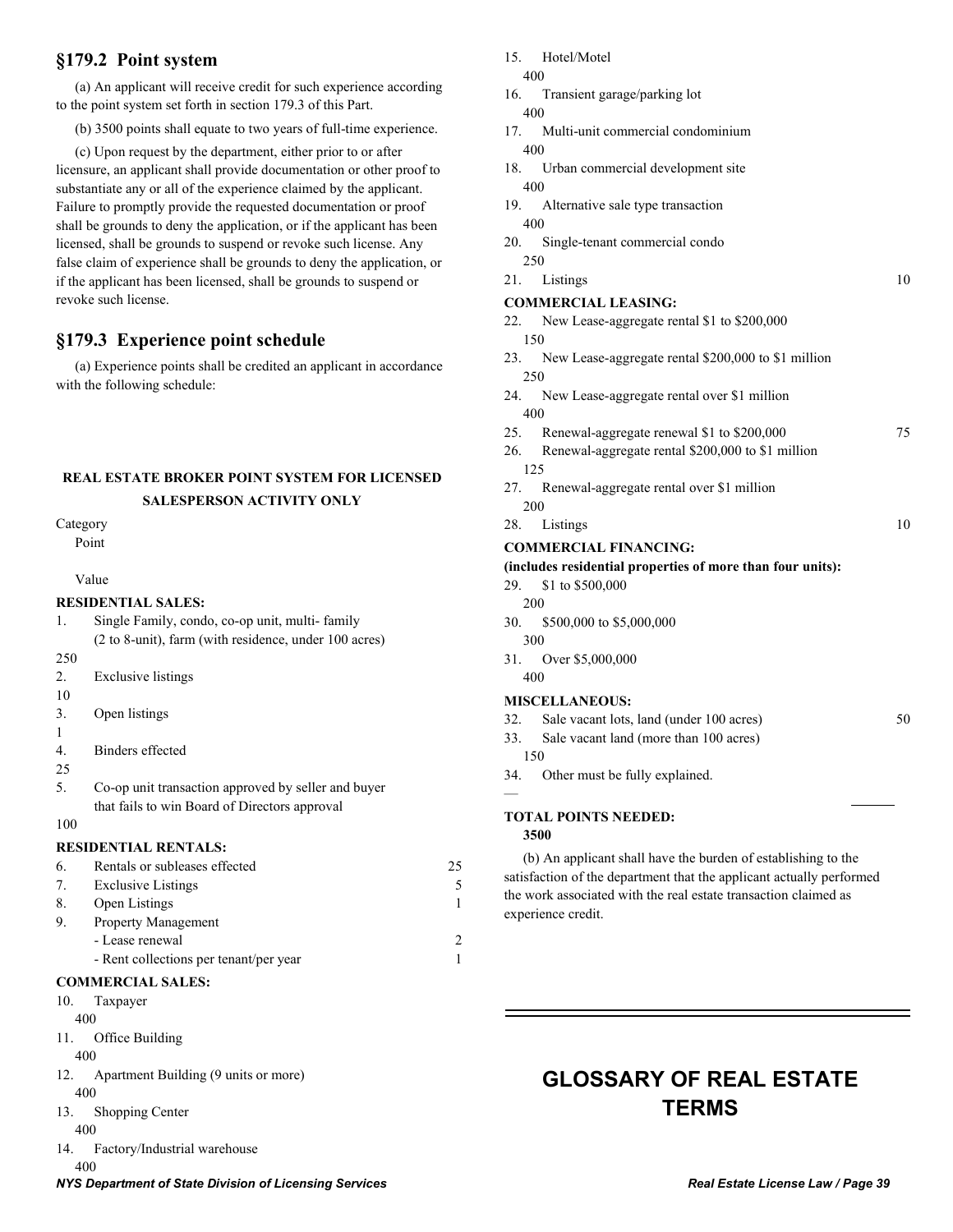**Abstract of Title** - A summary of al1 of the recorded instruments and proceedings which affect the title to property, arranged in the order in which they were recorded.

**Accretion** - The addition of land through processes of nature, as by water or wind.

**Accrued Interest** - Accrue; to grow; to be added to. Accrued interest is interest that has been earned but not due and payable.

**Acknowledgment** - A formal declaration before a duly authorized officer by a person who has executed an instrument that such execution is the person's act and deed.

**Acquisition** - An act or process by which a person procures property.

**Acre** - A measure of land equaling 43,560 square feet.

**Action for Specific Performance** - A court action to compel a defaulting principal to comply with the provisions of a contract.

**Adjacent** - Lying near to but not necessarily in actual contact with.

**Adjoining** - Contiguous; attaching, in actual contact with.

**Administrator** - A person appointed by court to administer the estate of a deceased person who left no will; i.e., who died intestate.

**Ad Valorem** - According to valuation.

**Adverse Possession** - A means of acquiring title where an occupant has been in actual, open, notorious, exclusive, and continuous occupancy of property under a claim of right for the required statutory period.

**Affidavit** - A statement or declaration reduced to writing, and sworn to or affirmed before some officer who is authorized to administer an oath or affirmation.

**Affirm** - To confirm, to ratify, to verify.

**Agency** - That relationship between principal and agent which arises out of a contract either expressed or implied, written or oral, wherein an agent is employed by a person to do certain acts on the person's behalf in dealing with a third party.

**Agent** - One who undertakes to transact some business or to manage some affair for another by authority of the latter.

**Agreement of Sale** - A written agreement between seller and purchaser in which the purchaser agrees to buy certain real estate and the seller agrees to sell upon terms and conditions set forth therein.

**Air Rights** - Rights in real property to use the space above the surface of the land.

**Alienation** - A transferring of property to another; the transfer of property and possession of lands, or other things, from one person to another.

**Alienation Clause** - Allows lender to require the balance of a loan to be paid in full if the collateral is sold (also known as a "due on sale" clause).

**Amortization** - A gradual paying off of a debt by periodic installments.

**Apportionment** - Adjustment of the income, expenses or carrying charges of real estate usually computed to the date of closing of title so that the seller pays all expenses to that date. The buyer assumes all expenses commencing the date the deed is conveyed to the buyer.

**Appraisal** - An estimate of a property's value by an appraiser who is usually presumed to be expert in his work.

**Appraisal by Income Capitalization Approach** - An estimate of value by capitalization of productivity and income.

**Appraisal by Sale Comparison Approach** - Comparability with the sale prices of other similar properties.

**Appraisal by Cost Approach** - Adding together all parts of a property separately appraised to form a whole: e.g., value of the land considered as vacant added to the cost of reproduction of the building, less depreciation.

**Appurtenance** - Something which is outside the property itself but belongs to the land and adds to its greater enjoyment such as a right-of-way or a barn or a dwelling.

**Assessed Valuation** - A valuation placed upon property by a public officer or a board, as a basis for taxation.

**Assessment** - A charge against real estate made by a unit of government to cover a proportionate cost of an improvement such as a street or sewer.

**Assessor** - An official who has the responsibility of determining assessed values.

**Assignee** - The person to whom an agreement or contract is assigned.

**Assignment** - The method or manner by which a right or contract is transferred from one person to another.

**Assignor** - A party who assigns or transfers an agreement or contract to another.

**Assumption of Mortgage** - The taking of title to property by a grantee, wherein the grantee assumes liability for payment of an existing note or bond secured by a mortgage against a property and becomes personally liable for the payment of such mortgage debt.

**Avulsion** - A sudden and perceptible loss or addition to land by the action of water, or a sudden change in the bed or course of a stream.

#### **B**

**Balloon Mortgage Payment** - A large payment during the term of a mortgage, often at the end.

**Beneficiary** - The person who receives or is to receive the benefits resulting from certain acts.

**Bequeath** - To give or hand down by will; to leave by will.

**Bequest** - That which is given by the terms of a will.

**Bill of Sale** - A written instrument given to pass title of personal property from vendor to vendee.

**Binder** - An agreement to cover the down payment for the purchase of real estate as evidence of good faith on the part of the purchaser.

**Blanket Mortgage** - A mortgage covering more than one property. A blanket mortgage is often used for subdivision financing.

**Blockbusting** - The practice of inducing homeowners in a particular neighborhood to sell their homes quickly, often at below market prices, by creating the fear that the entry of a minority group or groups into the neighborhood will cause a precipitous decline in property values.

**Bona Fide** - In good faith, without fraud.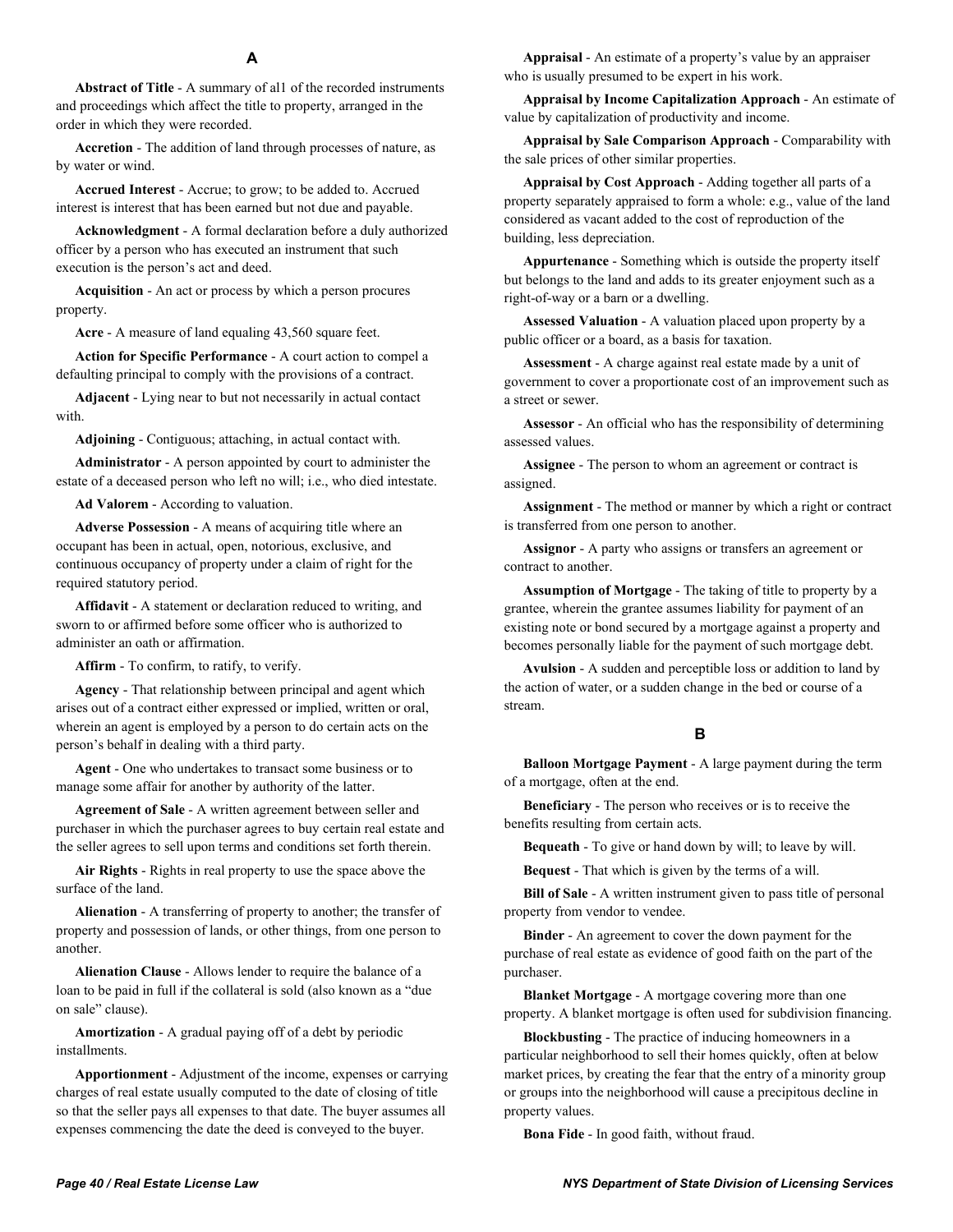**Bond** - The evidence of a personal debt which is secured by a mortgage or other lien on real estate.

**Building Code** - Regulations established by state or local governments stating fully the structural requirements for building.

**Building Line** - A line fixed at a certain distance from the front and/or sides of a lot, beyond which no building can project.

**Building Loan Agreement** - An agreement whereby the lender advances money to an owner primarily in the erection of buildings. Such funds are commonly advanced in installments as the structure is completed.

**Building Permit** - Written governmental permission for the construction, renovation or substantial repair of a building.

**C**

**Cancellation Clause** - A provision in a lease or other contract which confers upon one or more of all of the parties to the lease the right to terminate the party's or parties' obligations thereunder upon the occurrence of the condition or contingency set forth in the said clause.

**Capital Appreciation** - The appreciation accruing to the benefit of the capital improvement to real estate.

**Capital Asset** - Any asset of a permanent nature used for the production of income.

**Capital Gain** - Income that results from the sale of an asset not in the usual course of business. (Capital gains may be taxed at a lower rate than ordinary income.)

**Capital Improvement** - Any structure erected as a permanent improvement to real estate, usually extending the useful life and value of a property. (The replacement of a roof would be considered a capital improvement.)

**Capital Loss** - A loss from the sale of an asset not in the usual course of business.

**Caveat Emptor** - Let the buyer beware. The buyer must examine the goods or property and buy at the buyer's own risk.

**Cease and Desist List** - Upon the establishment of a cease and desist zone by the Secretary, a list of homeowners who have filed owner's statements expressing their wish not to be solicited by real estate brokers or salespersons. Soliciting of listed homeowners by licensees is prohibited. Violators of such prohibition are subject to licensure suspension or revocation.

**Cease and Desist Zone** - A rule adopted by the Secretary of State which prohibits the direct solicitation of homeowners whose names and addresses appear on a cease and desist list maintained by the Secretary. Such rule may be adopted upon the Secretary's determination that some homeowners within a defined geographic area have been subject to intense and repeated solicitation by real estate brokers and salespersons.

**Certificate of Occupancy (CO)** - A document issued by a governmental authority that a building is ready and fit for occupancy.

**Chain of Title** - A history of conveyances and incumbrances affecting a title from the time the original patent was granted, or as far back as records are available.

**Chattel** - Personal property, such as household goods.

**Client** - The one by whom a broker is employed.

**Closing Date** - The date upon which the property is conveyed by the seller to the buyer.

**Cloud on the Title** - An outstanding claim or incumbrance which, if valid, would affect or impair the owner's title.

**Collateral** - Additional security pledged for the payment of an obligation.

**Color of Title** - That which appears to be good title, but which is not title in fact.

**Commingling** - To mingle or mix, for example, a client's funds in the broker's personal or general account.

**Commission** - A sum due a real estate broker for services in that capacity.

**Commitment** - A pledge or a promise or affirmation agreement.

**Completion Bond** - A bond used to guarantee that a proposed subdivision development will be completed.

**Condemnation** - Taking private property for public use, with fair compensation to the owner; exercising the right of eminent domain.

**Conditional Sales Contract** - A contract for the sale of property stating that delivery is to be made to the buyer, title to remain vested in the seller until the conditions of the contract have been fulfilled.

**Consideration** - Anything given to induce another to enter into a contract such as money or personal services.

**Constructive Notice** - Information or knowledge of a fact imputed by law to a person because the person could have discovered the fact by proper diligence and inquiry (e.g. via public records).

**Contingency** - A provision in a contract that requires the occurrence of a specific event before the contract can be completed.

**Contract** - An agreement between competent parties to do or not to do certain things which is legally enforceable, whereby each party acquires a right.

**Conversion** - Change from one character or use to another.

**Conveyance** - The transfer of the title of land from one to another. The means or medium by which title of real estate is transferred.

**Covenants** - Agreements written into deeds and other instruments promising performance or nonperformance of certain acts, or stipulating certain uses or nonuses of the property.

**Cul-de-sac** - A blind alley: a street with only one outlet.

**Current Value** - The value usually sought to be estimated in an appraisal.

#### **D**

**Damages** - The indemnity recoverable by a person who has sustained an injury, either to his/her person, property, or relative rights, through the act or default of another.

**Debit** - The amount charged as due or owing.

**Debt Capital** - Money borrowed for a particular business purpose.

**Debt Service** - Annual amount to be paid by a debtor on an obligation to repay borrowed money.

**Decedent** - One who is dead.

**Decree** - Order issued by one in authority; an edict or law; a judicial decision.

**Dedication** - A grant and appropriation of land by its owner for some public use, accepted for such use, by an authorized public official on behalf of the public.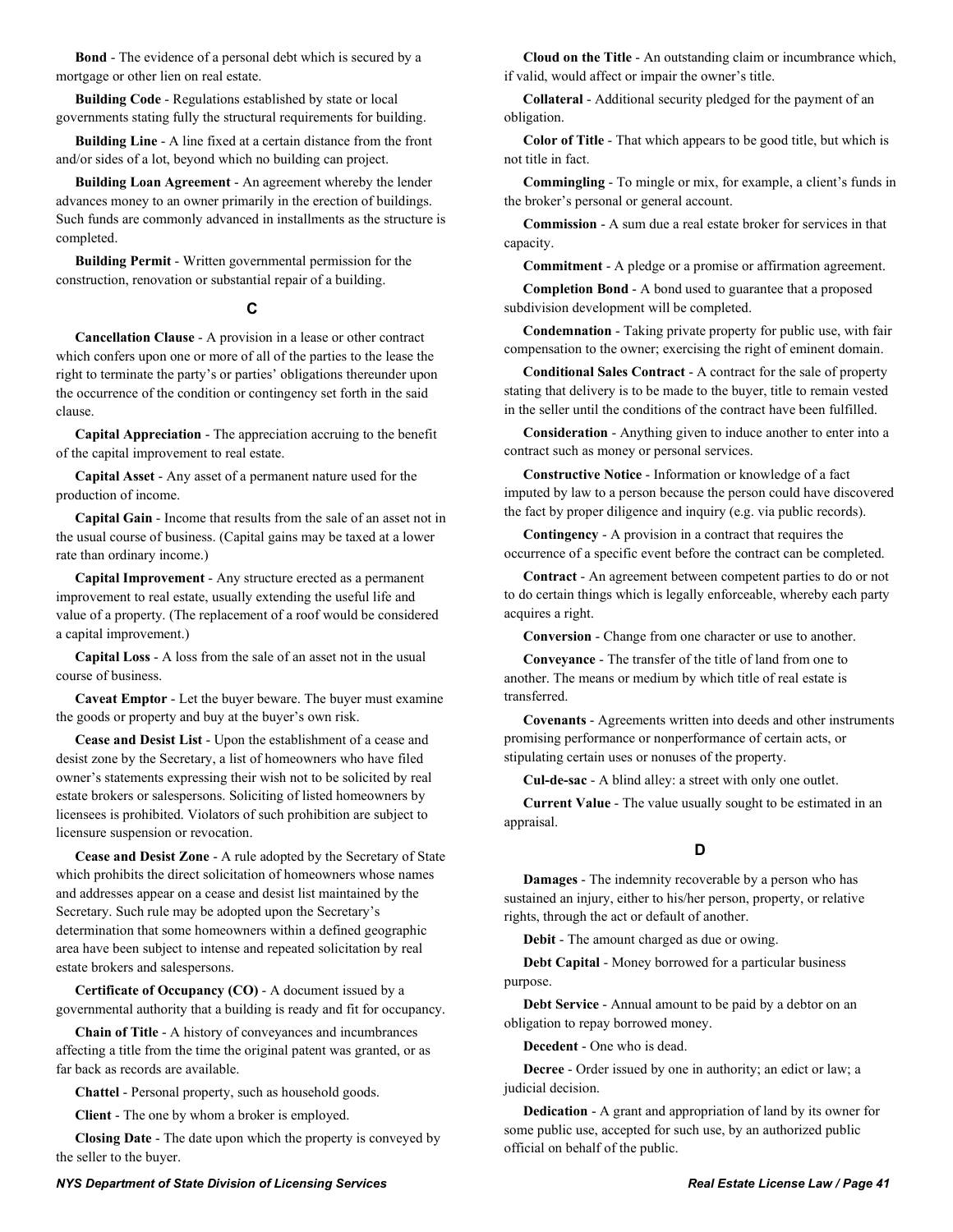**Deed** - An instrument in writing duly executed and delivered, that conveys title to real property.

**Deed Restriction** - An imposed restriction in a deed for the purpose of limiting the use of the land such as:

1. A restriction against the sale of liquor thereon.

2. A restriction as to the size, type, value or placement of improvements that may be erected thereon.

**Default** - Failure to fulfill a duty or promise, or to discharge an obligation; omission or failure to perform any acts.

**Defeasance Clause** - The clause in a mortgage that permits the mortgagor to redeem his or her property upon the payment of the obligations to the mortgagee.

**Deficiency Judgment** - A judgment given when the security for a loan does not entirely satisfy the debt upon its default.

**Delivery** - The transfer of the possession of a thing from one person to another.

**Demand Note** - A note which is payable on demand of the holder.

**Demising Clause** - A clause found in a lease whereby the landlord (lessor) leases and the tenant (leasee) takes the property.

**Depreciation** - Loss of value in real property brought about by age, physical deterioration, or functional or economic obsolescence.

**Descent** - When an owner of real estate dies intestate, the owner's property descends, by operation of law, to the owner's distributees.

**Devise** - A gift of real estate by will or last testament.

**Devisee** - One who receives a bequest of real estate made by will.

**Devisor** - One who bequeaths real estate by will.

**Dispossess Proceedings** - Summary process by a landlord to oust a tenant and regain possession of the premises for nonpayment of rent or other breach of conditions of the lease or occupancy.

**Documentary Evidence** - Evidence in the form of written or printed papers.

**Dual Agency** - Representing both principals (seller and buyer) to a transaction.

**Duress** - Unlawful constraint exercised upon a person whereby the person is forced to do some act against the person's will.

**E**

**Earnest Money** - Down payment made by a purchaser of real estate as evidence of good faith.

**Easement** - A right that may be exercised by the public or individuals on, over or through the lands of others.

**Economic Life** - The period over which a property will yield the investor a return on the investment.

**Economic Obsolescence** - Lessened desirability or useful life arising from economic forces, such as changes in optimum land use, legislative enactments which restrict or impair property rights, and changes in supply-demand ratios.

**Ejectment** - A form of action to regain possession of real property, with damages for the unlawful retention; used when there is no relationship of landlord and tenant.

**Eminent Domain** - A right of the government to acquire property for necessary public use by condemnation; the owner must be fairly compensated.

**Encroachment** - A building, part of a building, or obstruction which intrudes upon or invades a highway or sidewalk or trespasses upon the property of another.

**Encumbrance** - Any right to or interest in the land interfering with its use or transfer, or subjecting it to an obligation. (Also Incumbrance)

**Endorsement** - An act of signing one's name on the back of a check or note, with or without further qualifications.

**Equity** - The interest or value which the owner has in real estate over and above the liens against it.

**Equity Loan** - Junior loan based on a percentage of the equity.

**Equity of Redemption** - A right of the owner to reclaim property before it is sold through foreclosure proceedings, by the payment of the debt, interest and costs.

**Erosion** - The wearing away of land through processes of nature, as by water and winds.

**Escheat** - The reversion to the State of property in event the owner thereof abandons it or dies, without leaving a will and has no distributees to whom the property may pass by lawful descent.

**Escrow** - A written agreement between two or more parties providing that certain instruments or property be placed with a third party to be delivered to a designated person upon the fulfillment or performance of some act or condition. (See Rule 175.1)

**Estate** - The degree, quantity, nature and extent of interest which a person has in real property.

**Estate in Reversion** - The residue of an estate left for the grantor, to commence in possession after the termination of some particular estate granted by the grantor.

**Estate at Will** - The occupation of lands and tenements by a tenant for an indefinite period, terminable by one or both parties at will.

**Estoppel Certificate** - An instrument executed by the mortgagor setting forth the present status and the balance due on the mortgage as of the date of the execution of the certificate.

**Eviction** - A legal proceeding by a lessor landlord to recover possession of real property.

**Eviction, Actual** - Where one is either by force or by process of law, actually put out of possession.

**Eviction, Constructive** - Any disturbance of the tenant's possession of the leased premises by the landlord whereby the premises are rendered unfit or unsuitable for the purpose for which they were leased.

**Exclusive Agency** - An agreement of employment of a broker to the exclusion of all other brokers; if sale is made by any other broker during term of employment, broker holding exclusive agency is entitled to commissions in addition to the commissions payable to the broker who effected the transaction. (See Rule 175.24)

**Exclusive Right to Sell** - An agreement of employment by a broker under which the exclusive right to sell for a specified period is granted to the broker; if a sale during the term of the agreement is made by the owner or by any other broker, the broker holding such exclusive right to sell is nevertheless entitled to compensation. (See Rule 175.24)

**Executor** - A male person or a corporate entity or any other type of organization named or designed in a will to carry out its provisions as to the disposition of the estate of a deceased person.

*Page 42 / Real Estate License Law NYS Department of State Division of Licensing Services*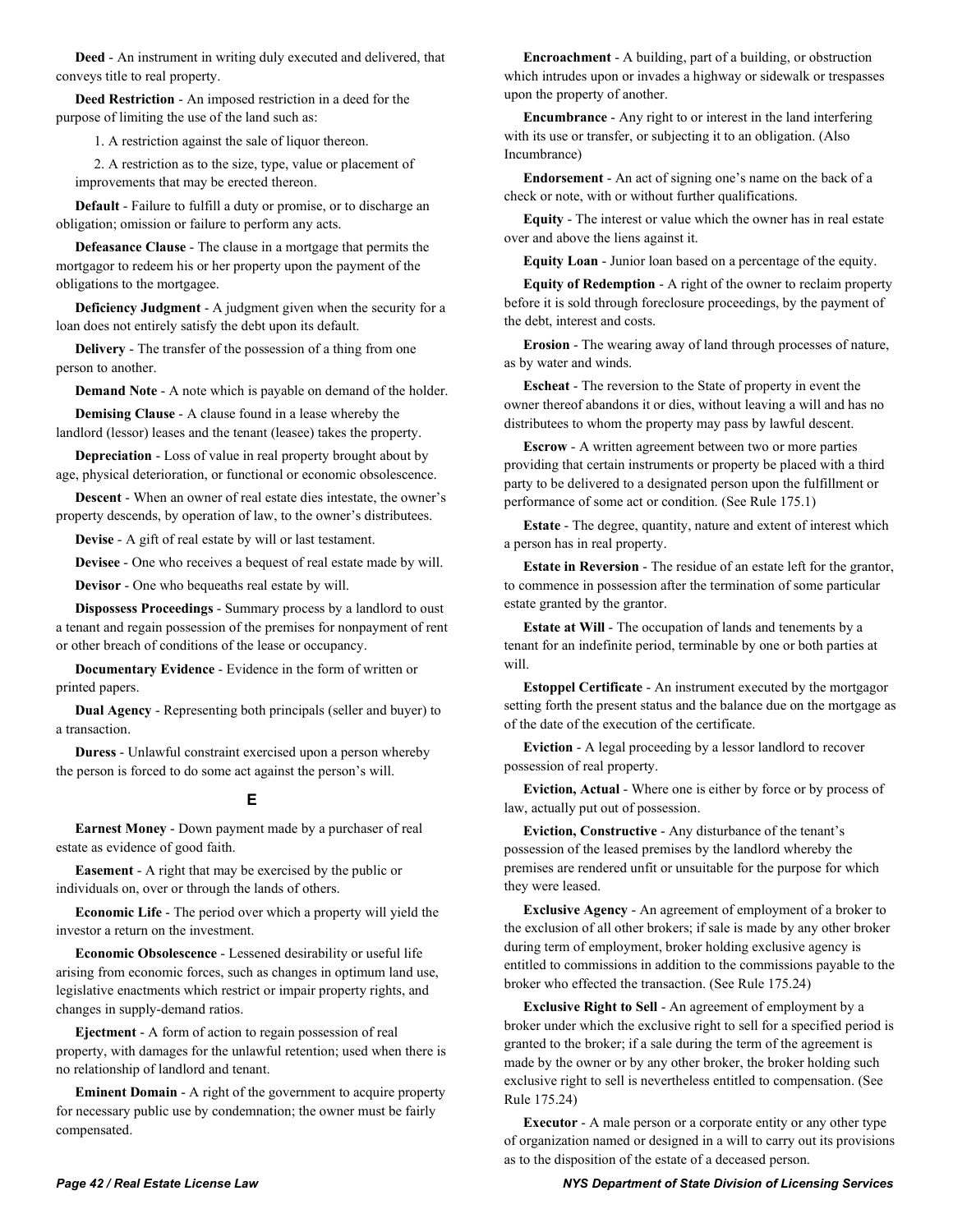**Executrix** - A woman appointed to perform the same duties as an executor.

**Extension Agreement** - An agreement which extends the life of a mortgage to a later date.

#### **F**

**Fee; Fee Simple; Fee Absolute** - Absolute ownership of real property; a person has this type of estate where the person is entitled to the entire property with unconditional power of disposition during the person's life and descending to the person's heirs or distributees.

**Fiduciary** - A person who on behalf of or for the benefit of another transacts business or handles money or property not the person's own; such relationship implies great confidence and trust.

**Fixtures** - Personal property so attached to the land or improvements as to become part of the real property.

**Foreclosure** - A procedure whereby property pledged as security for a debt is sold to pay the debt in the event of default in payments or terms.

**Freehold** - An interest in real estate, not less than an estate for life. (Use of this term discontinued Sept. 1, 1967.)

#### **G**

**Grace Period** - Additional time allowed to perform an act or make a payment before a default occurs.

**Graduated Leases** - A lease which provides for a graduated change at stated intervals in the amount of the rent to be paid; used largely in long-term leases.

**Grant** - A technical term used in deeds of conveyance of lands to indicate a transfer.

**Grantee** - The party to whom the title to real property is conveyed.

**Grantor** - The person who conveys real estate by deed; the seller.

**Gross Income** - Total income from property before any expenses are deducted.

**Gross Lease** - A lease of property whereby the lessor is to meet all property charges regularly incurred through ownership.

**Ground Rent** - Earnings of improved property credited to earning of the ground itself after allowance made for earnings of improvements.

**Group Boycott** - An agreement between members of a trade to exclude other members from fair participation in the trade.

#### **H**

**Habendum Clause** - The "to have and to hold" clause which defines or limits the quantity of the estate granted in the premises of the deed.

**Holdover Tenant** - A tenant who remains in possession of leased property after the expiration of the lease term.

#### **I**

**Incompetent** - A person who is unable to manage his/her own affairs by reason of insanity, imbecility or feeblemindedness.

**In Rem** - A proceeding against the realty directly; as distinguished from a proceeding against a person. (Used in taking land for nonpayment of taxes, etc.)

**Installments** - Parts of the same debt, payable at successive periods as agreed; payments made to reduce a mortgage.

**Instrument** - A written legal document; created to effect the rights of the parties.

**Interest Rate** - The percentage of a sum of money charged for its use.

**Intestate** - A person who dies having made no will, or leaves one which is defective in form, in which case the person's estate descends to the person's distributees in the manner prescribed by law.

**Involuntary Lien** - A lien imposed against property without consent of the owner, e.g., taxes, special assessments.

**Irrevocable** - Incapable of being recalled or revoked; unchangeable; unalterable.

#### **J**

**Joint Tenancy** - Ownership of realty by two or more persons, each of whom has an undivided interest with the "right of survivorship."

**Judgment** - A formal decision issued by a court concerning the respective rights and claims of the parties to an act or suit.

**Junior Mortgage** - A mortgage second in lien to a previous mortgage.

#### **L**

**Laches** - Delay or negligence in asserting one's legal rights.

**Landlord** - One who rents property to another.

**Lease** - A contract whereby, for a consideration, usually termed rent, one who is entitled to the possession of real property transfers such rights to another for life, for a term of years, or at will.

**Leasehold** - The interest or estate which a lessee of real estate has therein by virtue of the lessee's lease.

**Lessee** - A person to whom property is rented under a lease.

**Lessor** - One who rents property to another under a lease.

**Lien** - A legal right or claim upon a specific property which attaches to the property until a debt is satisfied.

**Life Estate** - The conveyance of title to property for the duration of the life of the grantee.

**Life Tenant** - The holder of a life estate.

**Lis Pendens** - A legal document, filed in the office of the county clerk giving notice that an auction or proceeding is pending in the courts affecting the title to the property. (Not applicable in commission disputes.)

**Listing** - An employment contract between principal and agent, authorizing the agent to perform services for the principal involving the latter's property.

**Littoral Rights** - The right of a property owner whose land borders on a body of water, such as a lake, ocean or sea, to reasonable use and enjoyment of the shore and water the property borders on.

#### **M**

**Mandatory** - Requiring strict conformity or obedience.

**Market Allocation** - An agreement between members of a trade to refrain from competition in specific market areas.

**Market Price** - The actual selling price of a property.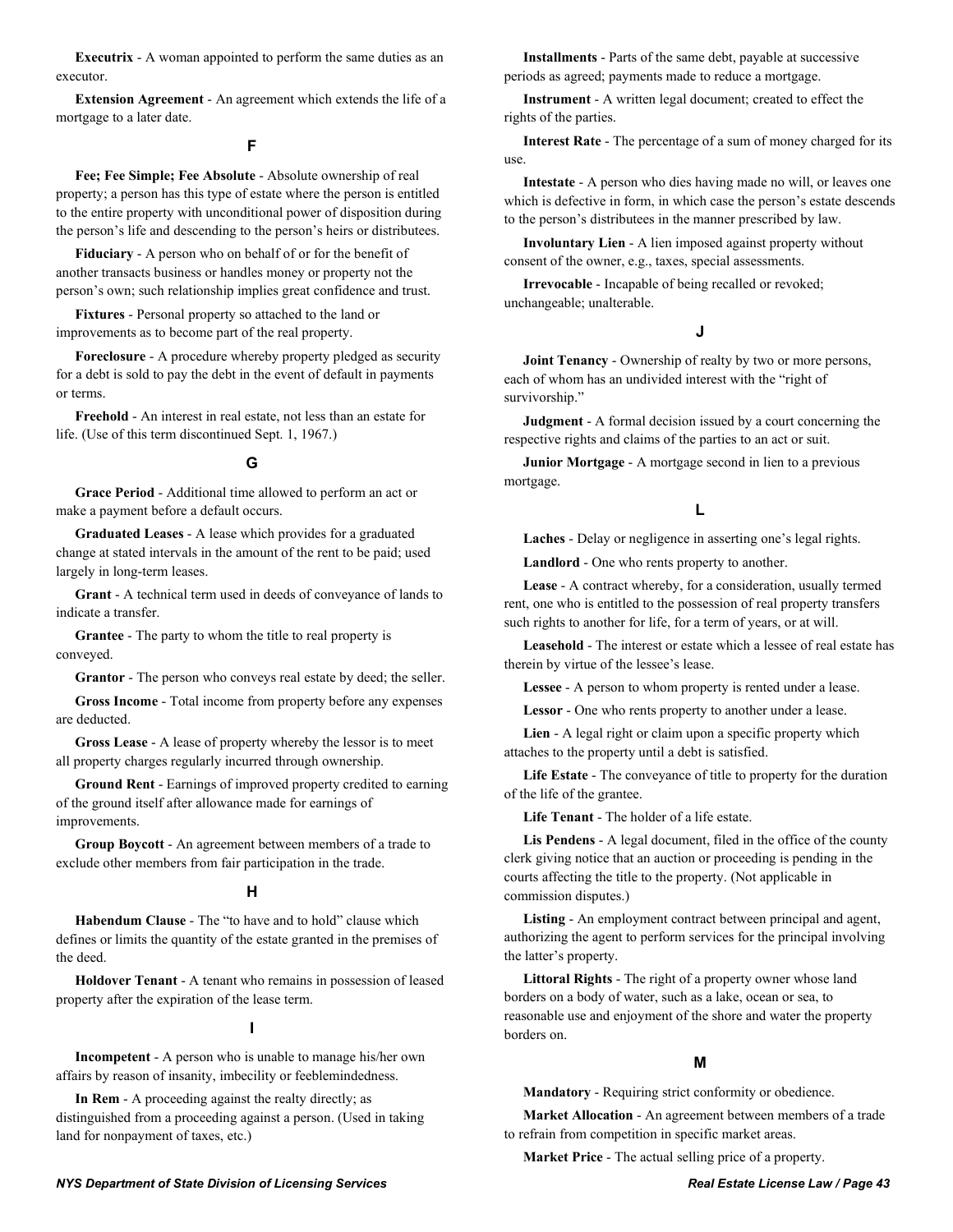**Market Value** - The most probable price that a property should bring if exposed for sale in the open market for a reasonable period of time, with both the buyer and seller aware of current market conditions, neither being under duress.

**Marketable Title** - A title which a court of equity considers to be so free from defect that it will enforce its acceptance by a purchaser.

**Mechanic's Lien** - A lien given by law upon a building or other improvement upon land, and upon the land itself, to secure the price of labor done upon, and materials furnished for, the improvement.

**Meeting of the Minds** - Whenever all parties to a contract agree to the substance and terms thereof.

**Metes and Bounds** - A term used in describing the boundary lines of land, seeing forth all the boundary lines together with their terminal points and angles.

**Minor** - A person under an age specified by law; usually under 18 years of age.

**Monument** - A fixed object and point established by surveyors to establish land locations.

**Mortgage** - An instrument in writing, duly executed and delivered, that creates a lien upon real estate as security for the payment of a specified debt, which is usually in the form of a bond.

**Mortgage Commitment** - A formal indication by a lending institution that it will grant a mortgage loan on property in a certain specified amount and on certain specified terms.

**Mortgage Reduction Certificate** - An instrument executed by the mortgagee, setting forth the present status and the balance due on the mortgage as of the date of the execution of the instrument.

**Mortgagee** - The party who lends money and takes mortgage to secure the payment thereof.

**Mortgagor** - A person who borrows money and gives a mortgage on the person's property as security for the payment of the debt.

**Multiple Listing** - An arrangement among Real Estate Board of Exchange Members, whereby each broker presents the broker's listings to the attention of the other members so that if a sale results, the commission is divided between the broker bringing the listing and the broker making the sale. (See Rule 175.24)

#### **N**

**Net Listing** - A price below which an owner will not sell the property, and at which price a broker will not receive a commission; the broker receives the excess over and above the net listing as the broker's commission. (See Rule 175.19)

**Nonsolicitation Order** - A rule adopted by the Secretary of State which prohibits any or all types of solicitation directed towards homeowners within a defined geographic area. Such rule may be adopted after a public hearing and upon the Secretary's determination that homeowners within the subject area have been subject to intense and repeated solicitations by real estate brokers or salespersons and that such solicitations have caused owners to reasonably believe that property values may decrease because persons of different race, ethnic, religious or social backgrounds are moving or about to move into such area.

**Notary Public** - A public officer who is authorized to take acknowledgments to certain classes of documents, such as deeds, contracts, mortgages, and before whom affidavits may be sworn.

**Obligee** - The person in whose favor an obligation is entered into.

**Obligor** - The person who binds himself/herself to another; one who has engaged to perform some obligation; one who makes a bond.

**Obsolescence** - Loss in value due to reduced desirability and usefulness of a structure because its design and construction become obsolete; loss because of becoming old fashioned, and not in keeping with modern means, with consequent loss of income.

**Open Listing** - A listing given to any number of brokers without liability to compensate any except the one who first secures a buyer ready, willing and able to meet the terms of the listing, or secures the acceptance by the seller of a satisfactory offer; the sale of the property automatically terminates the listing.

**Option** - A right given for a consideration to purchase or lease a property upon specified terms within a specified time; if the right is not exercised the option holder is not subject to liability for damages; if exercised, the grantor of option must perform.

#### **P**

**Partition** - The division which is made of real property between those who own it in undivided shares.

**Party Wall** - A wall built along the line separating two properties, partly on each, which wall either owner, the owner's heirs and assigns has the right to use; such right constituting an easement over so much of the adjoining owner's land as is covered by the wall.

**Percentage Lease** - A lease of property in which the rental is based upon the percentage of the volume of sales made upon the leased premises, usually provides for minimum rental.

**Performance Bond** - A bond used to guarantee the specific completion of an endeavor in accordance with a contract.

**Personal Property** - Any property which is not real property.

**Plat Book** - A public record containing maps of land showing the division of such land into streets, blocks and lots and indicating the measurements of the individual parcels.

**Plottage** - Increment in unity value of a plot of land created by assembling smaller ownerships into one ownership.

**Points** - Discount charges imposed by lenders to raise the yields on their loans.

**Police Power** - The right of any political body to enact laws and enforce them, for the order, safety, health, morals and general welfare of the public.

**Power of Attorney** - A written instrument duly signed and executed by a person which authorizes an agent to act on his/her behalf to the extent indicated in the instrument.

**Prepayment Clause** - A clause in a mortgage which gives a mortgagor the privilege of paying the mortgage indebtedness before it becomes due.

**Price Fixing** - Conspiring to establish fixed fees or prices for services or products.

**Principal** - The employer of an agent or broker; the broker's or agent's client.

**Probate** - To establish the will of a deceased person.

**Proration** - Allocation of closing costs and credits to buyers and sellers.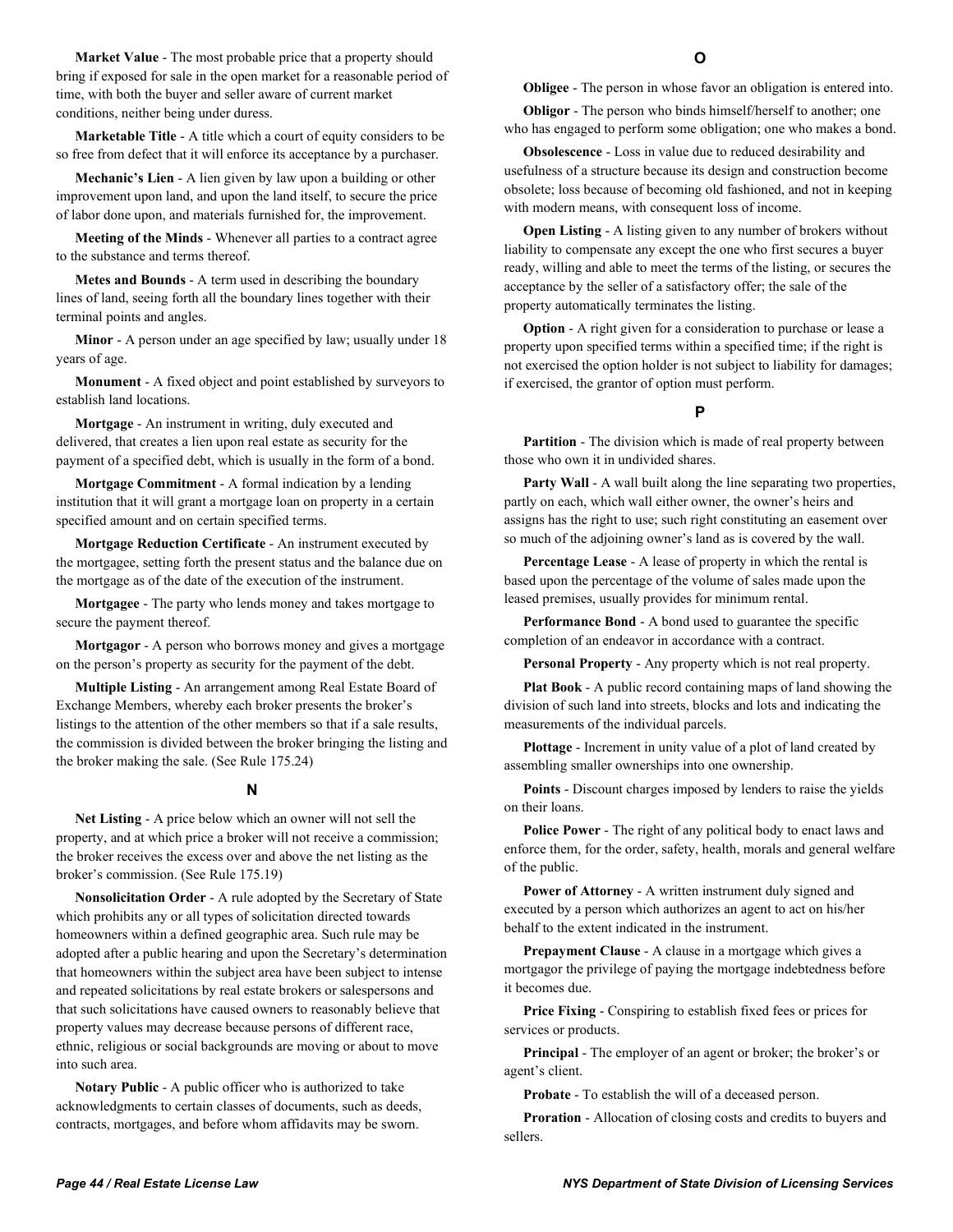**Purchase Money Mortgage** - A mortgage given by a grantee in part payment of the purchase price of real estate.

#### **Q**

**Quiet Enjoyment** - The right of an owner or a person legally in possession to the use of property without interference of possession.

**Quiet Title Suit** - A suit in court to remove a defect, cloud or suspicion regarding legal rights of an owner to a certain parcel of real property.

**Quit Claim Deed** - A deed which conveys simply the grantor's rights or interest in real estate, without any agreement or covenant as to the nature or extent of that interest, or any other covenants; usually used to remove a cloud from the title.

#### **R**

**Racial Steering** - The unlawful practice of influencing a person's housing choice based on his/her race.

**Real Estate Board** - An organization whose members consist primarily of real estate brokers and salespersons.

**Real Estate Syndicate** - A partnership formed for participation in a real estate venture. Partners may be limited or unlimited in their liability.

**Real Property** - Land, and generally whatever is erected upon or affixed thereto.

**Realization of Gain** - The taking of the gain or profit from the sale of property.

**Realtor** - A coined word which may only be used by an active member of a local real estate board, affiliated with the National Association of Real Estate Boards.

**Reconciliation** - The final stage in the appraisal process where the appraiser reviews the data and estimates the subject property's value.

**Recording** - The act of writing or entering in a book of public record instrument affecting the title to real property.

**Recourse** - The right to a claim against a prior owner of a property or note.

**Redemption** - The right of a mortgagor to redeem the property by paying a debt after the expiration date and before sale at foreclosure; the right of an owner to reclaim the owner's property after the sale for taxes.

**Red-Lining** - The refusal to lend money within a specific area for various reasons. This practice is illegal.

**Referee's Deed** - Used to convey real property sold pursuant to a judicial order, in an action for the foreclosure of a mortgage or for partition.

**Release** - The act or writing by which some claim or interest is surrendered to another.

**Release Clause** - A clause found in a blanket mortgage which gives the owner of the property the privilege of paying off a portion of the mortgage indebtedness, and thus freeing a portion of the property from the mortgage.

**Rem** - (See In Rem)

**Remainder** - An estate which takes effect after the termination of a prior estate, such as a life estate.

**Remainderman** - The person who is to receive the property after the termination of the prior estate.

*NYS Department of State Division of Licensing Services Real Estate License Law / Page 45*

**Rent** - The compensation paid for the use of real estate.

**Reproduction Cost** - Normal cost of exact duplication of a property as of a certain date.

**Restraint of Trade** - Business practices designed to restrict competition, create a monopoly, control prices and otherwise obstruct the free operation of business.

**Restriction** - A limitation placed upon the use of property contained in the deed or other written instrument in the chain of title.

**Reversionary Interest** - The interest which a grantor has in lands or other property upon the termination of the preceding estate.

**Revocation** - An act of recalling a power of authority conferred, as the revocation of a power of attorney; a license, an agency, etc.

**Right of Survivorship** - Right of the surviving joint owner to succeed to the interests of the deceased joint owner, distinguishing feature of a joint tenancy or tenancy by the entirety.

**Right-of-Way** - The right to pass over another's land pursuant to an easement or license.

**Riparian Owner** - One who owns land bounding upon a river or watercourse.

**Riparian Rights** - The right of a property owner whose land borders a natural water course, such as a river, to reasonable use and enjoyment of the water that flows past the property. Riparian literally means "riverbank."

#### **S**

**Sales Contract** - A contract by which the buyer and seller agree to terms of sale.

**Satisfaction Piece** - An instrument for recording and acknowledging payment of an indebtedness secured by a mortgage.

**Second Mortgage** - A mortgage made by a home buyer in addition to an existing first mortgage.

**Seizin** - The possession of land by one who claims to own at least an estate for life therein.

**Setback** - The distance from the curb or other established line, within which no buildings may be erected.

**Situs** - The location of a property.

**Special Assessment** - An assessment made against a property to pay for a public improvement by which the assessed property is supposed to be especially benefitted.

**Specific Performance** - A remedy in a court of equity compelling a defendant to carry out the terms of an agreement or contract.

**Statute** - A law established by an act of the Legislature.

**Statute of Frauds** - State law which provides that certain contracts must be in writing in order to be enforceable at law.

**Statute of Limitations** - A statute barring all right of action after a certain period of time from the time when a cause of action first arises.

**Subagent** - An agent of a person already acting as an agent of a principal.

**Subdivision** - A tract of land divided into lots or plots.

**Subletting** - A leasing by a tenant to another, who holds under the tenant.

**Subordination Clause** - A clause which permits the placing of a mortgage at a later date which takes priority over an existing mortgage.